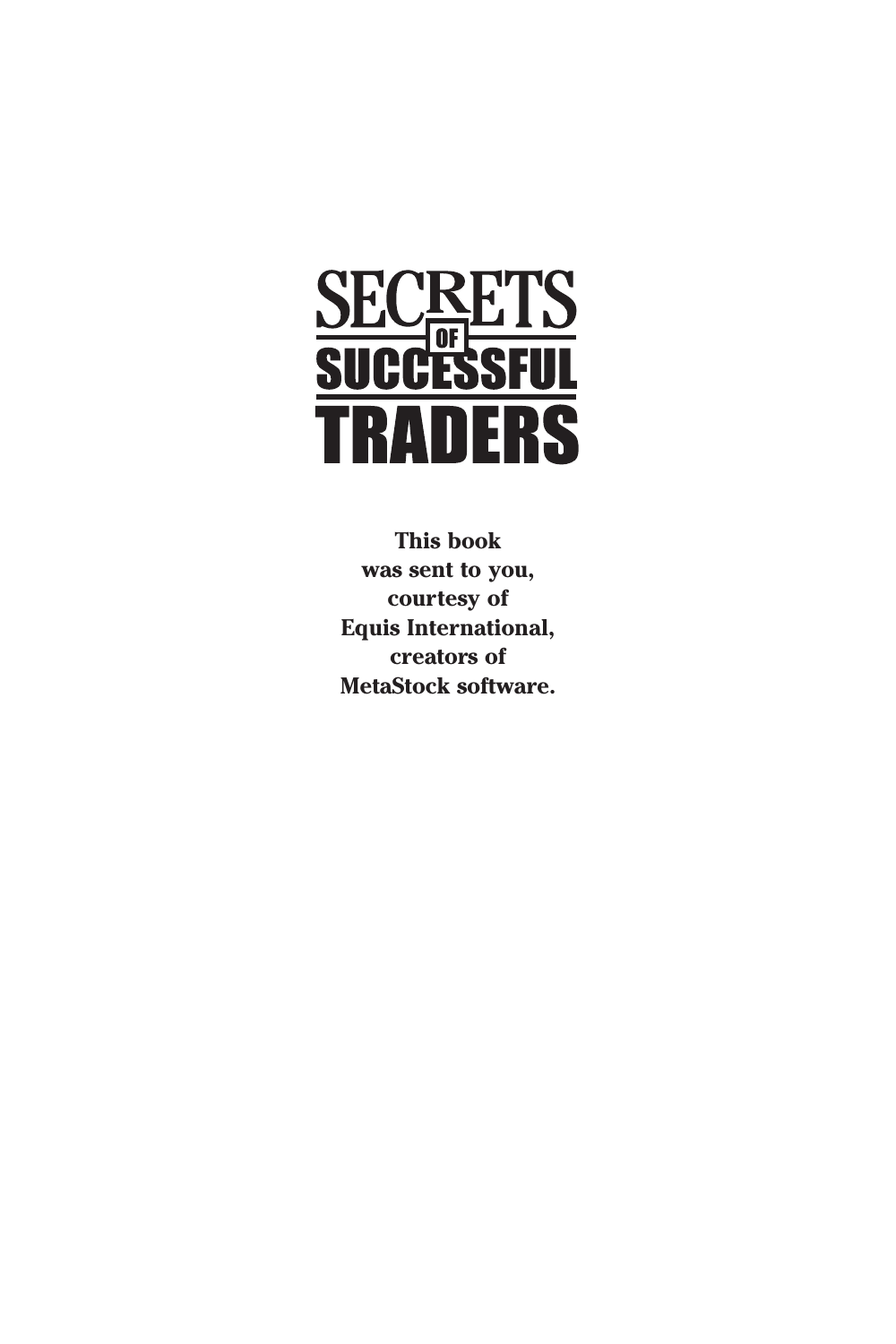MetaStock is the leader in charting and analysis software. With MetaStock on your side, you'll have the most advanced charting, testing and exploration tools available today.

Tools that can help you more accurately forecast when it's time to get in…or get out.



For more information on MetaStock products, please call 1-800-775-9341 Or visit www.metastock.com

This book is not a recommendation to buy or sell, but rather contains guidelines to interpreting various analysis methods. This information should only be used by investors who are aware of the risks inherent in securities trading. Equis International, Robert Deel, Price Headley, Mike Hurley, Steve Nison, Barbara Star, Simon Sherwood, Daryl Guppy, and John Bollinger accept no liability whatsoever for any loss arising from such use of this book or its contents.

©2003 Equis International, Inc.

MetaStock is a registered trademark of Equis International. All other names are trademarks of their respective owners.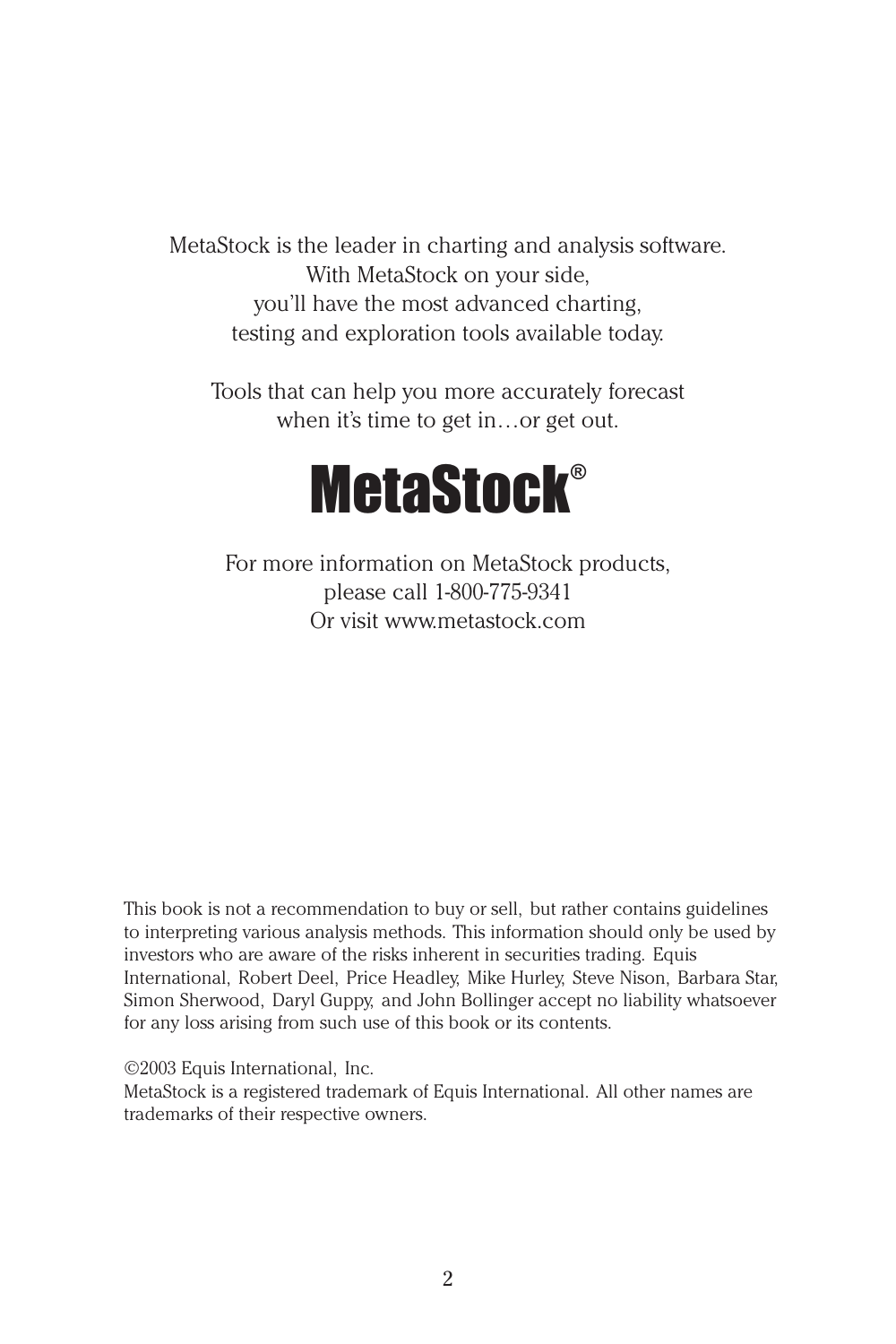# **Contents**

| Introduction: Secrets from Successful Traders 4                                           |  |
|-------------------------------------------------------------------------------------------|--|
| It's Your Money, Take Control! 7<br>BY ROBERT DEEL                                        |  |
| How to Manage the Highs and Lows in Trading $\ldots$ 13<br>BY PRICE HEADLEY               |  |
| My Secret to Market Internals 19<br>BY MIKE HURLEY                                        |  |
| the Early Turning Signals—The Basics<br>BY STEVE NISON, CMT                               |  |
| Catch that Trend! Directional Strength 31<br>and How to Find It<br>BY BARBARA STAR, PH.D. |  |
| One Custom MetaStock MACDto go! 37<br>BY SIMON SHERWOOD                                   |  |
| BY DARYL GUPPY                                                                            |  |
| BY JOHN BOLLINGER                                                                         |  |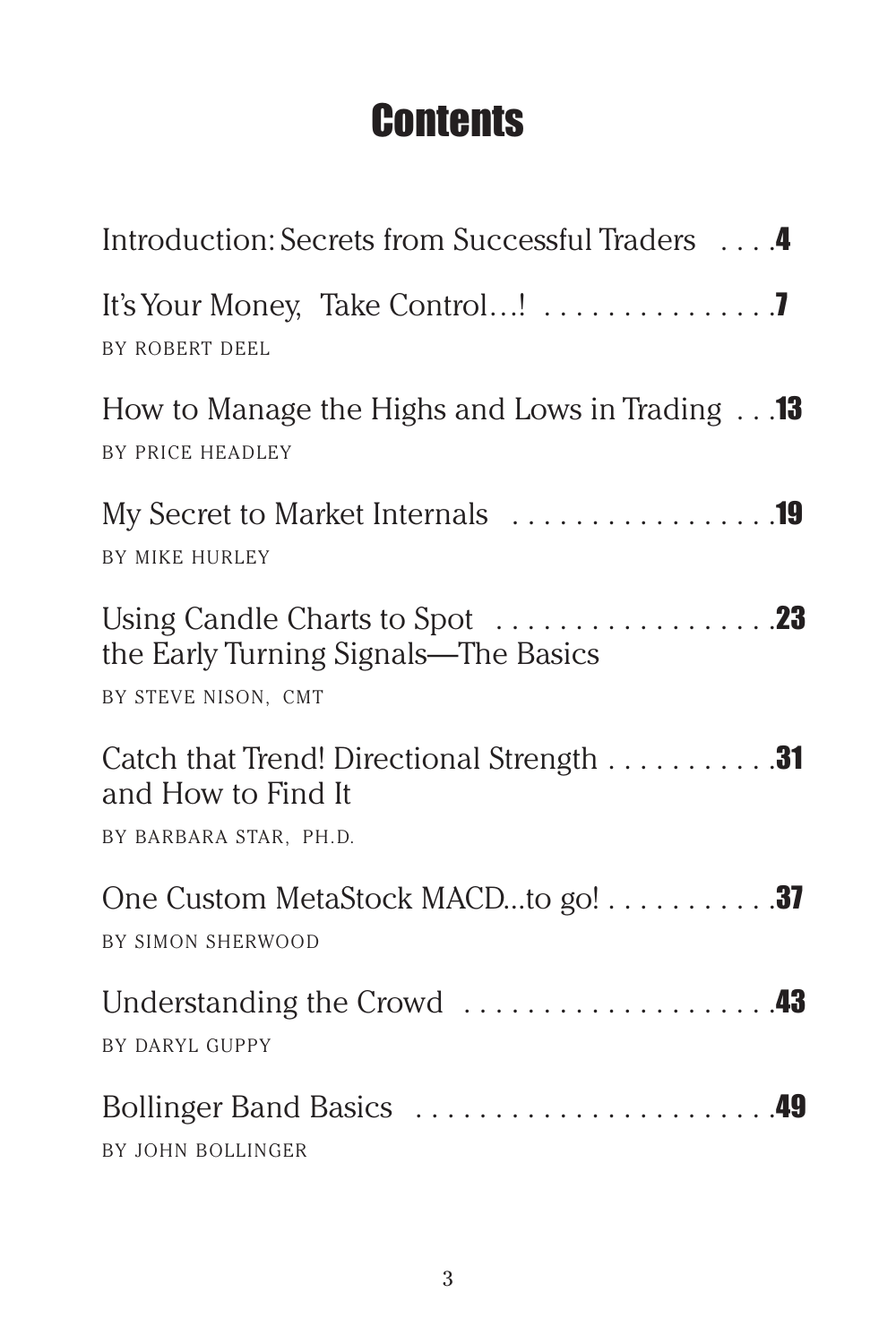# **Introduction** Secrets from Successful Traders

Fere it is! Some of the most valuable trading insights<br>for winning in today's "tough markets" are waiting to<br>be discovered in this book. This is your opportunity<br>to "learn from the Pro's". So get ready to collect the lates for winning in today's "tough markets"are waiting to be discovered in this book. This is your opportunity to "learn from the Pro's." So get ready to collect the latest strategies and tips on critical topics facing traders today.

First, **Robert Deel** gives you his "16 Rules of Investology." Compiled from his 20 years of experience, this checklist will keep you from making many of the common mistakes traders make.

You'll learn how to better manage the difficult highs and lows in trading from **Price Headley**. He shows you how psychological factors, such as perfectionism, fear, and lack of confidence can cause disastrous results in your trading, and how you can overcome them.

Studies show that the vast majority of stocks follow the trend in the overall market. **Mike Hurley** discusses market internals, and how they can help you measure what the overall stock market is *really* doing.

**Steven Nison** shows you how candle charts can help you spot early turning signals and enhance your trading power. You'll learn how this powerful tool can give you a jump on the competition, preserve capital, and "open new and unique doors of analysis."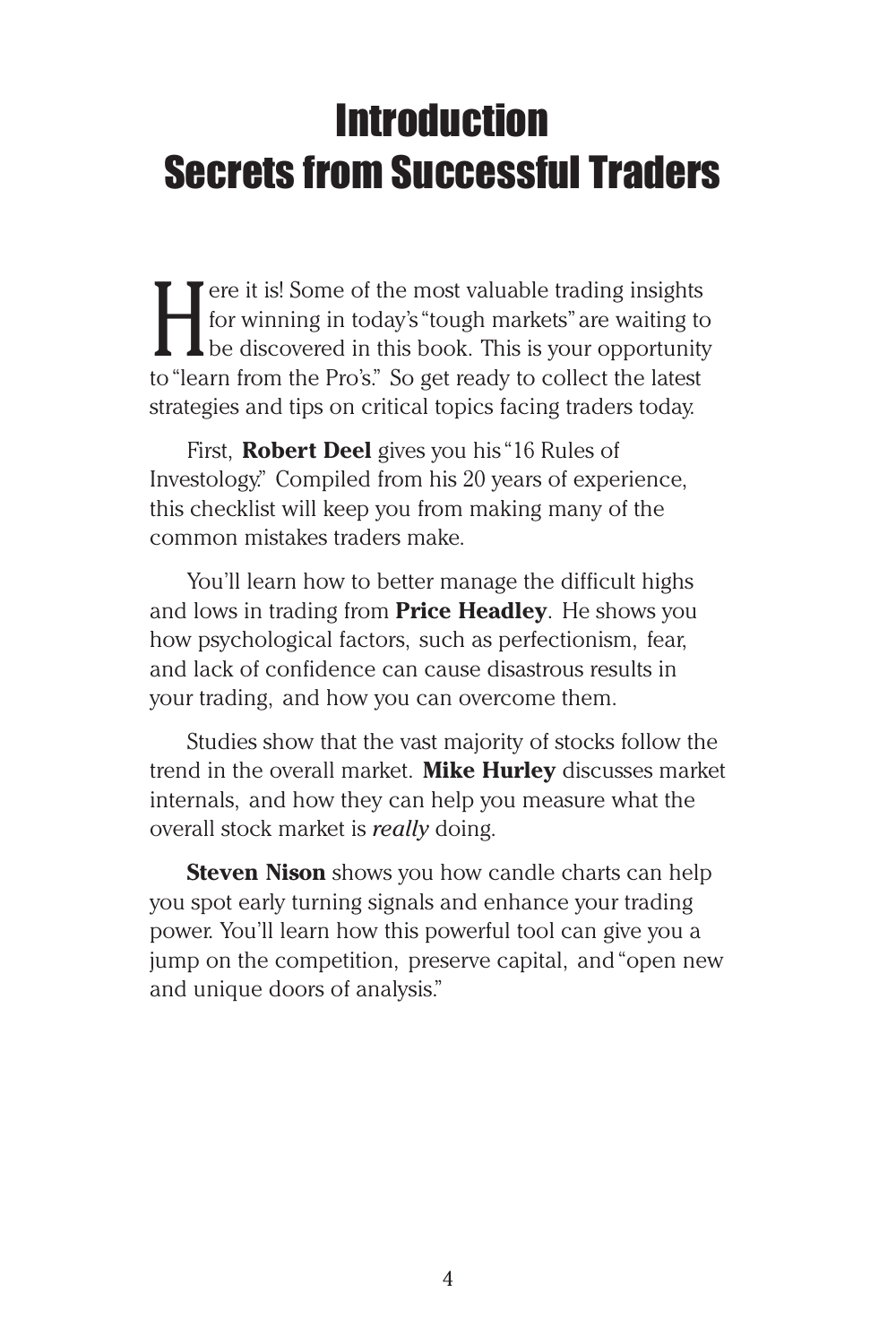**Barbara Star** discusses two powerful indicators that help you detect, not only trend direction, but strength as well. Learn how to use them to avoid trading pitfalls by signaling changes in price movement.

Discover the power of the MACD from **Simon Sherwood**. Learn what it is, what it can do, and how to create your own customized MACD to fit your unique trading program.

**Daryl Guppy** takes on some tough trading questions, such as, what signifies a rally...or a trend? He shows you how his Guppy Multiple Moving Average can help make these initial decisions.

Last, but certainly not least, **John Bollinger**, creator of Bollinger Bands, discusses 15 basic rules for using these popular bands. Learn how they can significantly boost your trading potential.

As Robert Deel mentions in his article, professional traders have made millions in the last three years because they have learned how to make money when it's going down, as well as up.

Now it's time to discover those secrets of success. Enjoy this book, and "Happy Trading".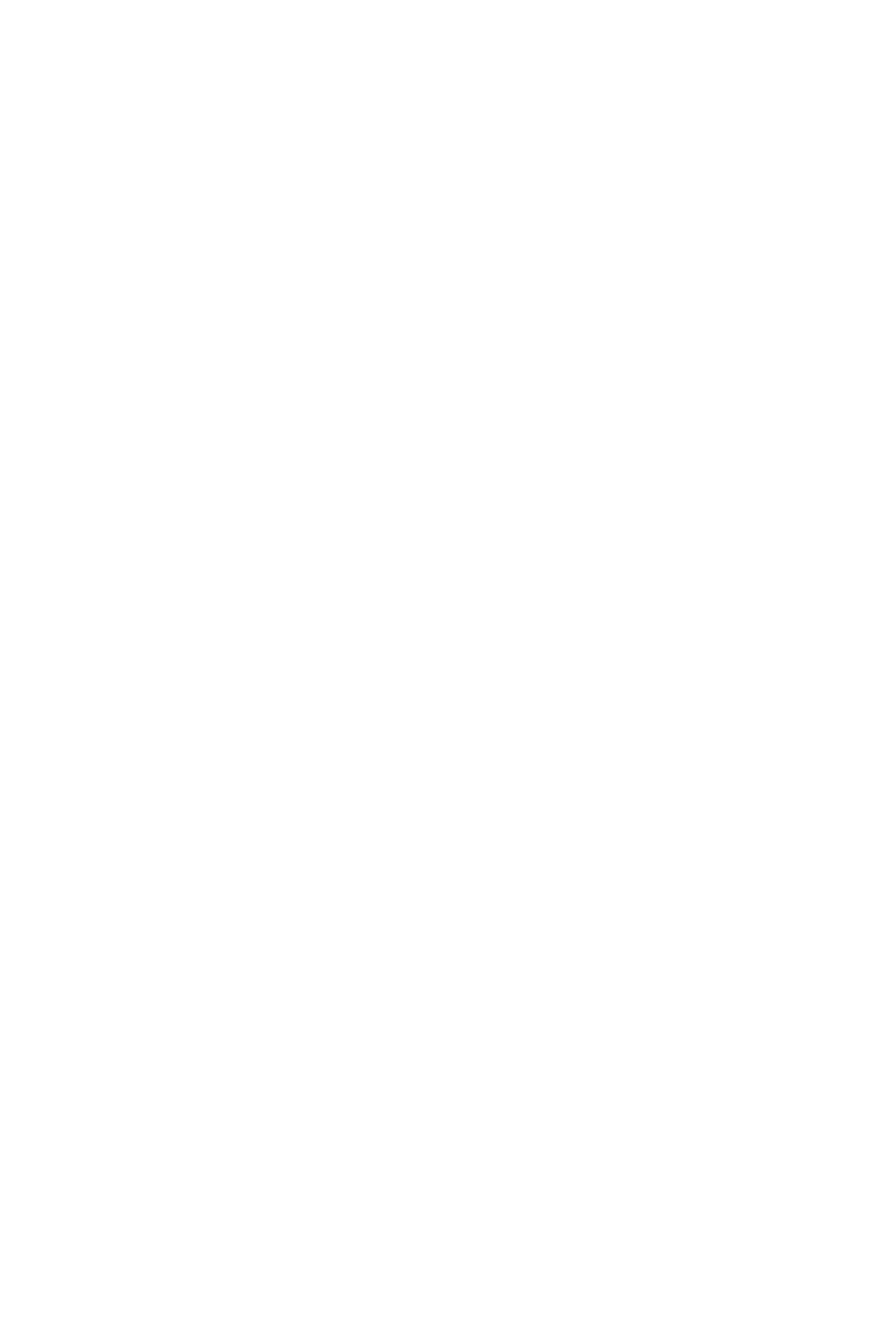# It's your money, take control...!

#### BY ROBERT DEEL

T aking control in the management of your money in today's world is<br>perhaps one of the most important financial imperatives facing us<br>all. This checklist should serve you well, and possibly keep you<br>from becoming a victim perhaps one of the most important financial imperatives facing us all. This checklist should serve you well, and possibly keep you from becoming a victim of the market and false media information. In my twenty-one years of trading experience I have found these rules to be an invaluable way of keeping me focused on the trade.

# **Deel's 16 Rules of Investology**

#### 1. TRADE WITH A PLAN

Set objectives before you ever buy. Define all outcomes — not only what you will do when it goes right, but what you will do if you are wrong. Determine the amount of capital you are willing to lose and conversely, define when you will take profits. Letting the market take away your profits by holding on to a losing trade is not a good strategy. Write out a trading plan on paper and follow it. Do not become a causality of emotionally involved buy or selling. Trade with a plan.

## 2. SCREEN YOUR TRADES

To select trading vehicles you must have a predefined method. Select a method based on price momentum and trend. Don't guess what the future is going to be, trade the current trend direction. Your method must consider your individual time frame and risk tolerance. Always address liquidity, sector rotation, and technical factors when screening stocks.

## 3. ALWAYS LOOK AT A CHART

Never buy a stock without looking at a chart of the stock first. Look at the one-year trading range. Ascertain where you currently are in the trend and what that trend is. Also determine if the chart reflects a stock split. Never trade against the trend. Buying and selling decisions are technical in nature. Fundamentals will never tell when to buy or sell a stock. Always look at a chart for entry and exit timing decisions.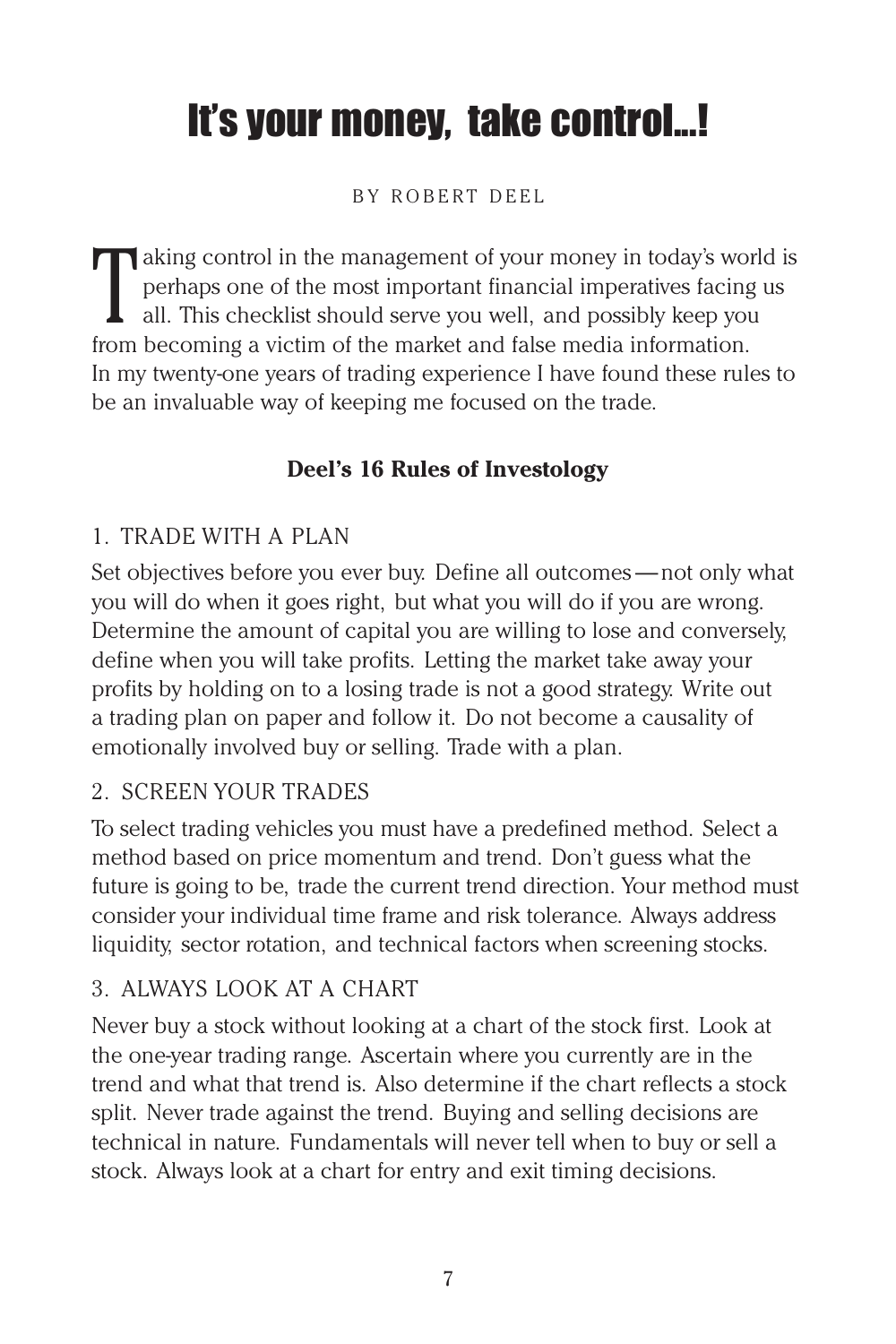# 4. STAY WITH A TREND

Your probabilities of success are far greater if you stay with a definable market trend. Statistically, these trends provide better profit potential with a lower amount of risk. A good rule of thumb is to watch a 50-day exponential moving average of the close. This moving average represents the intermediate trend of a stock. A 12-day exponential moving average represents short-term trend. The use of these two moving averages should yield excellent results in keeping you in the trend. If you perceive the trend beginning to change, act accordingly by taking profits or placing stops to protect your capital and locking in a profit.

# 5. USE MONEY MANAGEMENT TECHNIQUES

Determine the probable dollar losses of your trading plan or investment style based on your trading record for the current year. Then devise a way to generate income through passive sources.

Cutting a loss quickly is the best money management you can have. Too many times traders fall in love with stock, holding on as the stock begins to decline. Never use a hedging strategy, such as options, to justify holding on to a losing position.

The use of money market, bond, and stock dividend income to offset losses in your trading portfolio is an excellent technique.

Covered call options may be an appropriate way to generate income for your portfolio to offset losses. Be careful here because you can write covered calls into oblivion. If the stock is going against you, sell it.

If you are going to hold a trade overnight, never risk more than 3% of your available capital. If you are going to day trade, an excellent rule of thumb is to only risk 1% of your capital in any one trade.

# 6. BUY AND SELL ON CONFIDENCE

Many times you won't feel quite right about a buy or sell decision. If this feeling persists after you have done all your research and you have followed the rules to this point, don't take the trade. Too many times individuals try to rationalize a decision. Don't try to find a good reason for making a bad decision. Your decision must be a confident one.

# 7. BUY ONLY LIQUID STOCKS AND LIQUID MARKETS

Stay with major markets and stocks with millions of shares in the float. Make sure the average trading volume is enough for you to sell all of your position on any given day. By following this rule you should be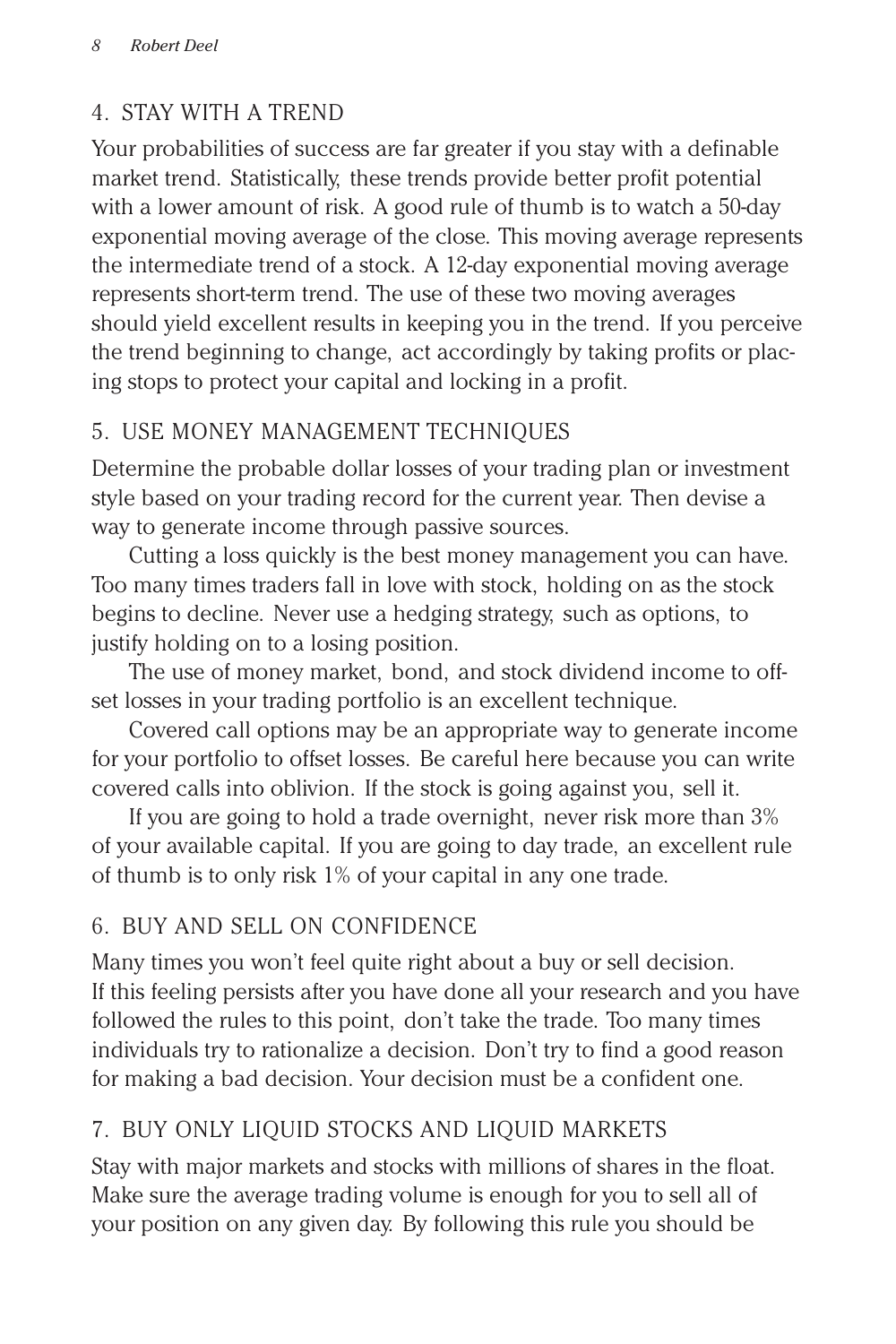assured of a reasonably good execution of your trade. Don't buy stocks trading at the lower end of the price range. Generally speaking, do not buy stocks that don't have good trend characteristics or predictability. True professional traders avoid them and so should you.

## 8. DON'T BUY OR SELL ON HOT TIPS

More money has been lost on hot tips than is in the U.S. Treasury. While this is an exaggeration, it does make the point clear. If someone tells you about an investment or trade, research the recommendation before you put your money into it. Most novice investors and traders fall victim to tips every day. Please don't fall for the story no matter how good it sounds. Always use technical analysis to make your buy and sell decisions, and buy or sell based on facts.

## 9. DO NOT DOLLAR COST AVERAGE

If your timing decision was wrong on an aggressive stock, don't make the problem worse by trying to buy a stock that is going lower. The probability is that you will only compound the loss. I call this technique disaster cost averaging. Don't buy a stock until the trend is evident. Dollar cost averaging is good for your broker, but if you continue this technique, the 'broker' you will become.

## 10. NO ONE WINS 100 % OF THE TIME

Many people enter the stock market focused only on the profits and do not consider the losses. If you think for one minute you are going to win one hundred percent of the time, you are wrong. Losing is just part of the cost of doing business. Your goal is to make sure you control the risk and not blindly put your money at risk, like a buy and hold investor. You must come to the realization that you will never learn how to win until you first learn how to lose. How you handle loss psychologically is truly the difference between an amateur and a professional. Professional traders don't react the same way as an amateur to loss. When a professional trader loses, he or she simply says *next*. They don't take the loss personally.

## 11. ALWAYS USE STOPS

The proper use of stops will protect profits and limit your losses. Look at stops as profit and loss insurance. When you enter a trade, you place a stop to limit the loss in case the trade goes against you. When the trade becomes profitable, you use them to lock in a profit.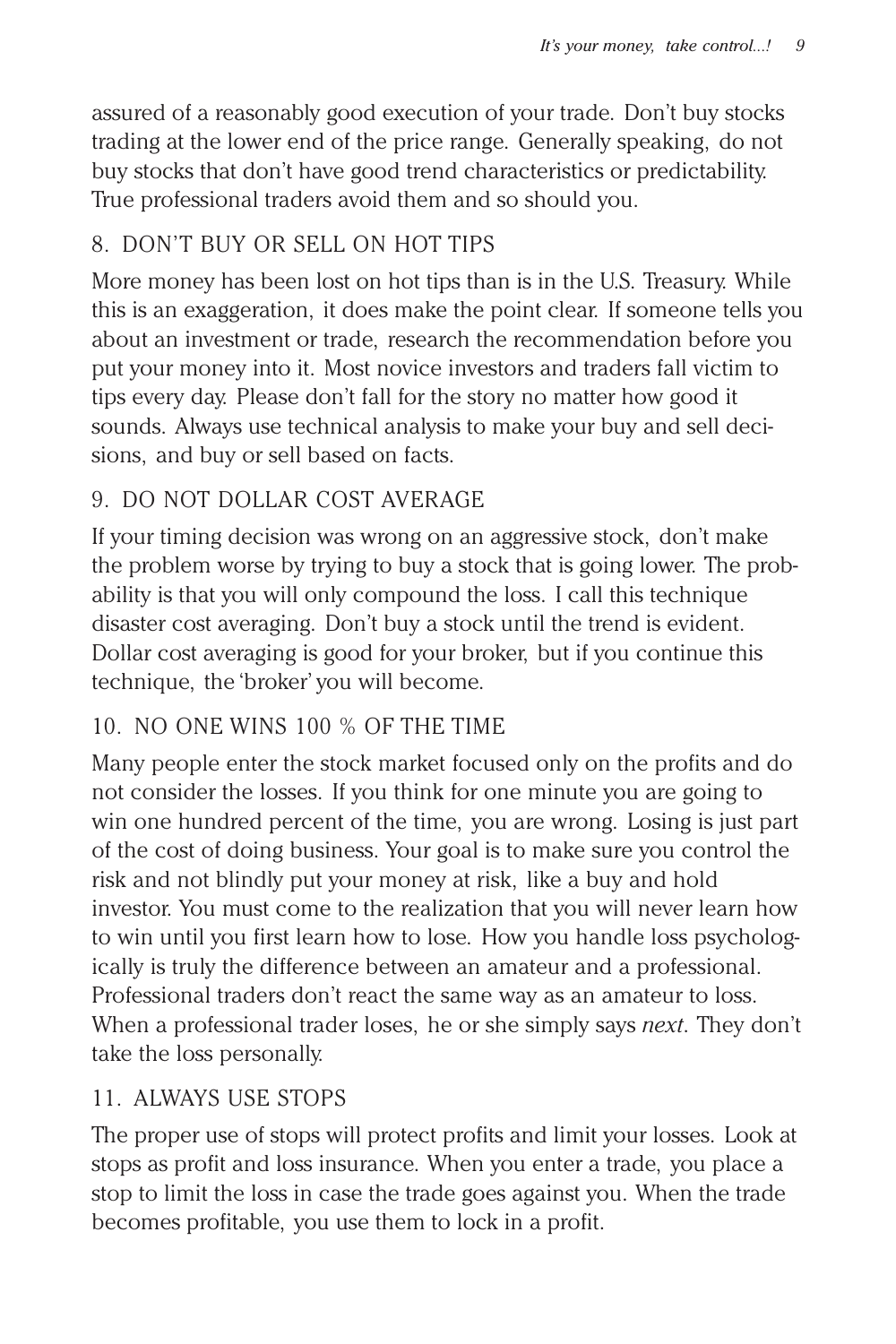Anyone who would argue against risk control by discouraging the use of stops is a fool indeed. In effect they are saying you should put your capital at unlimited risk. Does this make any sense to you? Of course not, but that is exactly what a buy and hold investor does all the time. Most investors do not use stops because they are afraid of being stopped out. This is a psychological problem of not wanting to be wrong, or having to admit to yourself you lost on a trade. It certainly isn't based on logic or strategy. Remember, always use stops if you are carrying a trade over night.

## 12. I DON'T HAVE TIME

Make the time or suffer the consequences. If you are too busy to manage your money, maybe you're too busy. Take a look at your portfolio and if you lost half of your money without knowing it, you can congratulate yourself on being too busy. Was it worth it? Probably not. It doesn't make much sense to work yourself to death and have nothing to show for it. You must take time to educate yourself and take control of your future.

# 13. BE PATIENT AND LET TIME BE YOUR FRIEND

Making money safely takes time. The only time to hurry is when you're in trouble. Remember, "Everyday is not a trading day". Only trade when the sector, market, and the correlating stocks are in trend. Just because you want to trade doesn't mean you should. Only trade when the probabilities are in your favor, and let the market come to you.

The market is going to do what it is going to do and what you want is irrelevant. Don't become addicted to the action. You are not an action junky. You are a high probability trader. Profits are made the old fashioned way, one trade at a time. Be patient and make time your friend instead of your enemy.

# 14. LEARN FROM YOUR MISTAKES

The most successful traders and aggressive investors learn from their mistakes. Many even go as far as writing down what went wrong and analyzing the problem. Mistakes can be costly, so use them as learning experiences and don't make the same mistake twice.

Unfortunately a large number of people are doomed to make the same mistakes over and over again. This behavior is usually a sign of emotional reactions to price momentum and the absence of any well thought out strategy. My father once told me that the best education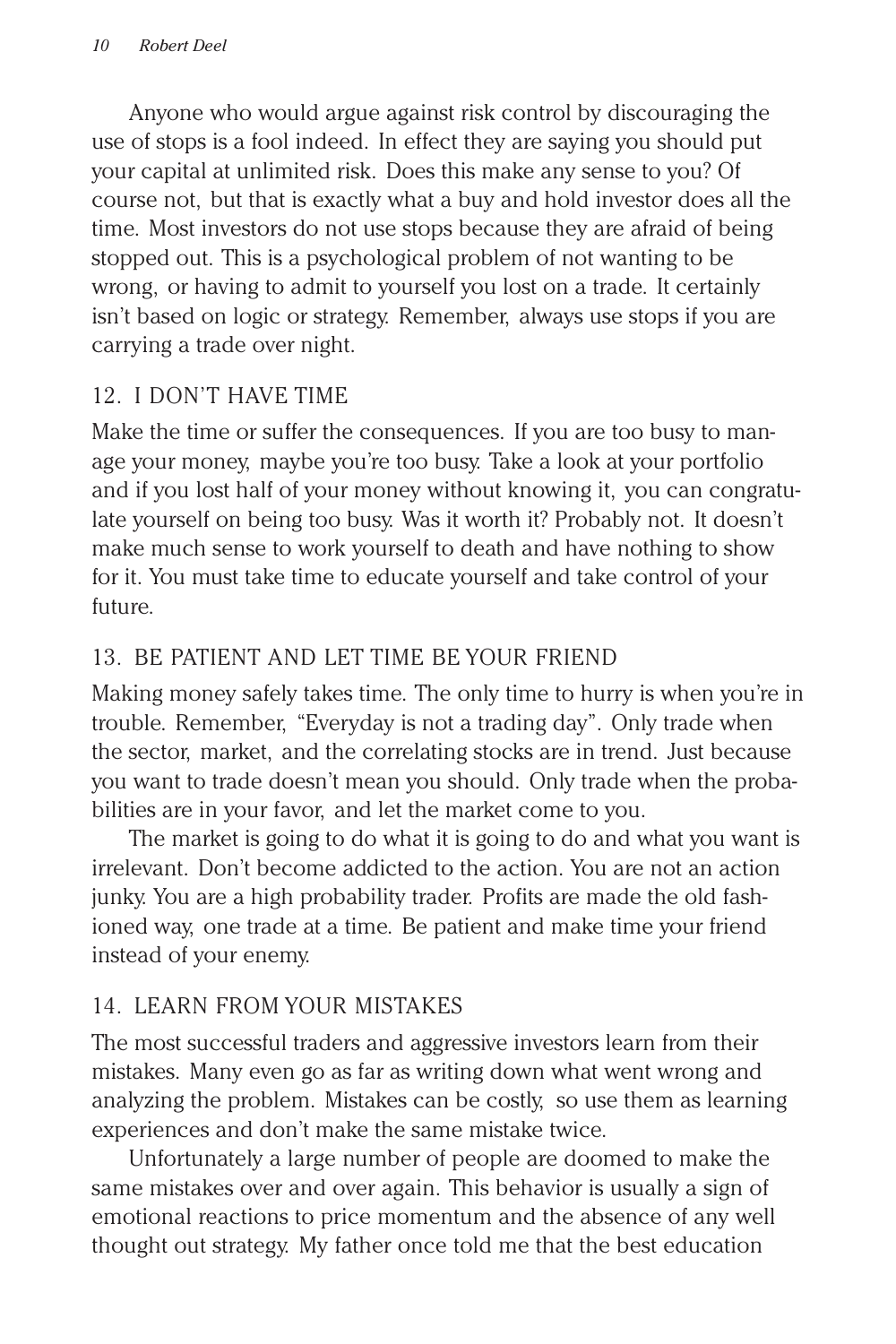was to learn from the mistakes of others. Most people fail in the market not because of technology or a lack of information, but because of emotional reactions, and never learning from their mistakes and the mistakes of others.

#### 15. KNOW HOW TO SHORT STOCK

Markets do not go up all the time, a painful lesson some have learned over the last three years. From the year 2000 to the present time, we have experienced one of the most agonizing bear markets in the last 70 years. Does this bear market mean that you can't make money? *No*. What has the trend been for most of the last three years? The obvious answer is down.

Common sense says you are to follow the trend. So if the trend has been down, why haven't you been shorting stocks? The reason is sadly fear and ignorance. Only 2 % of the American public ever shorts a stock in their lifetime. This is shocking when you understand that markets and stocks fall 67% to 80% faster than they rise.

In other words shorting stocks tends to compound money faster than buying a stock to go long. Plus, if you can make money when the market is going down and when it goes up, what is it that you have to be afraid of? Professional traders have made millions the last three years. You must learn to short stocks if you are to have any chance of being successful in today's markets. Fear and ignorance must be overcome because you must know how to short.

#### 16. FOLLOW THE RULES

Some people are doomed to make the same mistakes over and over again. Using this set of 16 trading rules, which has been compiled from over 20 years of experience, should keep you from making many common mistakes.

If you follow Deel's Rules of Investology, you have a much better chance of success than someone who doesn't. Always remember, there is never any guarantee of success. But if you are properly educated and develop the correct mindset, you have a major advantage. Don't become one of the sheep led to the slaughter by media nonsense. You must make your own fortune and control your financial destiny.

Always remember, it's your money. Take control…and follow the rules.

Robert Deel is an internationally recognized trading expert, and has trained groups of traders throughout the U.S., Europe, Asia, and Canada. He is the author of *Trading the Plan* and *The Strategic Electronic Day Trader.* He is also the President and CEO of Tradingschool.com, a school that trains individual and professional traders from all over the world.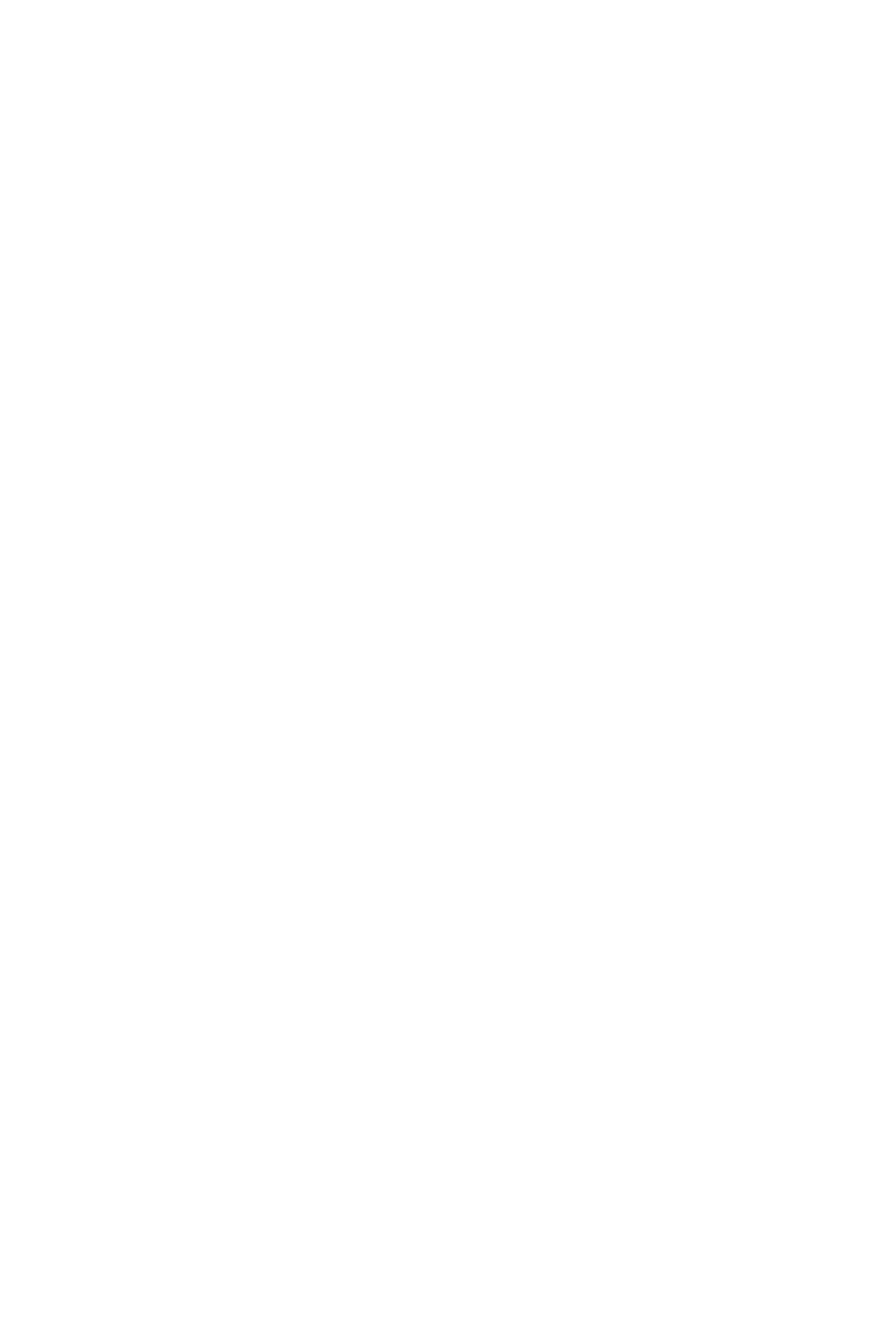# How to Manage the Highs and Lows in Trading

#### BY PRICE HEADLEY

I  $\blacksquare$  n order to manage your emotions effectively when trading, you need to create a written plan that you can review regularly to stay focused on your goal of trading success. By writing down your plan, you put yourself in the top 3% of individuals who have written goals and plans, giving you an immediate edge on most traders. Make sure you have answered these questions, which are covered in further depth in my book, *Big Trends in Trading:*

- 1) How will you enter trades? The key to good entries is putting on trades where there is relatively low risk compared to much higher reward. You should also write down a clear catalyst for the expected stock move.
- 2) How will you exit trades? You should define an initial stop point for your trade, at the point where the trend is invalidated. You will also need a 'trailing stop' technique to protect your profits.
- 3) What type of orders will you use to enter and exit? When entering, I like to use limit orders, good for the day only, while exits are often market orders. Why? Because limit orders allow me to define my risk and reward clearly on the entry of a trade, while when I need to get out, market orders allow immediate exit compared to the risk of missing my exit with a limit order.
- 4) How much capital will you need to trade successfully? There are economies of scale as you increase the amount of capital you trade with. Costs related to commissions, quote systems and equipment begin to diminish as the percentage of capital invested goes up.
- 5) What percentage of your capital will you invest in each trade? The amount of capital I typically use is 10% per trade in my own accounts. I know traders who commit anywhere from 5% of their account per trade, to 20% of their account per trade. Your goal should be to keep portfolio risk per trade at less than 2% per trade. For example, if you invest 20% of your portfolio in a trade, a 10% loss on that position would lead to a 2% loss on your portfolio.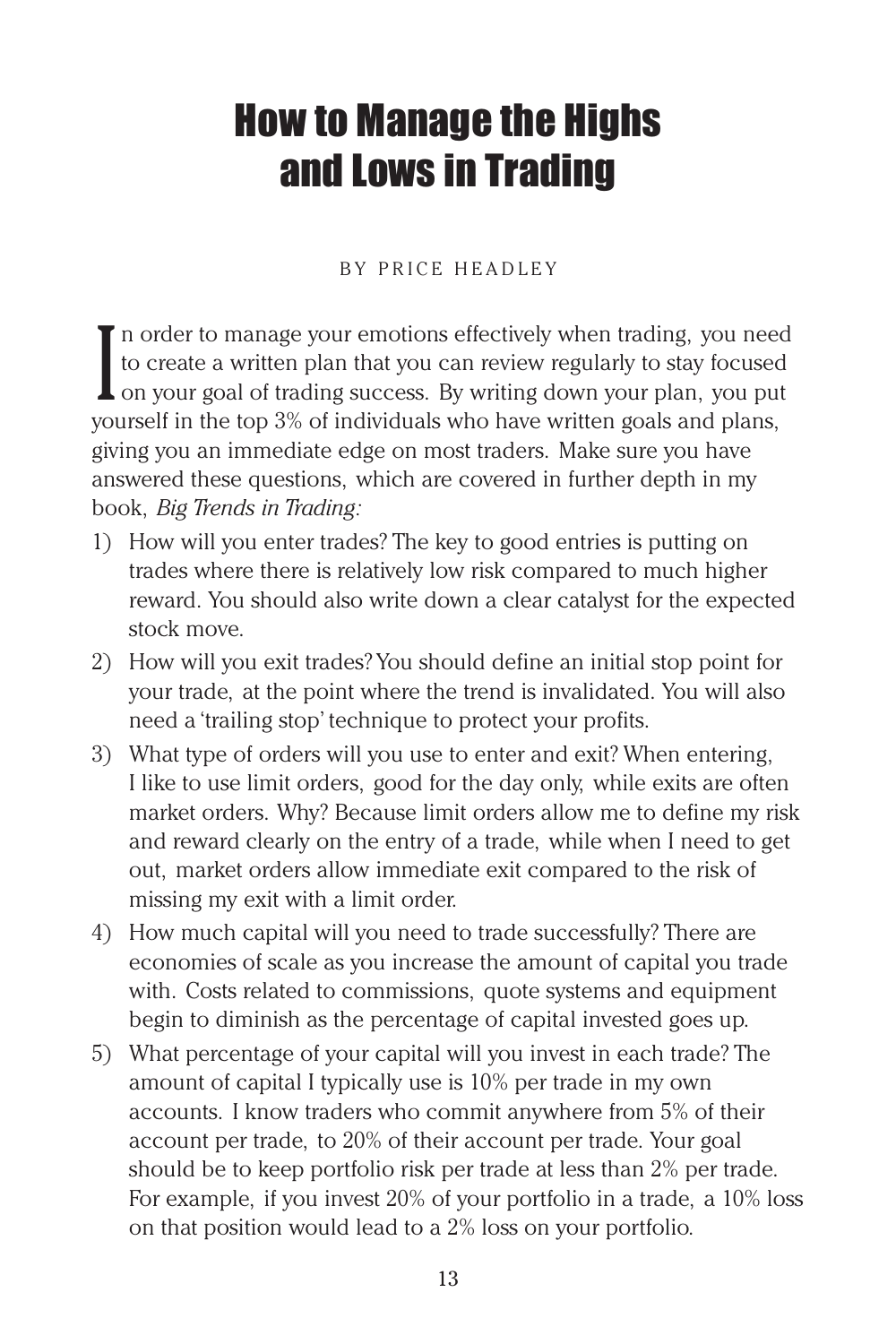- 6) How many positions will you focus on at once? I like to concentrate my portfolio on my best ideas, plus I like to stay focused on how each stock is acting. If my portfolio is too big (I'd say more than seven stocks is too many to focus on), then I will lose focus and invariably miss an exit on a trade that I should have previously exited.
- 7) What will your Trading Journal look like? In my Trading Journal, I note daily observations, particularly related to my ability to execute my trading plan. I also commit to doing a post-trade analysis every month. I note what I did right and wrong, and seek to learn from mistakes to minimize future errors in similar circumstances, while also looking for winning patterns where I seek to repeat big successes.
- 8) What is your Position Review process? I suggest you have an end-ofday routine to close your day. Review your trades, and assess if you followed your plan. Keep a log of all your trades, and make comments on each position.
- 9) What is your Preparation process before trading? You need defined time to prepare for the next trading day and build up your trading confidence. I prepare after the close for the next day's trading, which allows me to formulate a plan of action BEFORE I get into the heat of battle. This keeps my trading proactive instead of reactive.
- 10) What broker will you use? Most traders mistakenly think that commissions are the number one factor they can control. In reality, commissions are a small cost compared to the broker's effectiveness at executing your trade. Your focus should be finding a broker who gets you speedy and fair execution of your orders.

Once you have defined these facets of your trading plan, you are in an excellent position to have a strategy to control your emotions when trading. Make sure to review your plan on a regular basis to create effective trading habits.

## **Psychological Issue #1 in Trading: Perfectionism**

Why do we let losses ride and cut profits short? Perfectionism tends to keep traders from taking their losses quickly, as they are too concerned about looking good to others and not wanting to admit they are wrong. This leads to the dreaded hope for a return to 'breakeven', to get out without a loss. But does the market care about where you bought the stock? NO! The market is going to go wherever it wants to go, and your job is to see that trend, recognize when you are not in tune with it, and get out of such trades.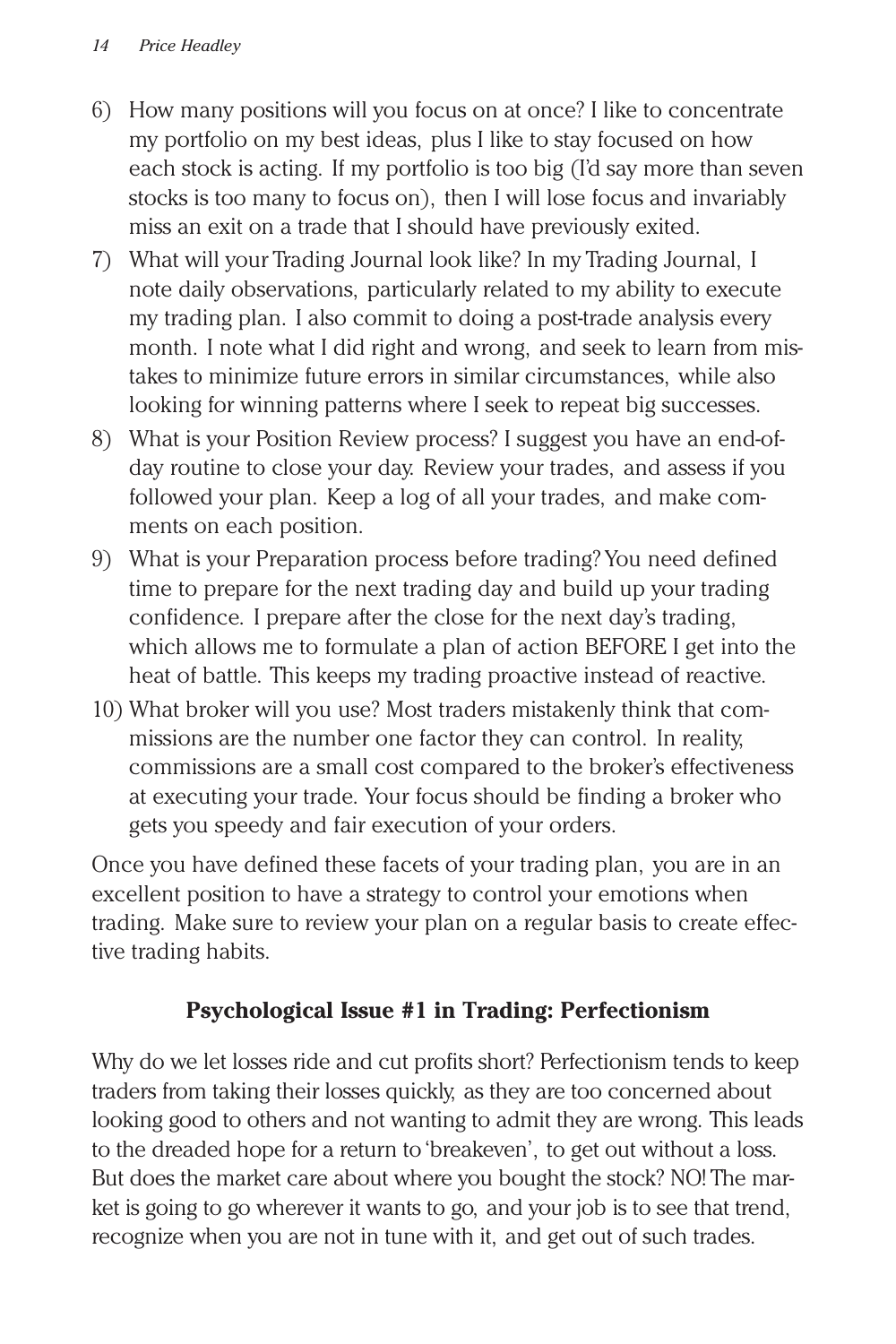We all have this tremendous desire to prove ourselves right. But in the markets, we should concern ourselves more with making money than the amount of times we are proved right. This means winning ideas need to be ridden longer than average, while losers need to be cut short quickly. Our school training says there is one right answer, but in the markets there are many ways to win.

Perfectionism cannot only keep you hanging on to losers too long, it can also keep you out of the best performing stocks. On stocks that rally sharply, I sometimes have to fight the feeling that I've already missed out on the move. In retrospect, many of these stocks go on to much bigger gains than the initial gain I missed. Traders tend to desire a perfect entry, and this leaves them on the sidelines during major trends. It is these huge trending trades that carry my portfolio historically, so I have to make sure I am participating in these big moves.

Ironically, perfectionism does not lead to higher performance or greater happiness. Perfectionism can destroy your enjoyment of trading. Focusing on flaws and mistakes depletes energy. This may escalate to panic-like states prior to making the trade, impairing objective performance. At some point perfectionist standards get set too high, and life is measured in units of accomplishment. The drive to be perfect becomes self-defeating, as the individual often places the intense pressure on himself, which can become crippling.

Perfectionists share a belief that perfection is required to be accepted by others. The reality is that acceptance cannot be gained through performance or other external factors like money or social approval. Instead, self-acceptance is at the root of happiness. Ultimately you must be the one who must live with yourself. If others think you're perfect, but you yourself are never happy, then perfectionism is not helping you to grow and develop to your fullest potential.

One way to be less of a perfectionist is to set one goal and make it process oriented, instead of being focused on the outcome. If you achieve the goal to improve your trading via that goal, you win no matter the outcome. Perfectionists often seek to control uncontrollable factors in a trade. For example, waiting for all the risk to be out and everything to look perfect (the quality of the fill on the exit especially), hoping or 'willing' a better outcome by doubling down on a loser, etc.

When a trader focuses on these "uncontrollables", he is more likely to tighten up and resist pulling the trigger and exiting a losing trade, or he'll miss out on a new winner that has moved 'too far.' By focusing on a process that you can control (such as to focus on only five stocks at a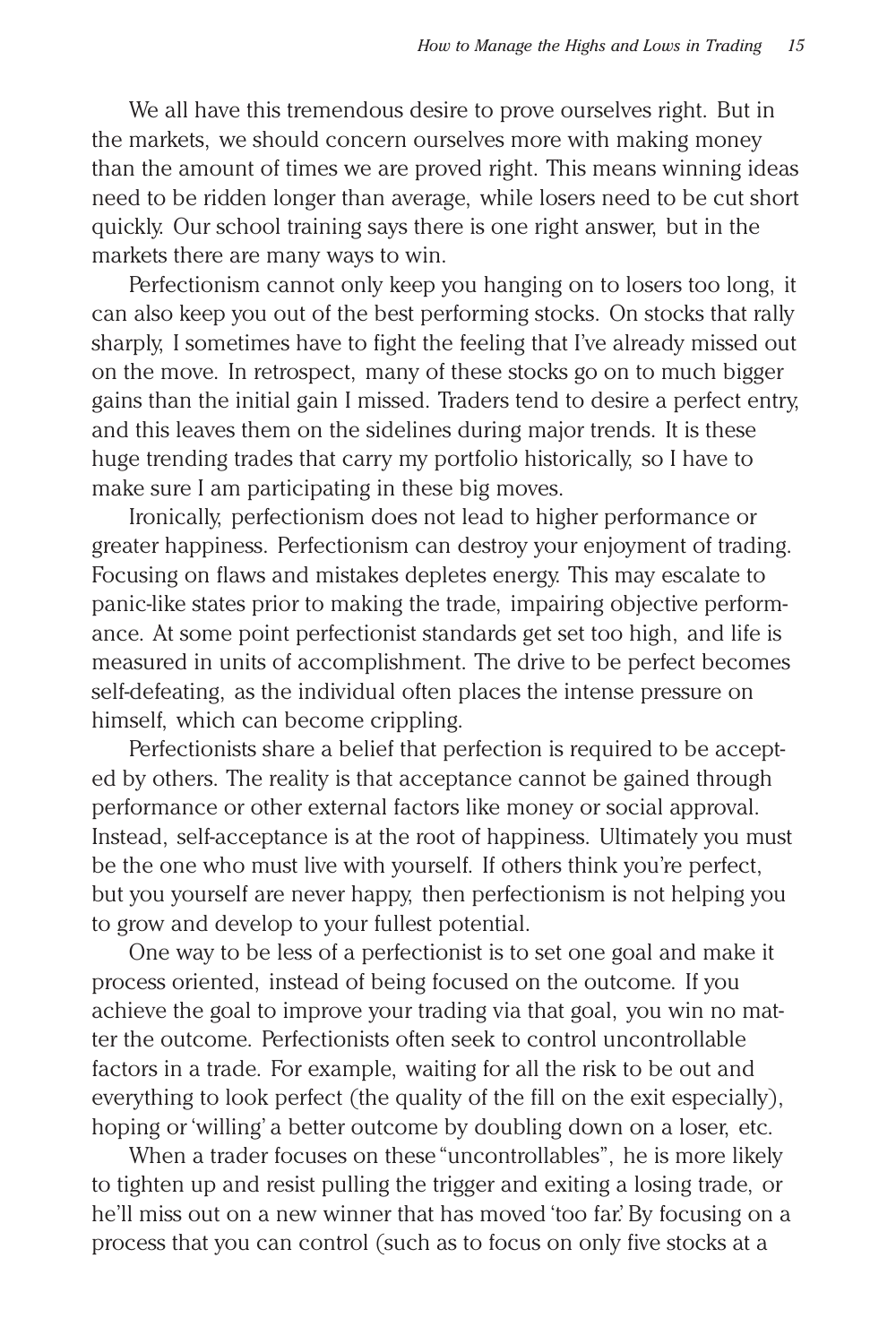time, or work on implementing your entries and exits consistently with a small amount of money to improve your ability to execute trades, or another process-oriented goal), you build confidence in your ability to execute your trading plan.

Based on these perfectionist tendencies, I recommend the following entry strategy for perfectionists. Enter half a position as soon as you see an opportunity that generates at least three times the reward for the risk at the current market price. Then place the remaining half at your desired 'perfect' entry price. For exits, always place market orders, as the tendency for the perfectionist is to try to get a better exit price with a limit, which often results in missing the exit on the way down.

#### **Psychological Issue #2 in Trading: Fear**

One of my subscribers, Vince, recently wrote to me:"Your commentary is truly excellent. And your 'batting average' has been exceptional during this most awful market that I have ever seen. Do you have any general advice that you would be willing to offer on a very serious problem that  $I$  — and perhaps many others — am experiencing in recent weeks? The length of this bear market — and the substantial financial damage that it's inflicted on me at my age (51), has seriously damaged my investment psychology.

Consequently, while I read and believe your judgment calls, I haven't been able to get myself to act — to pull the trigger, to try to begin to rebuild from the carnage — for several months. So, I guess you might say I'm suffering from the "deer caught in the headlights" syndrome. Which results in experiencing losses, and not experiencing the gains. These violent moves in both directions, changing on a dime without notice, with an overall 2 1/2 year huge down-move cumulative, have left me at sea. How does one begin to work oneself out of this state of mind after what we have been through?"

Vince is suffering from the fear of trading that, after a string of losses, many traders experience at one time or another. The reality is that human beings tend to do things that either maximize pleasure or minimize pain. Not pulling the trigger on trades becomes a way for traders to minimize pain, because mentally, the thought is that we are not causing ourselves any more damage if we do not trade. The problem is that we then remain stuck in a state of fear until we can TRUST our method again and start taking trades. This is why it's so critical to have a trading plan that is tested, one we'll be able to stick with it.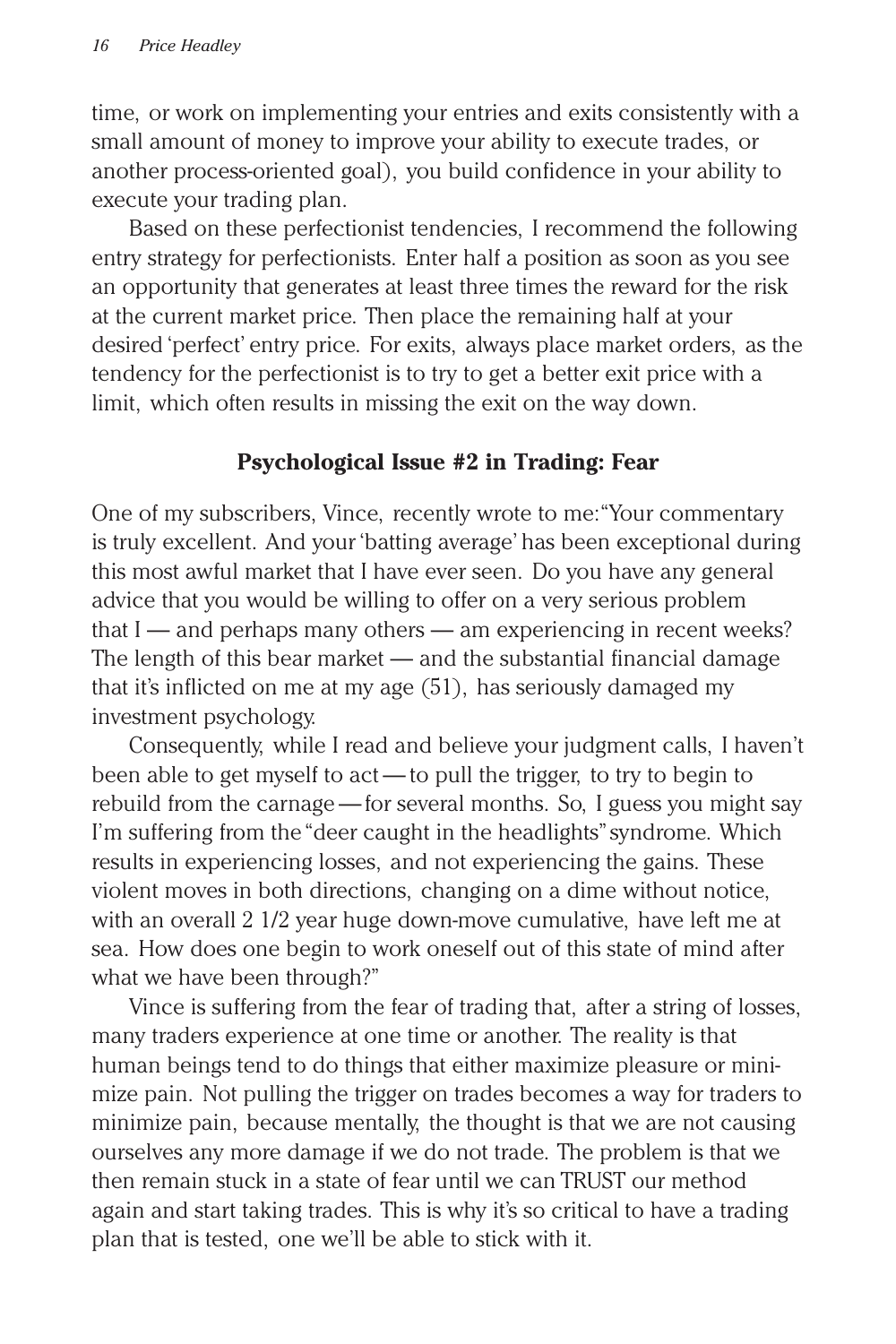## **Here's a game plan for getting yourself back on track:**

- 1. Define Your Trading Plan If you already have a plan, reexamine it. Are you following your rules for entry, exit and money management? Does your plan still have an edge in the current market conditions?
- 2. "If In Doubt, Get Out"— Who says you have to trade every day? If you are not pulling the trigger on your trades, it is because you lack confidence in yourself or your plan. Try taking a step back for a short while. Consciously decide not to trade real dollars, but work on paper trading your buy and sell signals. Sure, it's not the same as trading real dollars, but this step allows you to work on executing your trading plan. I have found systematic trading to be much easier than discretionary trading, because it helps take my ego out of the equation. I focus instead on the execution of buy and sell signals, as opposed to my ego wanting to be proved right. Paper trading will allow you to get refocused on execution of your ideas.
- 3. Measure Your Results —Too often traders may have a good plan, but then lose sight of measuring their results on a regular basis. What happens is that 90% of your trades may be done properly, but it is those 5-10% of your trades that eat you up with big losses. If you monitor your results closely, you should start to develop a "Success Profile"which defines what your best trades look like. Once a trade doesn't fit this Success Profile anymore, you should look to exit whether at a profit or a loss — as your edge no longer exists.

## **Psychological Issue #3 in Trading: Lack of Confidence**

In trading as in life, how you think determines the results you achieve. Many traders are filled with doubts and a lack of self-confidence, so you need to coach yourself through tough times with positive and self-motivating beliefs.

Check to see if you possess the traits and beliefs of winning traders, including:

1. My trading objectives are perfectly clear, and I truly believe I will achieve these goals. If you have the belief that you will win, you increase your chances of trading to win. In order to have this level of conviction, you must have a thoroughly tested plan. You also must have a clear vision of how you will proceed with your plan in order to reach your goal. The more you can visualize your goals being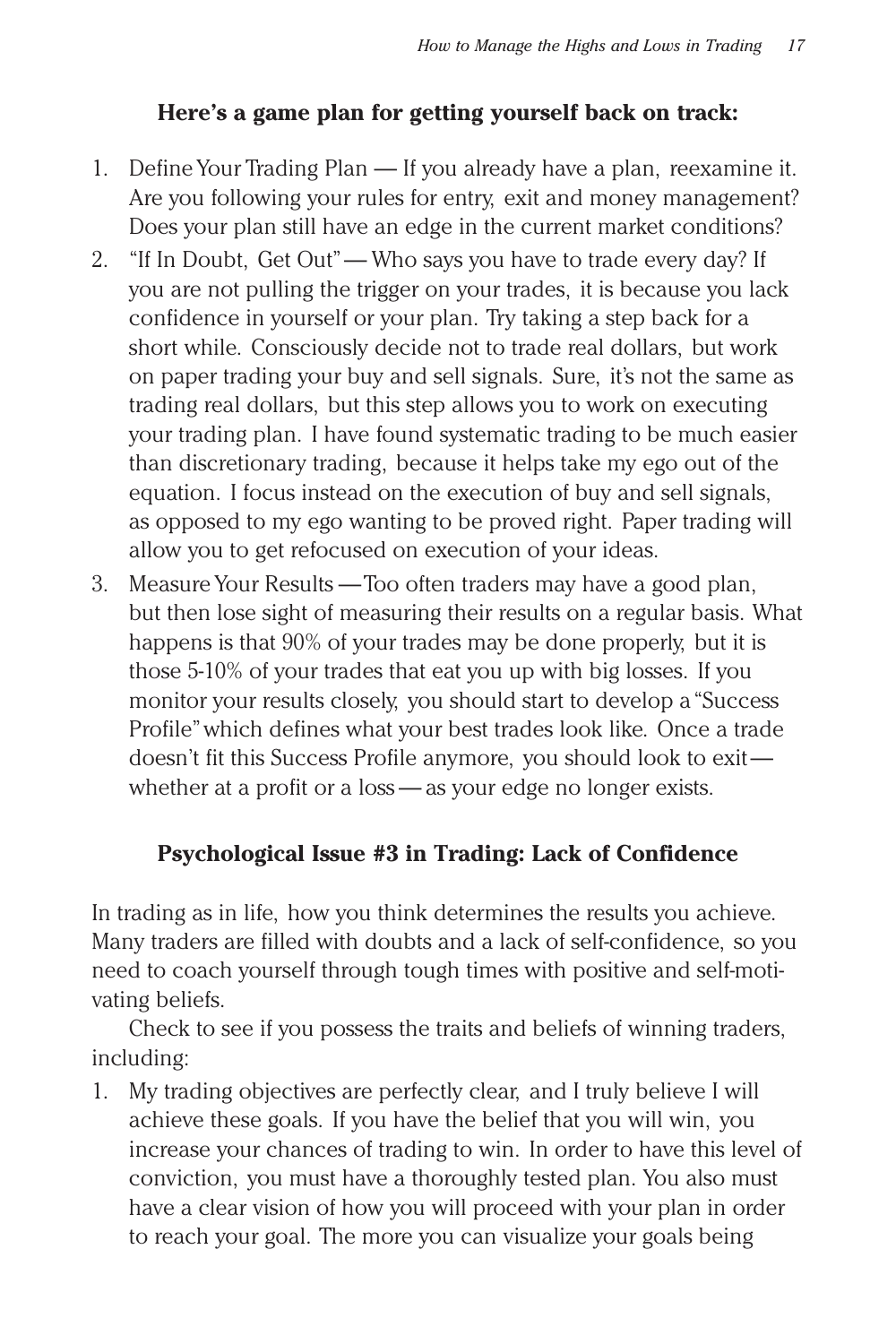achieved, the more you will strengthen your internal belief and confidence that you will reach your goals.

- 2. I have created a plan to achieve my trading goals. I'm sure you've heard the saying "I didn't plan to fail; I failed to plan."Without a plan, your results will tend to be mixed and uninspiring. Commit to writing down your trading plan and reviewing it regularly.
- 3. I prepare my plan before the trading day starts. If you don't have a plan of action once the trading bell rings, you are moving from the proactive mentality into a reactive approach. I contend that the more reactive you become, the more you will get in late to market moves and dramatically diminish your reward-to-risk ratio. I prepare after the close for the next day's trading, seeking to stay proactive and a step ahead of the rest of the crowd.
- 4. I regularly monitor my trading results to measure my progress toward my goals. Trading results tend to follow a zig-zag approach similar to how a plane is guided to its destination. At periodic steps along the way, if a pilot is off course, he will set a new course towards the target. This is called course correction. Once you have defined your trading target, your periodic evaluation should lead you to assess what is taking you off course and encourage you to make the necessary corrections to get you back on target.
- 5. I quickly discard negative emotions that can hurt my trading results. When you lose, learn from the experience and put it behind you. You cannot afford to dwell on a loss once the trade is complete. You have to have total focus on the new moment and forget about the past, save for the time you allocate to evaluating past trades (which should be done outside market hours).
- 6. I am focused on the market during the trading day, and not easily distracted by non-market activities during trading hours. This can be a tough one for many traders who have many responsibilities. If this is the case, define the time you will be focused on the market and make arrangements not to be interrupted.

Price Headley is founder and chief analyst at BigTrends.com, which provides daily education and recommendations for active traders of stocks, futures and options. He is also author of the investment bestseller, *Big Trends in Trading.*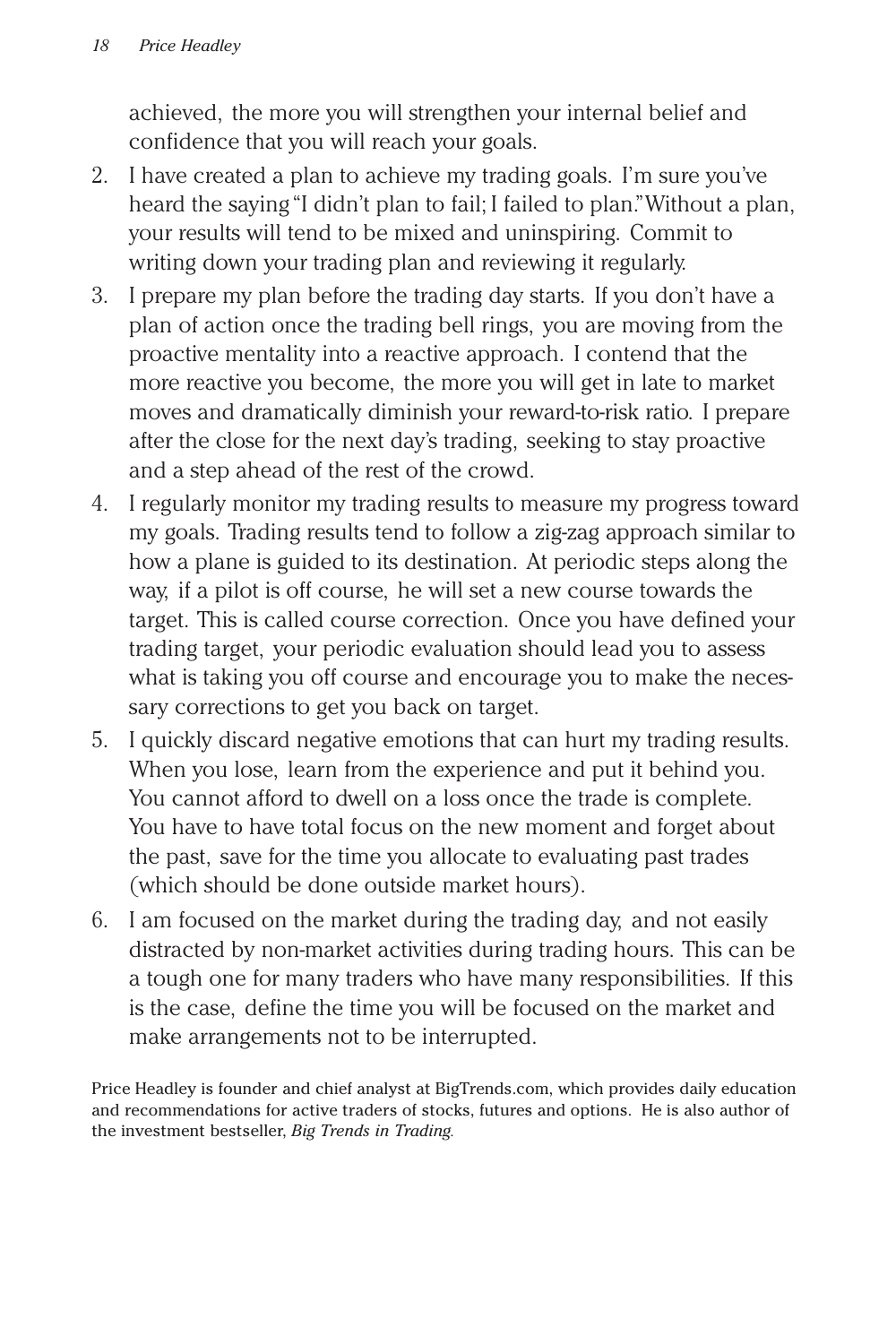# My Secret to Market Internals

#### BY MIKE HURLEY

#### **Why care about market internals?**

**Put simply, market internals offer a very direct way of measuring h** the stock market is *really* doing. Much like the doctor who monit a patient's pulse and blood pressure, savvy technicians can gleagreat deal of insight ut simply, market internals offer a very direct way of measuring how the stock market is *really* doing. Much like the doctor who monitors a patient's pulse and blood pressure, savvy technicians can glean a ship. The four basic numbers I work with include:

- **•** Up Volume:The volume of shares traded on up ticks.
- **•** Down Volume:The volume of shares traded on down ticks.
- **•** New Highs:The number of stocks making a new 52-week high.
- **•** New Lows:The number of stocks making a new 52-week low.

While studies vary on the exact figure, all show that the *vast majority* of stocks follow the trend in the overall market. This makes a 'top-down' approach absolutely critical to both investors and traders alike.

#### **Art or Science?**

A great deal of work had been done in this area, in large part due to the ease in quantifying these measurements. Norman Fosback's, *High Low Logic Index* is a good example, while Gerald Appel has conceived numerous valuable indicators in this area. While rules are very attractive to system testers, it seems that no two tops or bottoms are exactly alike, and the market rarely cooperates by flashing the perfect signal at just the right time! While clearly more subjective, actually *analyzing* the data often leads to more profitable results.

A good example of how to use market internals is with the 1998 market. After a strong move early in the year (A), stocks consolidated their gains in Spring (B). The breakout in June looked great until mid-July, which is when things got a little dicey technically. Specifically, as the S&P was scoring new all-time highs, the number of stocks scoring new 52 week highs was falling woefully short of what had been seen in Feb-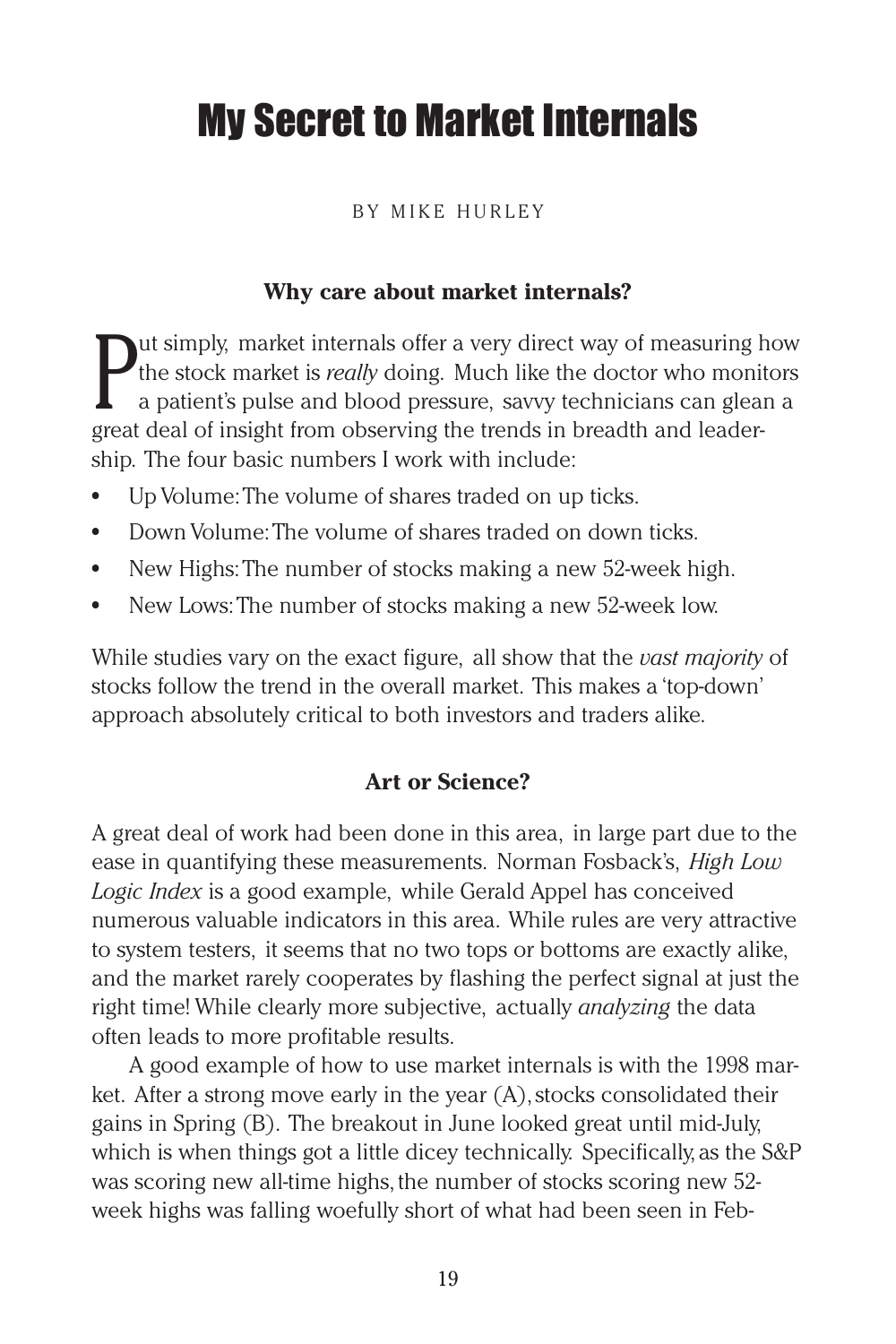

Mar.This formed a major divergence on the chart (C), and gave huge warning that the rally may be in trouble.

While obviously a very valuable piece of information, it also highlights the lack of specificity, which can be a problem for many traders and investors. After all, where *exactly* is the signal, and what *should* you do when these divergences appear? Sell as the S&P approaches the round number of 1200? Tighten existing stops? Well…yes! Whichever fits your individual style and risk-tolerance. The critical points is, that *market internals*

were clearly not in gear with the rally, and are literally shouting a warning to those willing to listen.

As stocks declined through July & August, leadership continued to deteriorate. In classic fashion, each time the number of Net New Lows scored a 'lower-low' it was a sign of further weakness ahead for the market averages (D). New lows exceed new highs by 40-1 on several occasions (E), an indicator often used to mark market bottoms. Using it as a mechanical system would have clearly been a mistake however, as it signaled "Buy" the S&P at 1081 — just in time for the next leg down!

"Panic selling"(as defined by down volume comprising at least 90% of up and down volume combined) occurred three times in August (F), with "panic buying"seen on September 8th (G). While this pattern is usually seen at bottoms, it is often better to wait for internals to *diverge* before diving back into the market. Leadership did in fact trace out a 'higher-low' in October, offering a much better entry point from a risk-management point of view. While it's certainly possible to catch falling knives, it's much safer to wait for them to stick in the ground!

Another great example of how important it is to look behind the scenes is with the market of 1999-2000. Few noticed the NASDAQ's surge through the 3000 mark in Nov. (A), much less thought it would amount to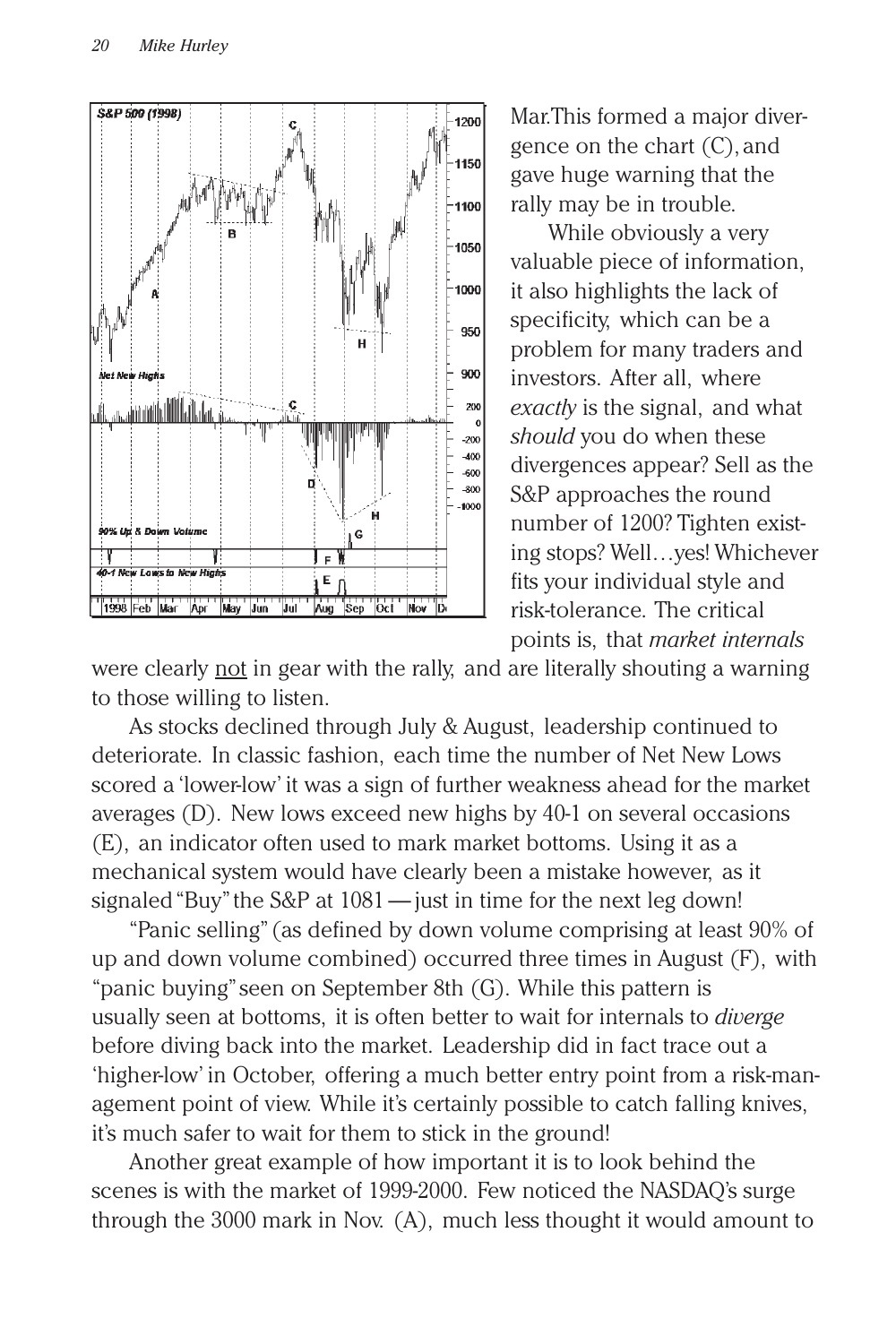

much, given the worries over "Y2K". Breadth and leadership clearly confirmed the move by scoring new highs of their own, which made the market a 'screaming buy' however, for anybody who happened to be paying attention.

January saw many well known chartists highlight the 'double top' in the NASDAQ, market internals remained strong, suggesting stocks were still in good shape technically (B). In March however, it was a very different story. Specifically, the first run at 5,000 showed nearly 400 net new highs while the second garnered only 50. Up volume was also quite weak. As a result, both formed major divergences on the charts (C). While no one knew precisely what

lay ahead for the NASDAQ, these dramatic divergences told all to at least be very careful, and to take any break of support in the 4500 area *very* seriously. Those who play the short side would have found an ideal entry at (D), as the NASDAQ made a classic 'dead-cat bounce', and then failed at what had been critical support.

#### **'Earning' your money.**

The bottom line is, whether you trade or invest in individual stocks, or market based vehicles such as the exchange traded funds or mutual funds, the very first step in your analysis should be with overall market. Put simply, when the market speaks, it pays to listen!

Mike Hurley is a Chartered Market Technician, and 20-year market veteran. He has served as the Technical Analyst for Preferred Capital Markets, E\*OFFERING and SoundView Technology Group, as well as publisher of the Sector Fund Timer. His research is widely followed and he is frequently quoted throughout the financial media, including: Dow Jones, Bloomberg and CNBC. He currently manages money based on his proprietary market timing methods, and can be reached at: mikehurley@sbcglobal.net.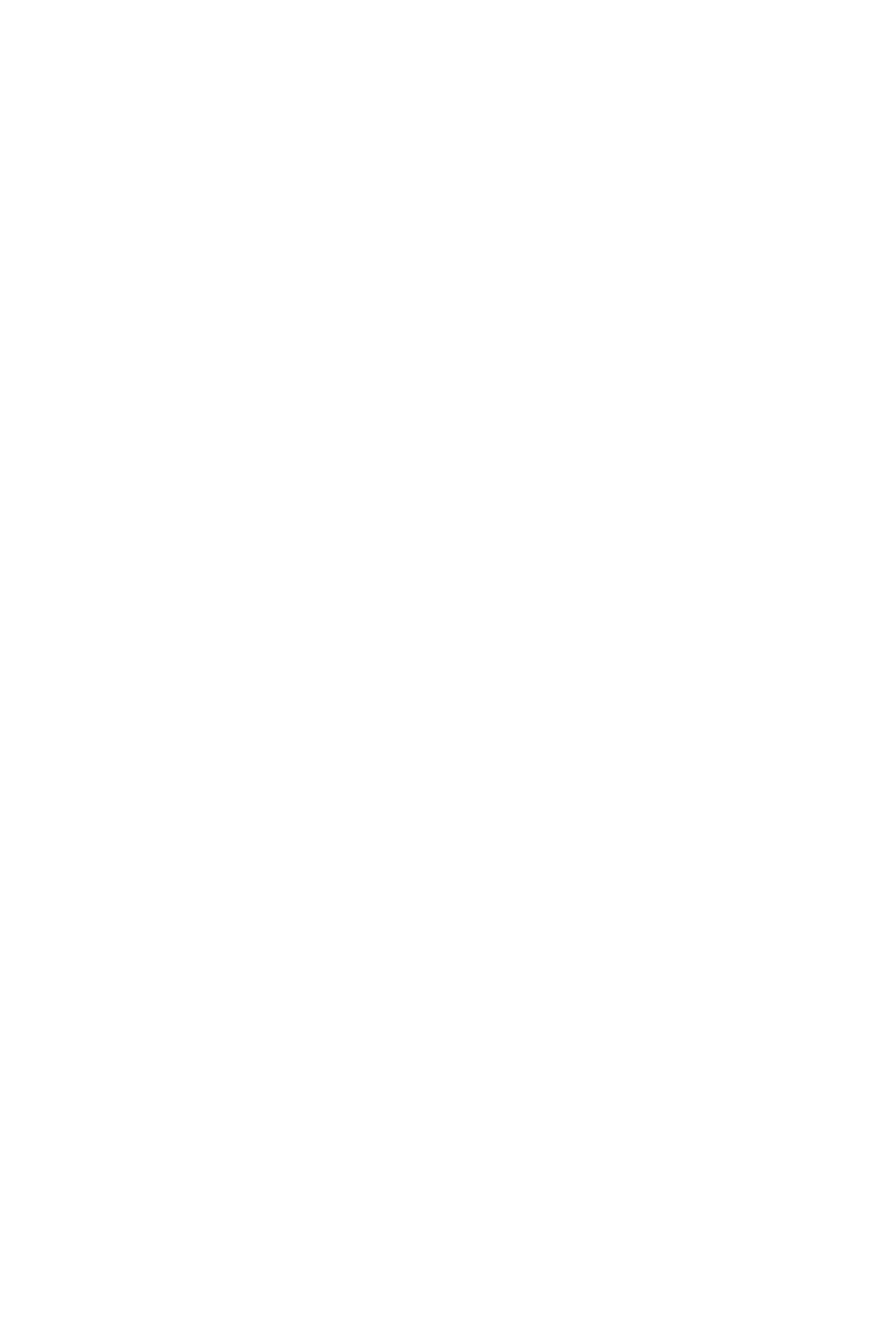# Using Candle Charts to Spot the Early Turning Signals—The Basics

BY STEVE NISON, CMT

#### **What are Candlestick Charts?**

Canalle charts are Japan's most popular, and oldest, form of technical analysis. They are older than point and figure and bar charts Amazingly, candlestick charting techniques, used for generation in the Far East, were unk andle charts are Japan's most popular, and oldest, form of technical analysis. They are older than point and figure and bar charts. Amazingly, candlestick charting techniques, used for generations first book *Japanese Candlestick Charting Techniques* back in 1991 B.C (Before Candles).

Japanese candlestick (also called candle) charts, so named because the lines look like candles with their wicks, are Japan's most popular form of technical analysis. Candle charts are over 1,000 years old and as such are older than Western bar charts and point and figure charts. Yet, amazingly, these charts were unknown to the Western world until recently. Candle trading techniques have now become one of the most discussed forms of technical analysis around the world. Almost every technical analysis software package and Internet charting service now has candle charts. This attests to their popularity and usefulness.

This article is a very basic introduction to candle charting techniques. But even with the primary candle signals discussed, you will discover how candles open avenues of analysis not available anywhere else. My goal here is to provide a sense of the potential that the candles can offer.

#### **What are the Benefits of Candle Charts?**

**Candle charts are easy to understand:** Anyone, from the first-time chartist to the seasoned professional can easily harness the power of candle charts. This is because, as will be shown later, the same data that is required to draw the candlestick chart is the same as that needed for the bar chart (the high, low, open and close).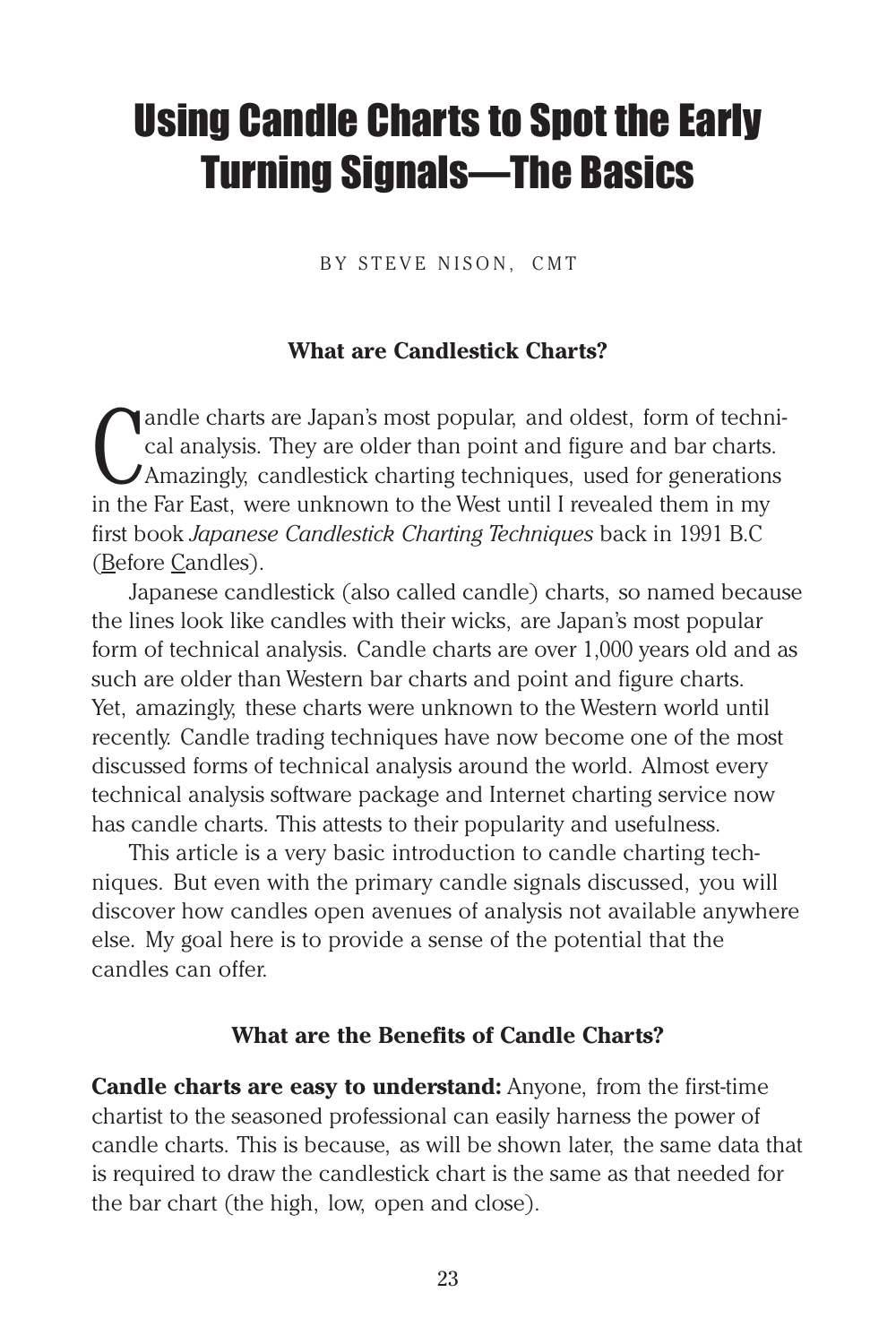**Candlestick charting tools will give you a jump on the competition:** Candle charts not only show the trend of the move, as does a bar chart, but, unlike bar charts, candle charts also show the force underpinning the move. In addition, many of the candle signals are given in a few sessions, rather than the weeks often needed for a bar chart signal. Thus, candle charts will help you enter and exit the market with better timing.

**Candlestick charting tools will help preserve capital:** In this volatile environment, capital preservation is just as important as capital accumulation. You will discover that the candles shine in helping you preserve capital since they often send out indications that a new high or low may not be sustained.

**Candle charting techniques are easily joined with Western charting tools:** Because candle charts use the same data as a bar chart, it means that any of the technical analyses used with bar charts (such as moving averages, trendlines, retracements, Bollinger Bands, etc.) can be employed with candle charts. However, candle charts can send signals not available with bar charts.

Candlestick charts can be used in stocks, futures, and any market that has an open, high, low and close. And they can be used in all time frames—from intraday to weekly.



# **CONSTRUCTING THE CANDLESTICK LINES**

The broad part of the candlestick line in Exhibit 1 is called the **real body**. The real body represents the range between the session's open and close. If the close of the session is above the open, then the real body is white. If the real body is black, the close of the session is lower than the open.

The thin lines above and below the real body are the **shadows**. These are the session's price extremes.

**Exhibit 1**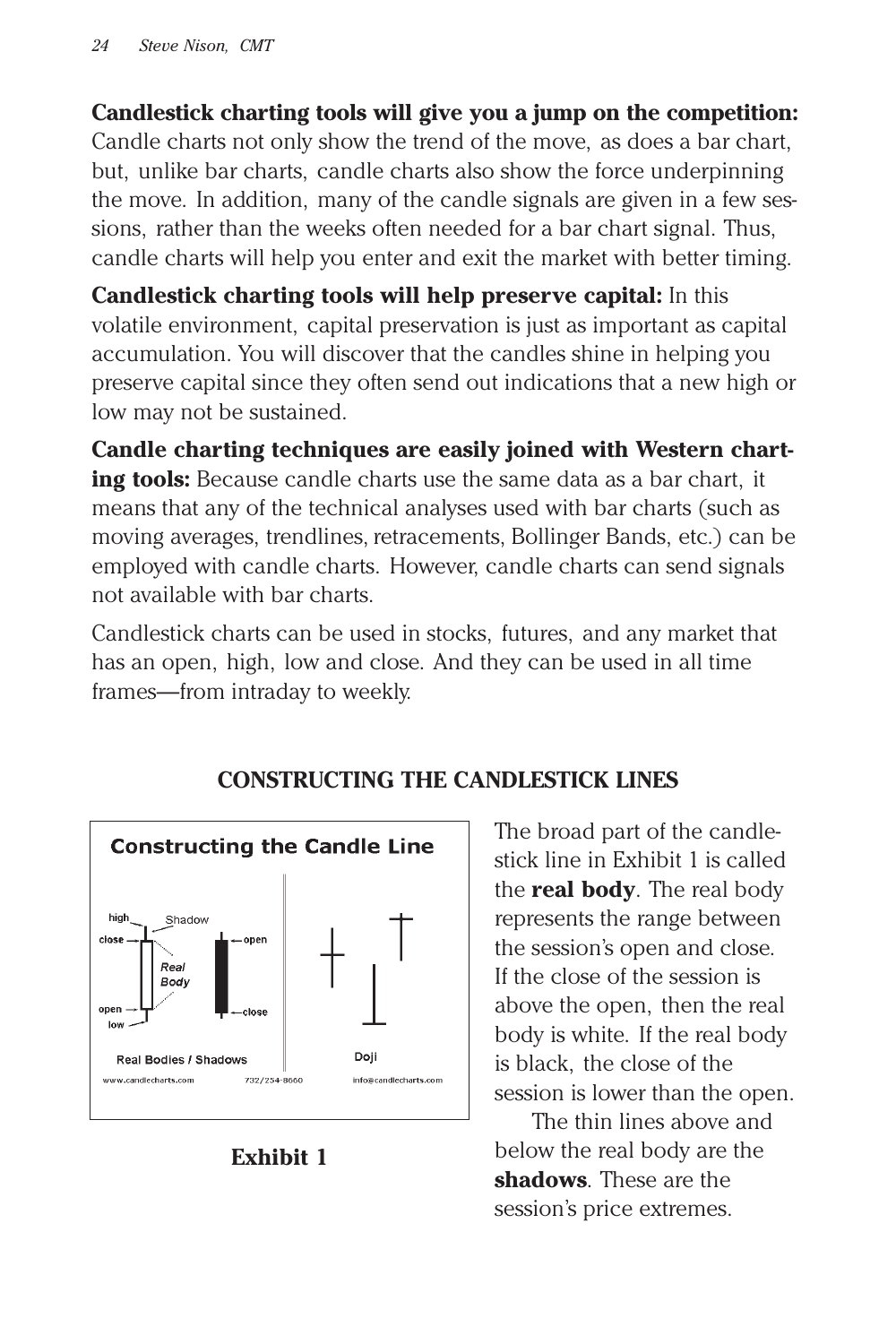The shadow above the real body is called the **upper shadow** and the peak of the upper shadow is the high of the session. The shadow under the real body is the **lower shadow** and the bottom of the lower shadow is the session's low.

Candle lines can be drawn for all time frames, from intraday to monthly charts. For example, a 60-minute candle line uses the open, high, low and close of that 60-minute period; for a daily chart it would be the open, high, low and close for the day. On a weekly chart the candle would be based on Monday's open, the high and low of the week, and Friday's close.

Notice that the candles to the left in Exhibit 1 have no real bodies. These are examples of **doji** (pronounced doe-gee). A doji is a candle in which the opening and close are the same. Doji represent a market that is in balance between the forces of supply and demand. We will look more at the doji in one of the chart examples below.

While the candlestick line uses the same data as a bar chart, the color of the candlestick's real body and the length of the candle line's



**Exhibit 2**

real body and shadows convey an instant x-ray into who's winning the battle between the bulls and the bears. For instance, when the real body is black, that means the stock closed below its opening price. This gives you an instant picture of a positive or negative close. Those of us who stare at charts for hours at a time find candlesticks are not only easy on the eyes, they convey strong visual signals sometimes missed on bar charts.

## **Spinning Tops**

The logo of our firm is "Helping Clients Spot Market Turns Before the Competition". This is because one of the most powerful aspects of candle charts is that they will often provide reversal signals not available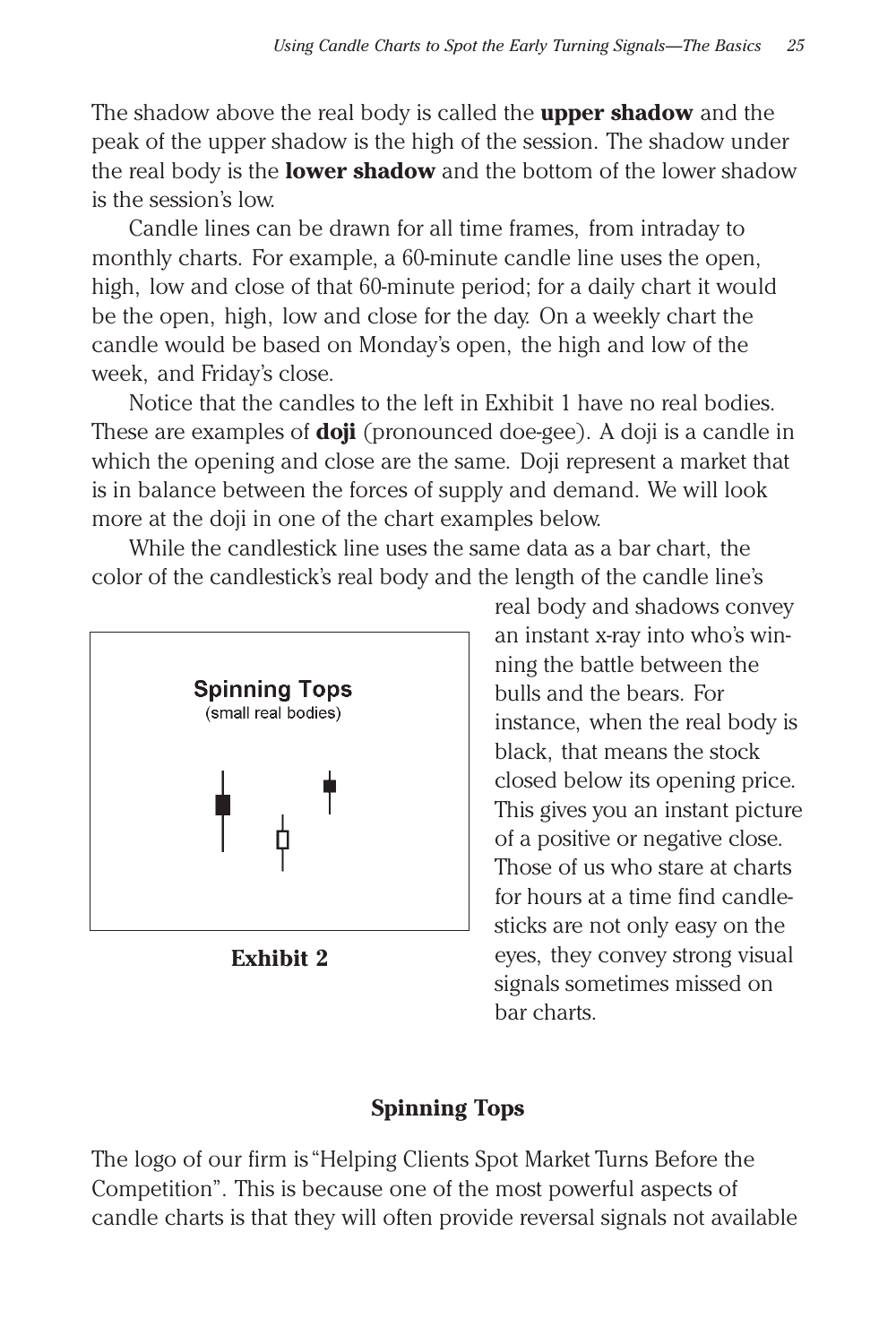with traditional bar charting techniques. Let's take a look at this aspect with a **"spinning top."**

As mentioned previously, one of the more powerful aspects of candle charts is the quick visual information they relay about the market's heath. For example, a small real body (white or black) indicates a period in which the bulls and bears are more in a tug of war. The Japanese have a nickname for small real bodies —"spinning tops", because of their resemblance to the tops we had as children. Such small real bodies give a warning that the market's trend may be losing momentum. As the Japanese phrase it, the "market is losing its breath." A spinning top is illustrated in Exhibit 2.

Let's look at an example of how candle charts will often help you preserve capital, a benefit so important in today's volatile environment. In this scenario I will illustrate how a candle chart can help you avoid a potentially losing trade from the long side.

I have two charts below. The top chart (Exhibit 4) is a bar chart. On chart 3, on the area circled, the stock looks strong since it is making consecutively higher closes. It looks like a stock to buy.

Using the same data as on the bar chart, we now make a candle chart (Exhibit 4). Note the different perspective we get with the candle chart than with the bar chart. On the candle chart, in the same circled area, there are a series of small real bodies — which the Japanese call "Spinning Tops". Small real bodies hint that the prior trend (i.e. the rally) could be losing its breath.

As such, while the bar chart makes it look attractive to buy, the candle chart shows there is indeed a reason for caution about going long the small real bodies illustrate the bulls are losing force. Thus, by using



**Exhibit 3 Exhibit 4**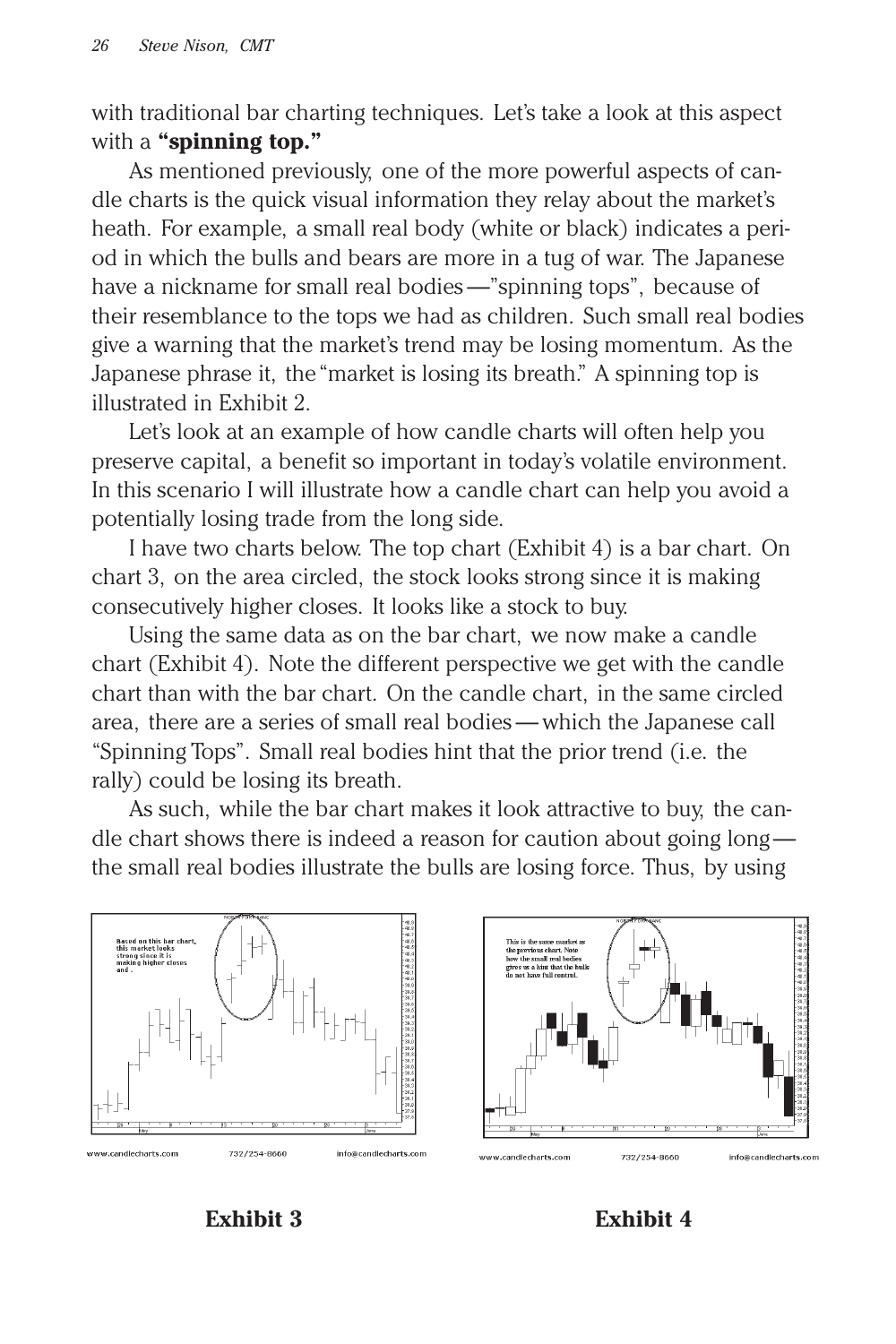the candle chart, a trader would likely not buy in the circled area and thus help avoid a losing trade.

This is but one example of how candles can help you preserve capital. Warren Buffet has two rules: Rule 1— Don't lose money. Rule 2— Don't forget rule 1. Candles shine at helping you preserve capital.

#### **Doji**

As the real body shrinks we ultimately wind up with a doji. As shown on the right side of Exhibit 1, a doji is when the open and close are the same.

The doji indicates a market in complete balance between supply and demand. Since a doji session represents a market at a juncture of indecision, they can often be an early warning that a preceding rally could be losing steam. Indeed, with a doji the Japanese would say, "the market is tired". (Keep in mind a close over the doji would "refresh" the market.)

Properly used, candle charts may not only help improve profits, but will assist in preserving capital. They can do this by helping you avoid a potential losing trade or exiting a profitable trade early.

Exhibit 5 shows an example of the latter.

The horizontal line in Exhibit 5 shows a resistance area near 135. A tall white candle pierces this resistance in early March. But observe what unfolded the next session—the doji. This doji line hinted the bulls had lost full control of the market (note: it does not mean that the bears have taken control). This is a classic example of the power of candle charting techniques. Specifically, within one session we were able to see a visual clue via the doji that while the market was maintaining its highs, the doji shouted that the bulls were not in complete control. So while the market



Hammer info@candlecharts.c

**Exhibit 5 Exhibit 6**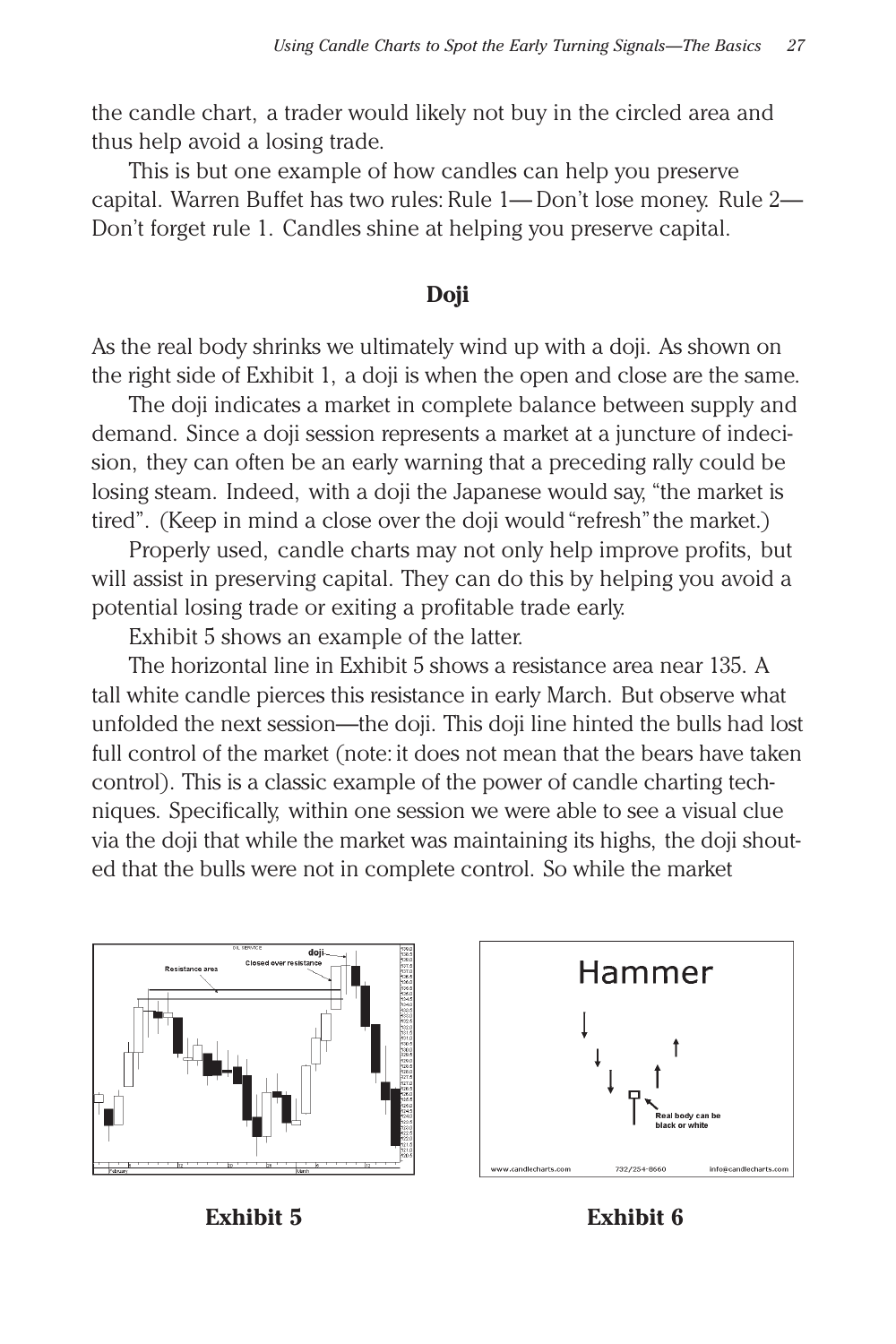looked healthy from the outside, the internals (as shown by the doji) were relaying the fact that this stock was not as healthy as one would think.

#### **The Hammer**

We now look at a specific type of candle line that has a very long lower shadow called a hammer (Exhibit 6). So called because the market is trying to hammer out a base. The criteria for the hammer are:

- 1. The real body is at the upper end of the trading range.
- 2. The color of the real body can be black or white.
- 3. A bullish long lower shadow that is at least twice the height of the real body.
- 4. It should have no, or a very short, upper shadow.





The hammer reflects the market insights obtained from a candle chart-specifically, the hammer's extended lower shadow shows that the market rejected lower price levels to close at, or near, the highs of the session. From my experience, most times when there is a hammer the market may not immediately move up, but may rally slightly, or trade laterally, and then, after expanding on a base, then rally. If the market closes under the lows of the hammer longs should be reconsidered.

Candle charts can be used in all time frames— from intra-day, day to weekly. In the intra-day chart (Exhibit 7), there are two back-to-back hammers (denoted by the arrow). These dual hammers took on extra significance since they confirmed a support level shown by the dashed line. This is a classic example of the power and the ease with which one can combine the insights of candle charts (the hammers) with classic western trading signals (the support line) to increase the likelihood of a market turn. This synergy of candle charts and western technical tools should provide a powerful weapon in your trading arsenal.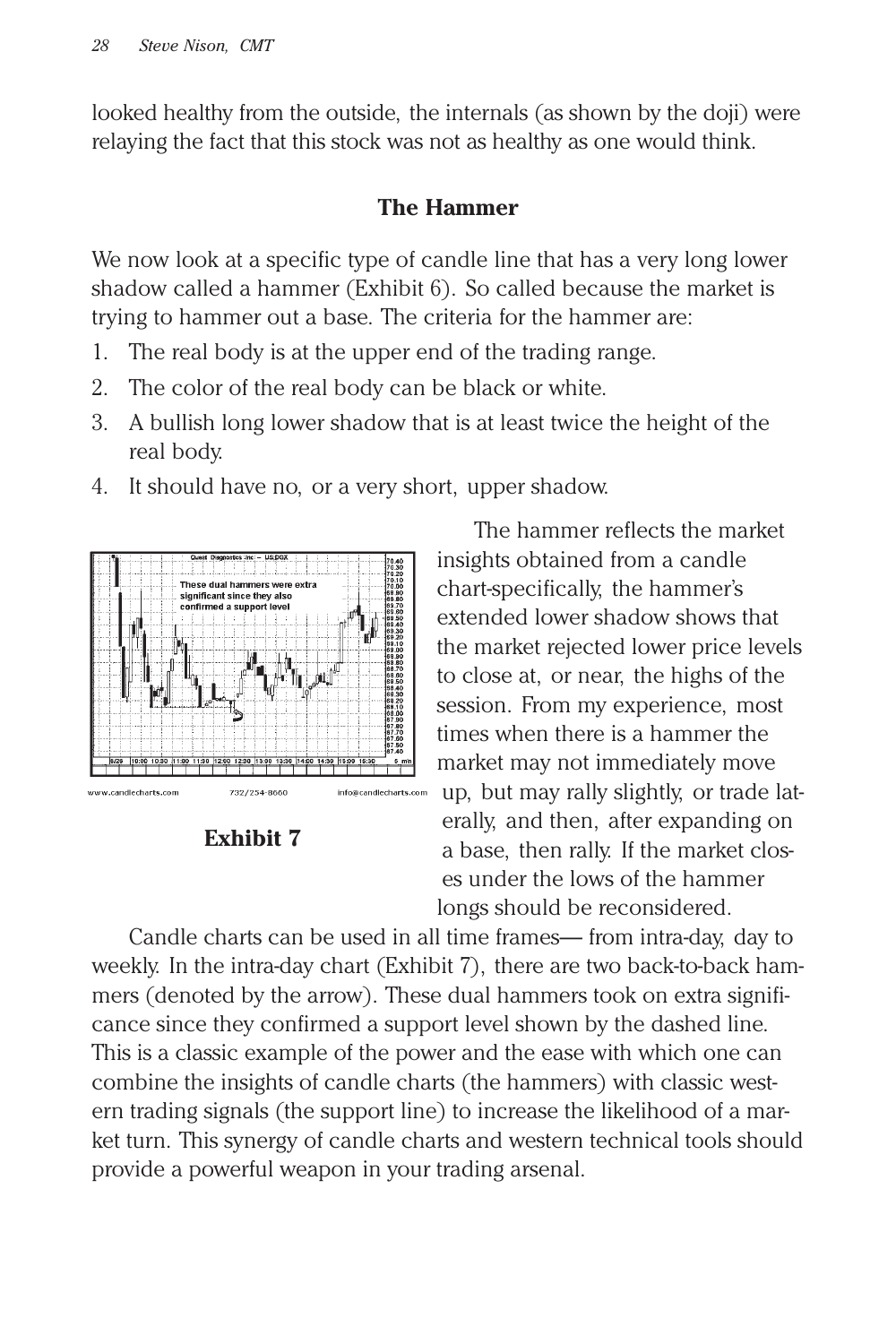

**Exhibit 8**



**Exhibit 9**

#### **Engulfing Patterns**

An *engulfing pattern* is a two-candle pattern. A *bearish engulfing pattern* (shown on the leftt in Exhibit 8) is formed when, during a rally a black real body wraps around a white real body. A *bullish engulfing pattern* (on the right in Exhibit 8) is completed when, during a descent, a white real body envelopes the prior black real body.

The engulfing pattern is illustrative of how the candles can help provide greater understanding into the behavior of the markets. For example, a bullish engulfing pattern reflects how the bulls have wrested control of the market from the bears. A bearish engulfing pattern shows how a superior force of supply has overwhelmed the bulls. The Japanese will say, for instance, that with a bearish engulfing pattern that "the bulls are immobilized".

Exhibit 9 shows how a bullish engulfing pattern in early October called a reversal for IBM. This bullish engulfing pattern was especially potent because it reinforced a support area set by a hammer. Once again this underscores the increased likelihood of a turn if there is more than one signal confirming support-in this case, we had a hammer and a bullish engulfing pattern.

## **Candles and the Overall Picture**

Remember a basic principle: candle charting techniques are a tool and not a system. Effective candle charting techniques require not only an understanding of the candle patterns, but a policy of using sound, coherent trading strategies and tactics. These include using stops, deter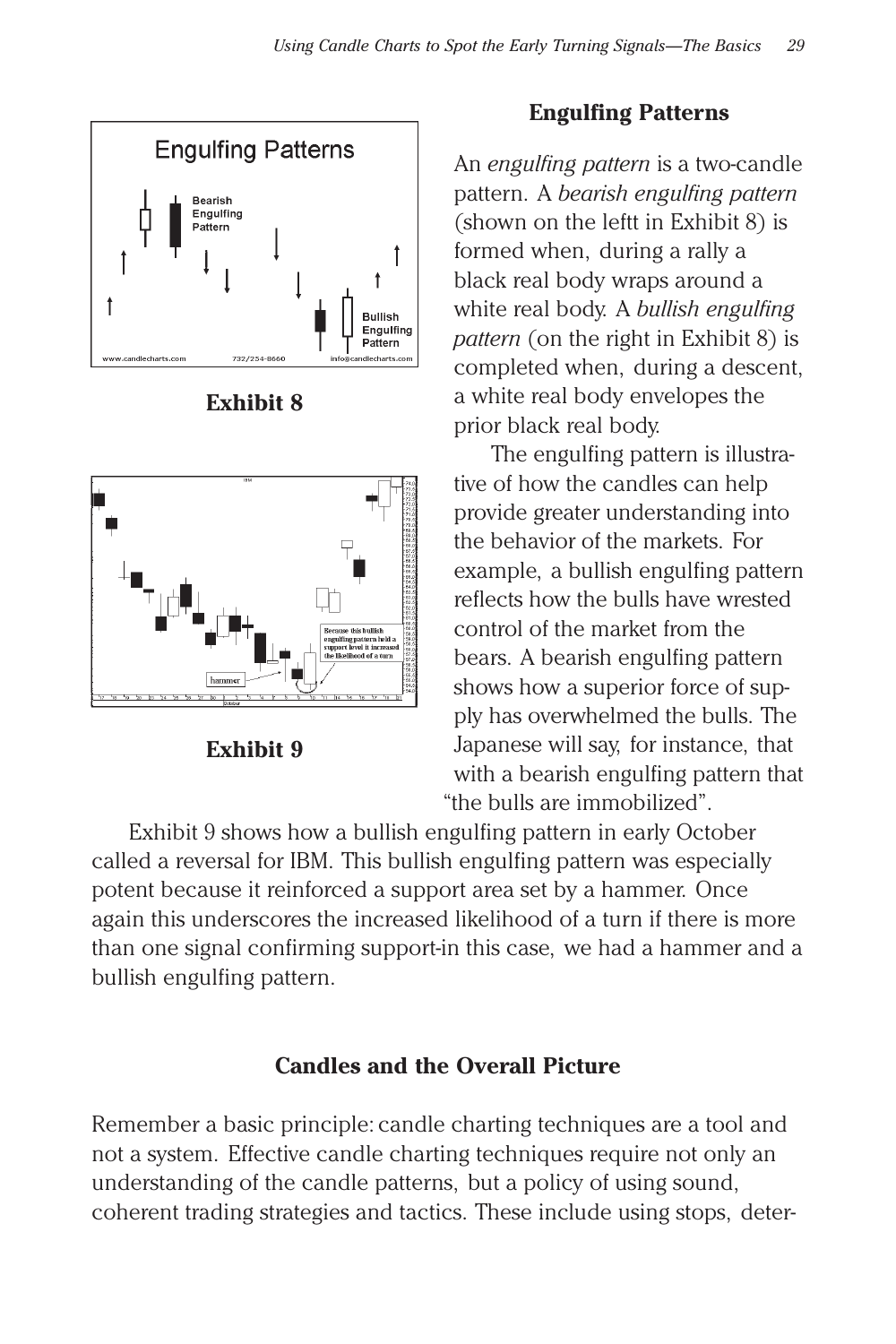mining the risk and reward aspect of a potential trade, observing where a candle pattern is in relation to the overall trend, and monitoring the market's action after a trade is placed. By understanding, and using, these trading principles, you will be in a position to most fully enhance the power of the candles.

This is only a basic introduction to candle charts. There are many more patterns, concepts and trading techniques that must first be considered. But even with these basic concepts, you can see how the candles open new and unique doors of analysis.

May the candles light your path to profits!

Steve Nison, CMT, is acknowledged as the leading authority on candlestick charts. He is founder and President of CANDLECHARTS.COM which provides educational products and advisory services to institutions and private traders. He is the author of *Japanese Candlestick Charting Techniques* and *Beyond Candlesticks*. Steve's work has been highlighted in financial media around the world, including the *Wall Street Journal*, *Institutional Investor, Worth Magazine*, and *Barron's*. To sign up for his free bi-weekly newsletter, visit www.candlecharts.com.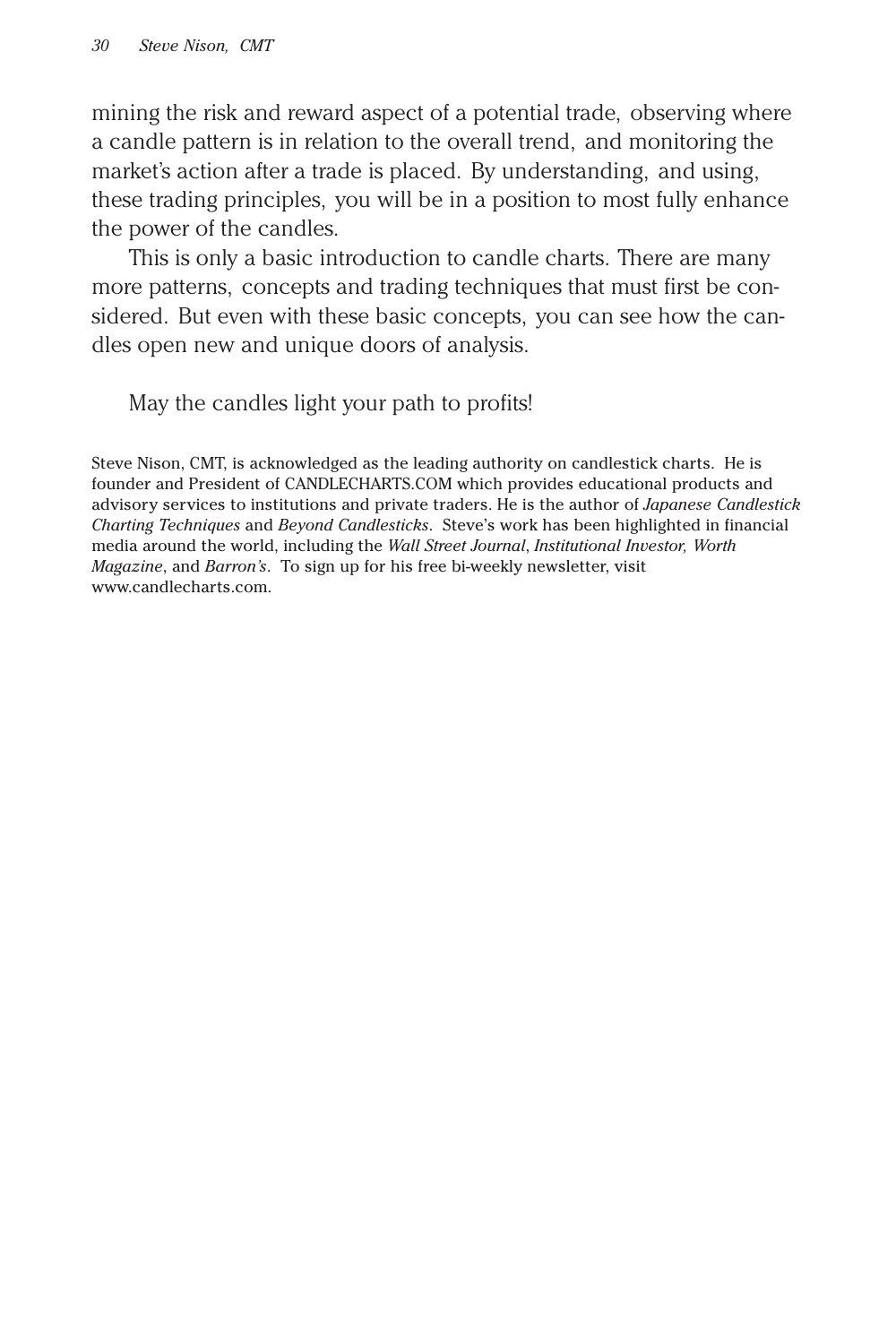# Catch that Trend! Directional Strength and How to Find It

BY BARBARA STAR, PH.D.

Traders usually favor moving averages to help them determine price trend. But, two other popular indicators, the Moving Average Convergence/ Divergence (MACD) and the Average Directional Index (ADX), can help traders detec  $\blacksquare$  raders usually favor moving averages to help them determine price trend. But, two other popular indicators, the Moving Average Convergence/ Divergence (MACD) and the Average Directional strength as well.

The MACD, created by Gerald Appel, is a momentum indicator that often identifies price direction as it rises and falls above or below its trigger line and its zero line.

The ADX, part of the Directional Movement system developed by Wells Wilder, is designed to detect the strength of price movement. ADX values in the 20 to 30 range indicate mild to moderate trending behavior while values above 30 usually signify a strong trend. A rising ADX indicates that prices are trending, but does not reveal the direction of that trend.

Plot the ADX 14 indicator above the MACD on the same price chart, as shown in Figure 1, and patterns emerge that show both trend strength and trend direction.



#### **Figure 1**

The ADX indicator rises when it detects a growing trend, but does not indicate the direction of the trend. Add the MACD, however, and the trend direction becomes easier to see.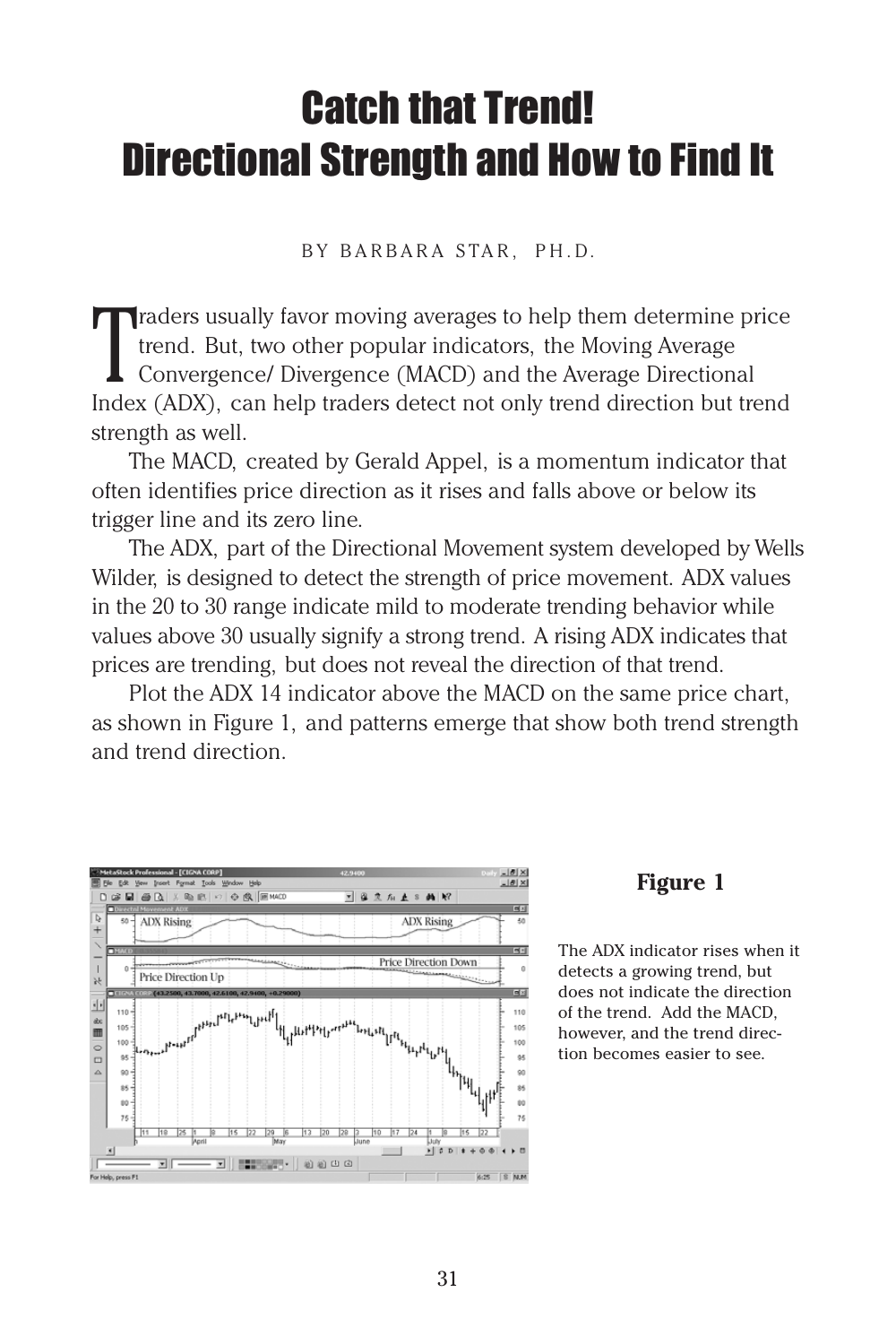## **Three Patterns**

Three distinct, and profitable, patterns appear frequently. These patterns do not detect tops and bottoms, but can help traders confirm a trend. They are especially useful for those traders who prefer shorterterm trades.

**Confirming Pattern** The confirming pattern occurs when both the ADX and the MACD rise and fall in unison with price. When the indicators rise together they identify up trending price movement that presents bullish traders an opportunity to enter the long side of a trade. The strongest, and most ideal, trading configuration occurs when the ADX begins to rise and the MACD rises above its trigger line and also above its zero line. The level from which the ADX rises does not matter. In the Confirming pattern, when price changes direction so do both the ADX and MACD to indicate a loss of momentum and/or a potential trend change.

The Confirming pattern was evident on the daily Merrill Lynch price chart during the October through December 2002 period (See Figure 2). Both indicators rose in October confirming the price move from the \$30 to \$40 level. Both indicators declined in early November as prices dipped, but rose again later that month when price moved toward \$45. The indicators declined in December to reflect the falling to sideways price action.



#### **Figure 2**

When the ADX and MACD rise and fall in unison with price, it creates a Confirming pattern. An up trend is in progress when both indicators rise together.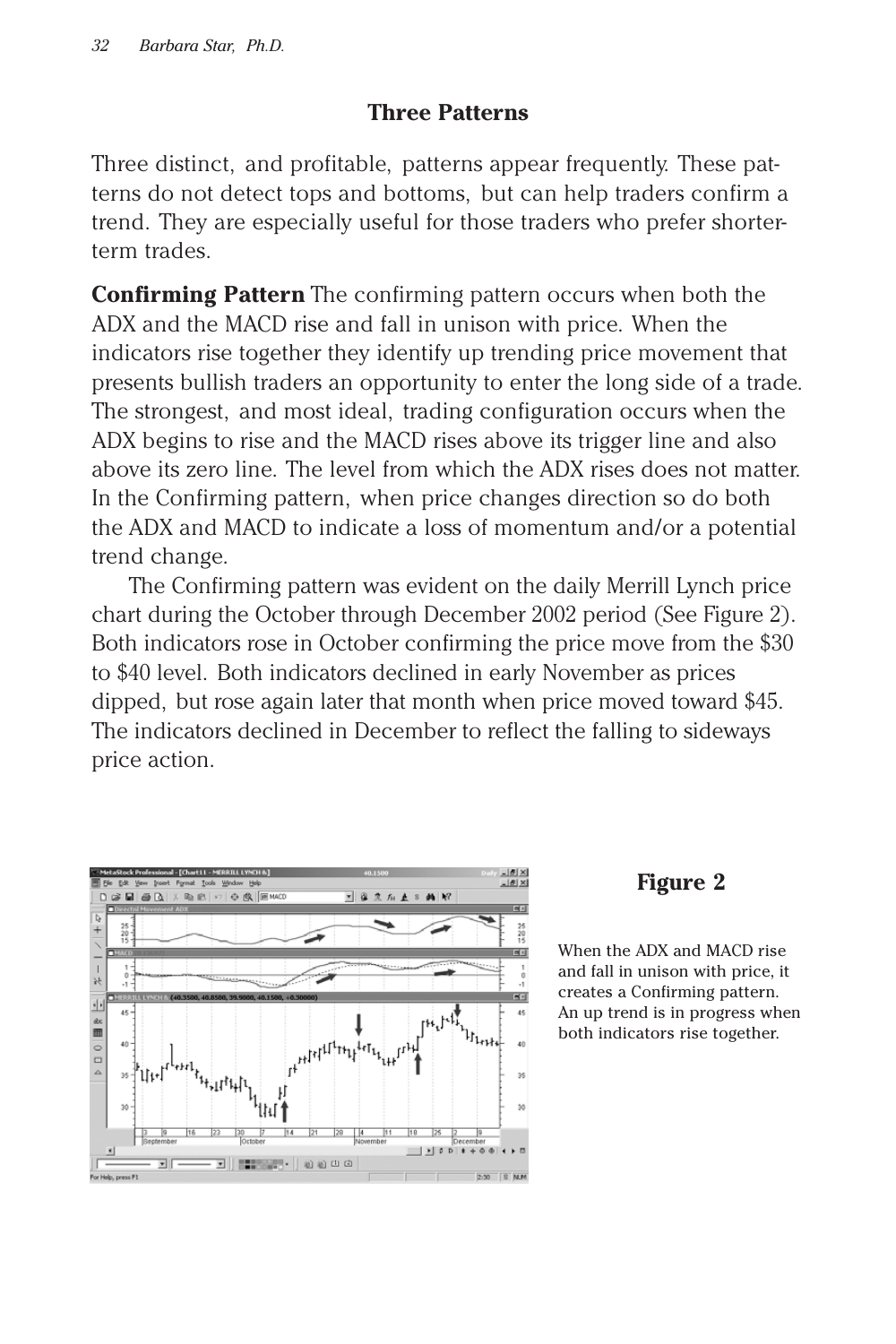**Diverging Pattern** The diverging pattern identifies down trending price movement. Here, the indicators move in opposite directions. The ADX rises to indicate that it has found a trend, but the MACD declines which indicates that the direction of the developing trend is down. Its mirrorimage formation makes it an easy pattern to spot visually.

This is a good pattern to follow for traders who are bearish and want to short a stock. It also serves to warn those traders who might wish to take a long position that they should wait for a more favorable time.

The strongest pattern occurs when the ADX rises while the MACD falls below its trigger line and also below its zero line. Two distinct Diverging patterns appeared on the Delta Air Lines chart in Figure 3 as prices took a nosedive from May through October 2002.



#### **Figure 3**

When the ADX rises but the MACD declines, look for falling prices.

**Converging Pattern** This pattern has an upward bias following a steep decline. In it the ADX rolls over and begins to decline, signifying that the strength of the trend has weakened. At the same time the MACD, which has been below its zero line, begins rising toward the zero line. Visually, the declining ADX and rising MACD seem to be converging toward each other. Although this pattern sometimes marks the beginning of a new up trend, more often than not it is a countertrend rally that produces a partial retracement of the price decline.

Figure 4 shows the Converging pattern on a chart of Exelon Corp., an electric utility holding company. Following the decline in the June-July 2002 time period that took the stock below the \$40 price level, price began moving up into August. It was able to retrace some of its loss by climbing above \$50 before declining again. The MACD reflected the ris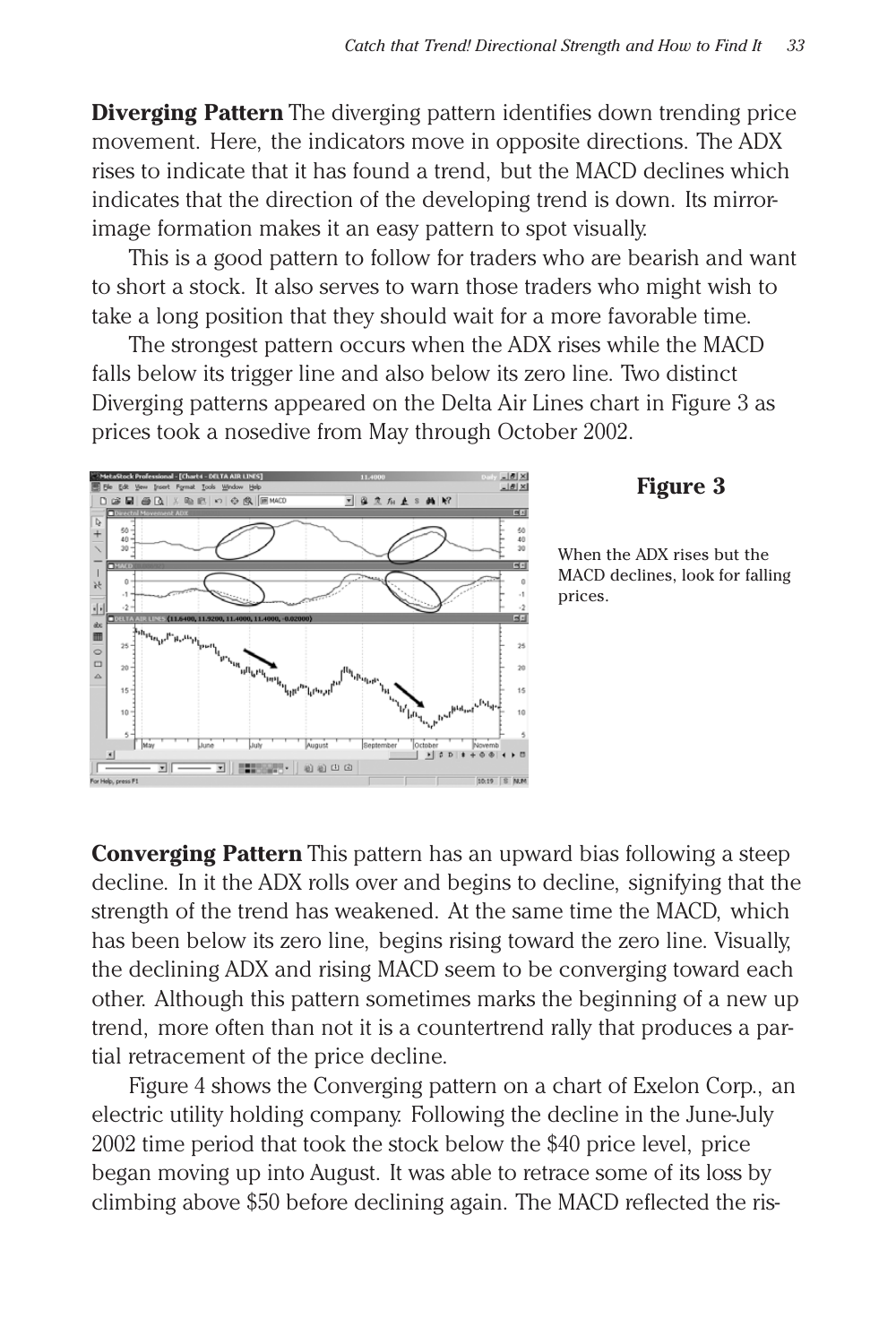ing prices by crossing above its dotted trigger line and moving up to (and in this case, through) its zero line as the ADX stopped rising and moved down to form the Converging pattern.

This is an enticing pattern, but often not as profitable as the others because moves can be short-lived and, even though the MACD rises, prices may move sideways instead of upward.



#### **Figure 4**

The converging pattern occurs after a decline. The ADX moves down and the MACD moves up as price retraces some of its losses.

#### **A Trading Example**

Traders could have profited from many of the patterns signaled by the ADX-MACD duo on the Coca Cola price chart from February to August 2002. Area A in February marked a Converging pattern that gave way in



#### **Figure 5**

Many trading opportunities presented themselves during a seven-month period as all three patterns appeared at various times on the Coca Cola price chart.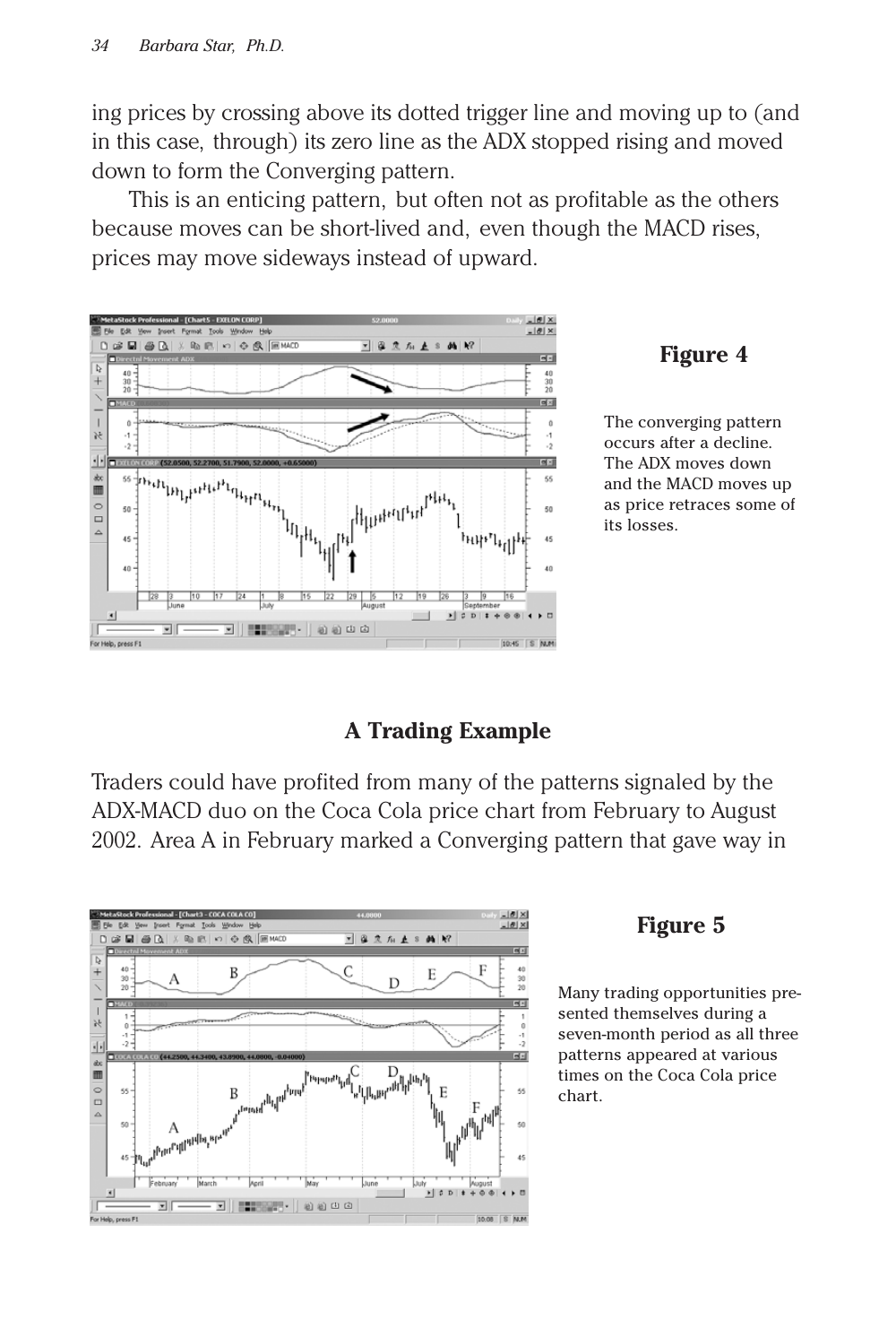March to a rising Confirming pattern in area B that rode price up until the end of April. Prices stalled and declined slightly in May (area C) to form a declining Confirming pattern. In June, a rising Confirming pattern re-emerged briefly (area D) only to fail as prices broke support in area E and produced a Diverging pattern. Finally, a Converging pattern (area F) appeared in late July as prices moved up into August, retracing about 50 percent of the decline.

Could you have profited from any of the six areas identified by ADX-MACD patterns?

#### **Summary**

The patterns displayed by the ADX and MACD combination appear on charts of commodities, indexes and mutual funds as well as stocks. Not only do they have profit potential, the patterns signal changes in price movement which can help avoid trading pitfalls. This dynamic duo may be worth adding to your trading arsenal.

Barbara Star, Ph.D., (818) 224-4070, is a former vice-president of the Market Analysts of Southern California. She is a frequent contributor to the magazine, *The Technical Analysis of Stocks and Commodities*. A former university professor, Dr. Star currently provides individual instruction and consultation to those interested in learning technical analysis. Her e-mail address is star4070@aol.com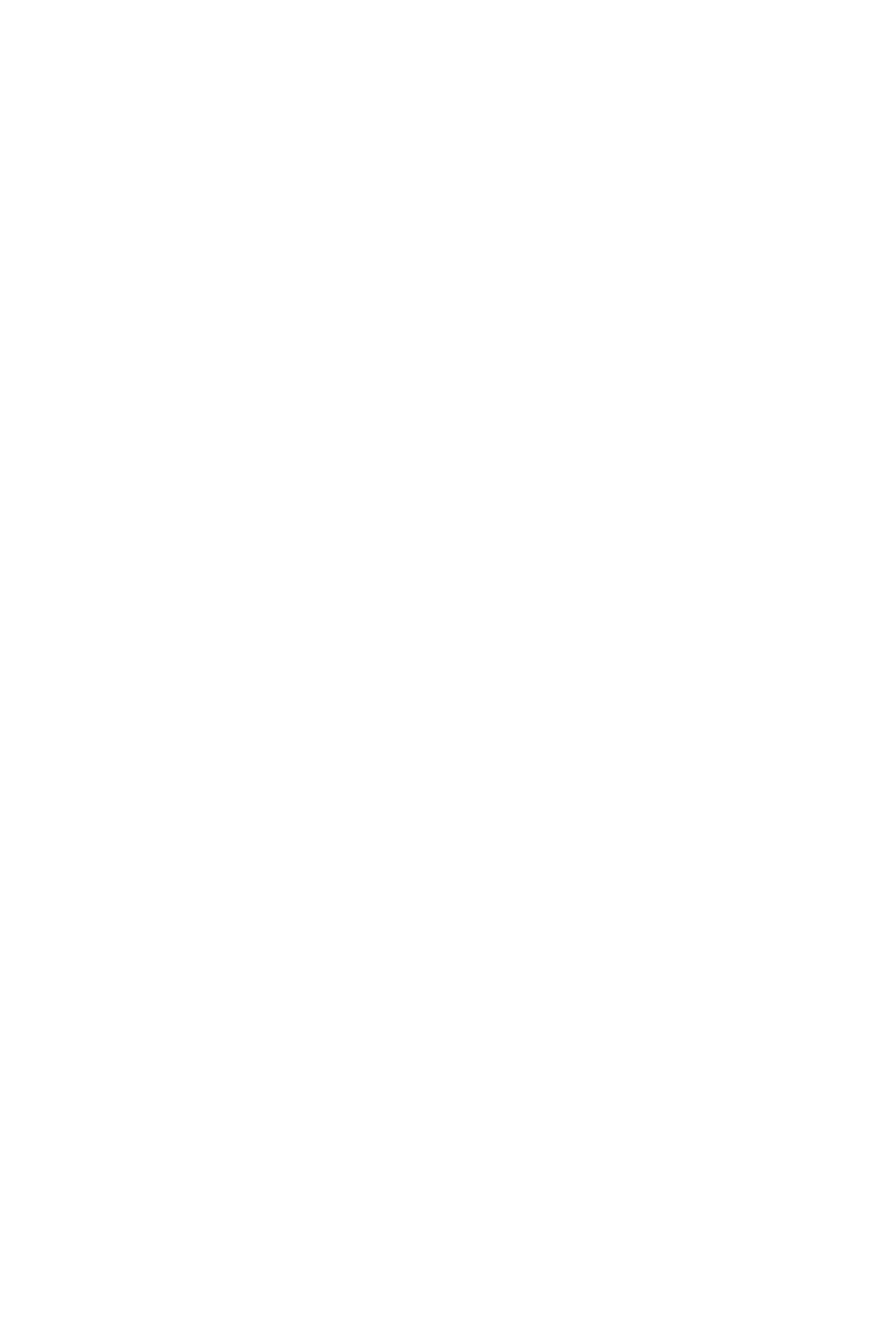# One Custom MetaStock MACD...to go!

#### BY SIMON SHERWOOD

 $\prod_{\text{force}}$ These days we are extremely lucky to have so many great books around on the mystical subject of Technical Analysis—*'the study of market action, primarily through the use of charts, for the purpose of forecasting future price trends'* (John Murphy). Most of these books have been written in recent times (i.e. after I was born!) hitting the shelves in the late eighties and then on through the nineties, and some even in very recent times...the noughties.

Whilst this is of great benefit to the *just starting* technical analyst, it can also be a bit like the old elephant and chain theory. If a baby elephant is tied up with a chain to a post, it will walk as far as the chain will allow and no further. The area that it can move in is therefore restricted to a circle, with the radius being the length of the chain. Now, once the elephant is fully grown, the chain can be replaced with a flimsy piece of rope. And even though the elephant could easily break the rope, it believes that it can only move within the 'circle', so it never tries to move outside of the box...I mean circle.

This 'story' is often used by motivational speakers to illustrate how we humans sometimes impose restrictions on ourselves that may not be as valid as we think.

Now you are probably wondering how this is connected to Technical Analysis and the MACD. Well, it goes like this. When we first discover the wonders of the MACD, or any indicator/oscillator for that matter, we use the default values — those either recommended by the creator or the ones that the software automatically uses. Sometimes 'we' fall into the trap of not wanting to move outside the circle. We are told the default values are x, y and z, and that is what we use. The point of the elephant story is that we can move outside the 'circle' and in the case of the MACD, use different values. Of course to do this we will need the right software (please note that NO elephants were harmed during the writing of this piece).

Fortunately MetaStock is a lot more flexible than most charting software. Not only do you have complete flexibility as far as indicator/oscillator parameters are concerned, but you can create your VERY OWN indicators with the Indicator Builder and MetaStock Formula Language.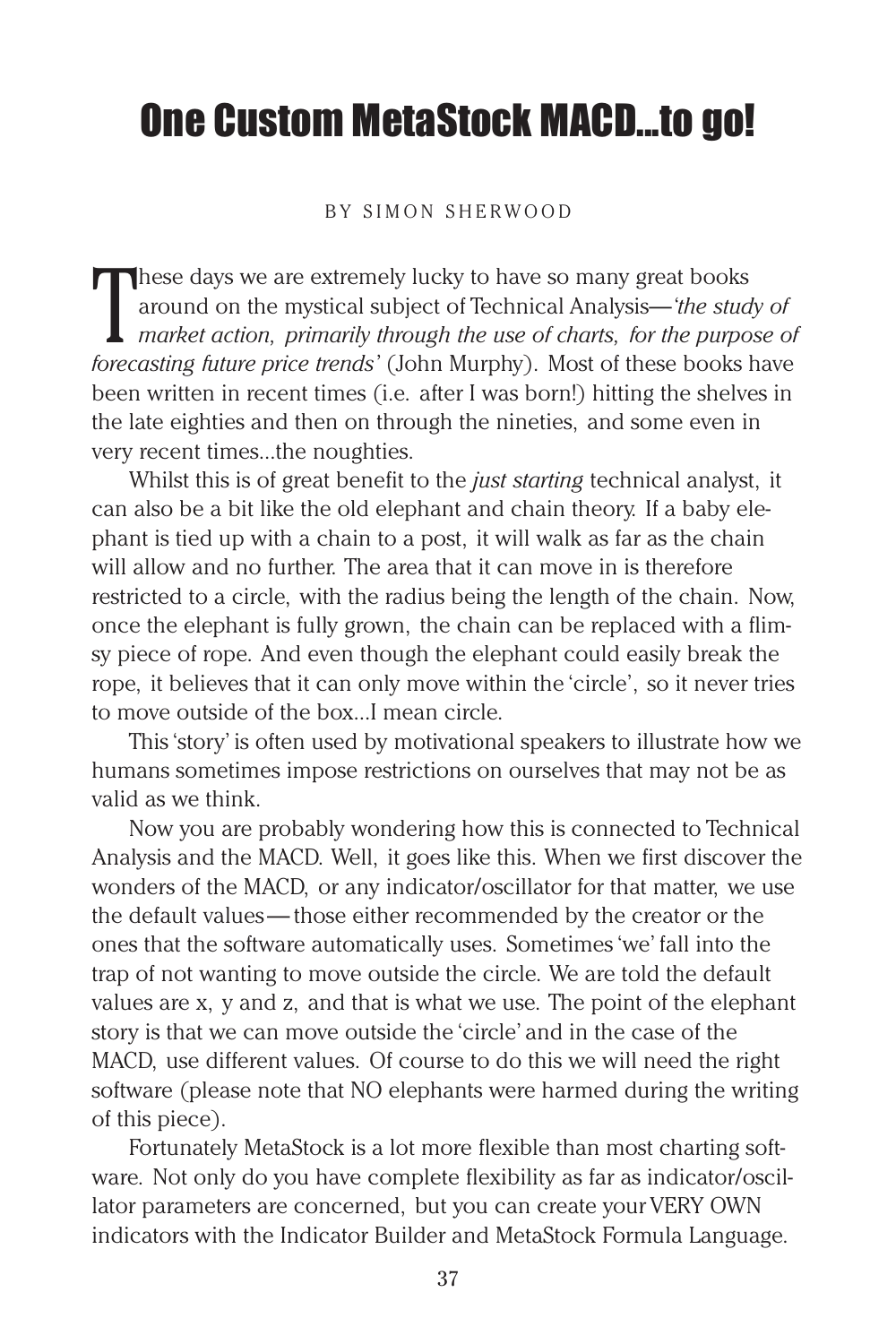## **The Moving Average Convergence / Divergence (MACD) ...what it is, who created it, and how to build it in MetaStock.**

The MACD was created by Gerald Appel. You will find detailed descriptions on how to use it in every good book on Technical Analysis (books by Achelis, Murphy, Pring and Schwager to name a few, plus MetaStock Online Help). To summarize, it consists of two lines — one being the difference between two exponential moving averages (of the closing price) referred to as the FAST line, and the other being an exponential moving average of the FAST line, often called the SIGNAL or SLOW line.

Generally buy and sell signals are given when these two lines cross each other. However, please note that the MACD is usually used in conjunction with other indicators to form part of your overall entry/exit strategy — it is not used by itself.

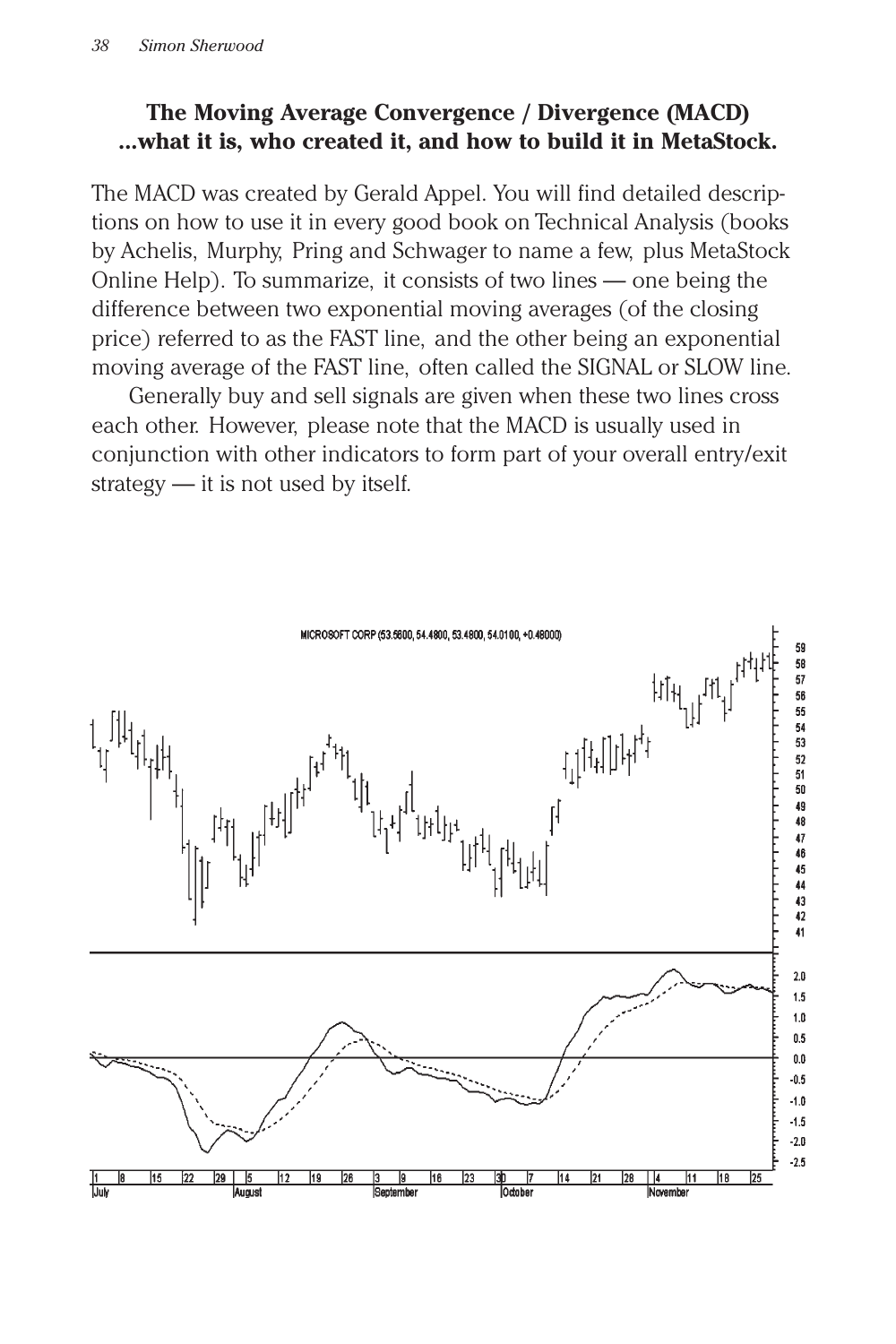WHEN USED CORRECTLY, THE MACD WILL GIVE BOTH BUY AND SELL SIGNALS AS FOLLOWS:

- **•** SELL signals happen when the FAST line crosses above the SIGNAL line
- **•** BUY signals are the reverse— when the FAST line crosses below the SIGNAL line.

This can be further fine tuned by only taking BUY or SELL signals when they occur either above or below the zero line respectively.

THE DEFAULT VALUES ARE AS FOLLOWS:

- **•** FAST Line: 12-period exponential moving average of the Close 26 period exponential moving average of the Close
- **•** SIGNAL Line: 9-period moving average of the FAST Line.

On page 38 is an example of the stock standard MACD straight from MetaStock (using the built in MACD from the Indicator QuickList).

Now whilst these values may work, there is nothing to say that we can't change them! But why would we want to change them?

Well, it is quite possible that we might find other values to use that give better results in a particular market, or are better suited to our style of trading. For instance, traders have been known to use different values for the MACD on different stocksand commodities, believing that each stock has its own 'personality'. For now, we are just going to work with one set of values and create our own personalized custom MACD. The values we will use are 3, 8 and 13 (as used by Tom Bierovic).

#### **Creating a** *custom* **MACD**

We will use the MetaStock Formula Language (MFL) function 'mov' for Moving Average. This function calculates the requested type of moving average of a specified data array (like the Closing Price) over a particular number of periods. This may sound very confusing but believe me, it's not. The function looks like this:

mov(C, 3, E) — this will plot a Three (3) period Exponential (E) moving average of the Closing Price (C) .

I won't go into the other possible values for the parameters; I'll keep it simple for now. Now that we know how to use the 'mov' function we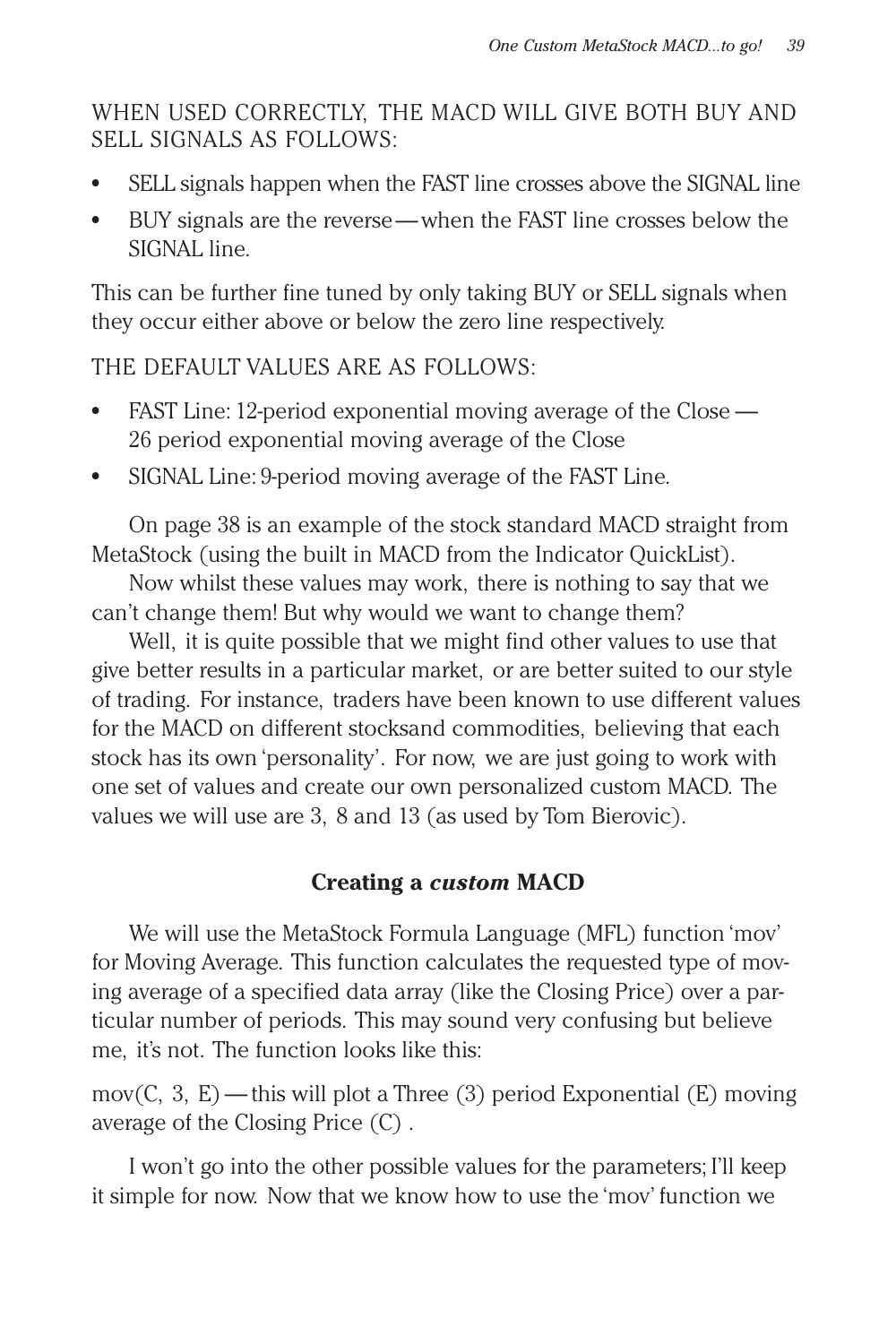can build the entire MACD, believe it or not!

## **Here it is, the whole thing using the custom values:**

- **FAST** Line: mov $(C, 3, E)$  mov $(C, 8, E)$
- **SLOW** Line: mov(mov(C, 3, E) mov(C, 8, E), 13, E)

# **In the Indicator Builder, this can be simplified to the following:**

- $Fast:=mov(C, 3, E)$  mov $(C, 8, E)$ ;
- **•** Slow:=mov(Fast, 13, E);
- **•** Fast;
- **•** Slow;

Please note that the 'input' function could easily be added to this to make changing values easier. I've added a zero line and made the SLOW Line dashed. Here is what it looks like:



We could go one step further and add the MACD Histogram. There is sometimes confusion with the Histogram, as some people plot the MACD and then change one of the plotted lines to 'Histogram' style —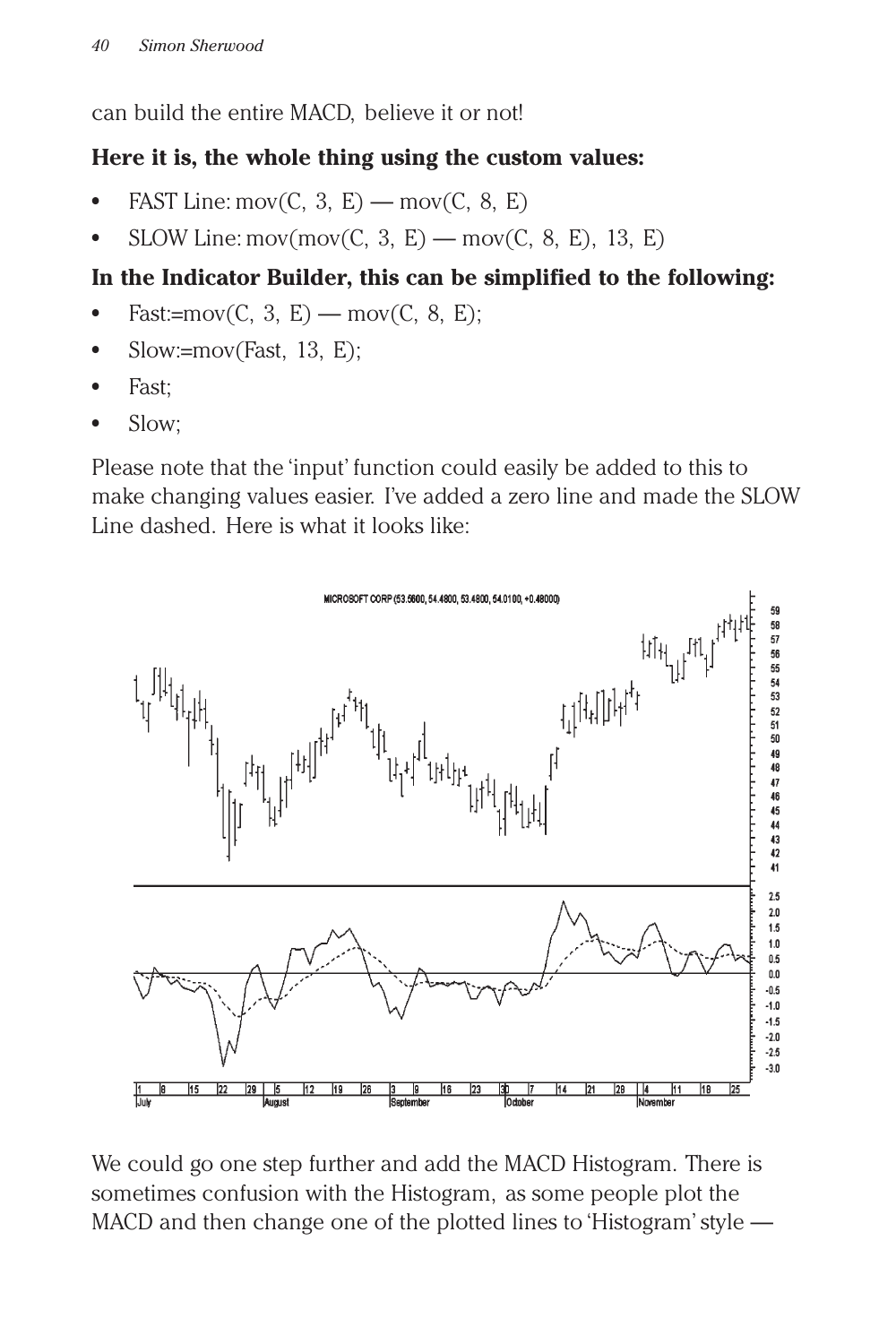I must stress that this is NOT the MACD Histogram. The MACD Histogram is actually the difference between the FAST and SLOW lines, plotted in the 'Histogram' style.

Here's that chart again, complete with the MACD Histogram, zero line...in fact everything:

Once I have built my Custom MACD, things get even easier. Using more of MetaStock's built-in power, I can create a screen template and a button on the custom toolbar. Now all I have to do is click one button



and I can see my Customized MACD, complete with MACD Histogram. The hard stuff's all done... the only thing left to do is try to work out what the heck it all means!!!

Good luck and 'Keep on Charting'!

Simon Sherwood, author of *MetaStock® in a Nutshell* (John Wiley & Sons), works in an investment center that specializes in providing resources to Educated Investors. He runs the Center's MetaStock User Group, as well as trains MetaStock users one-on-one and in groups. Email: metashell@bigpond.com; http://au.groups.yahoo.com/group/metashell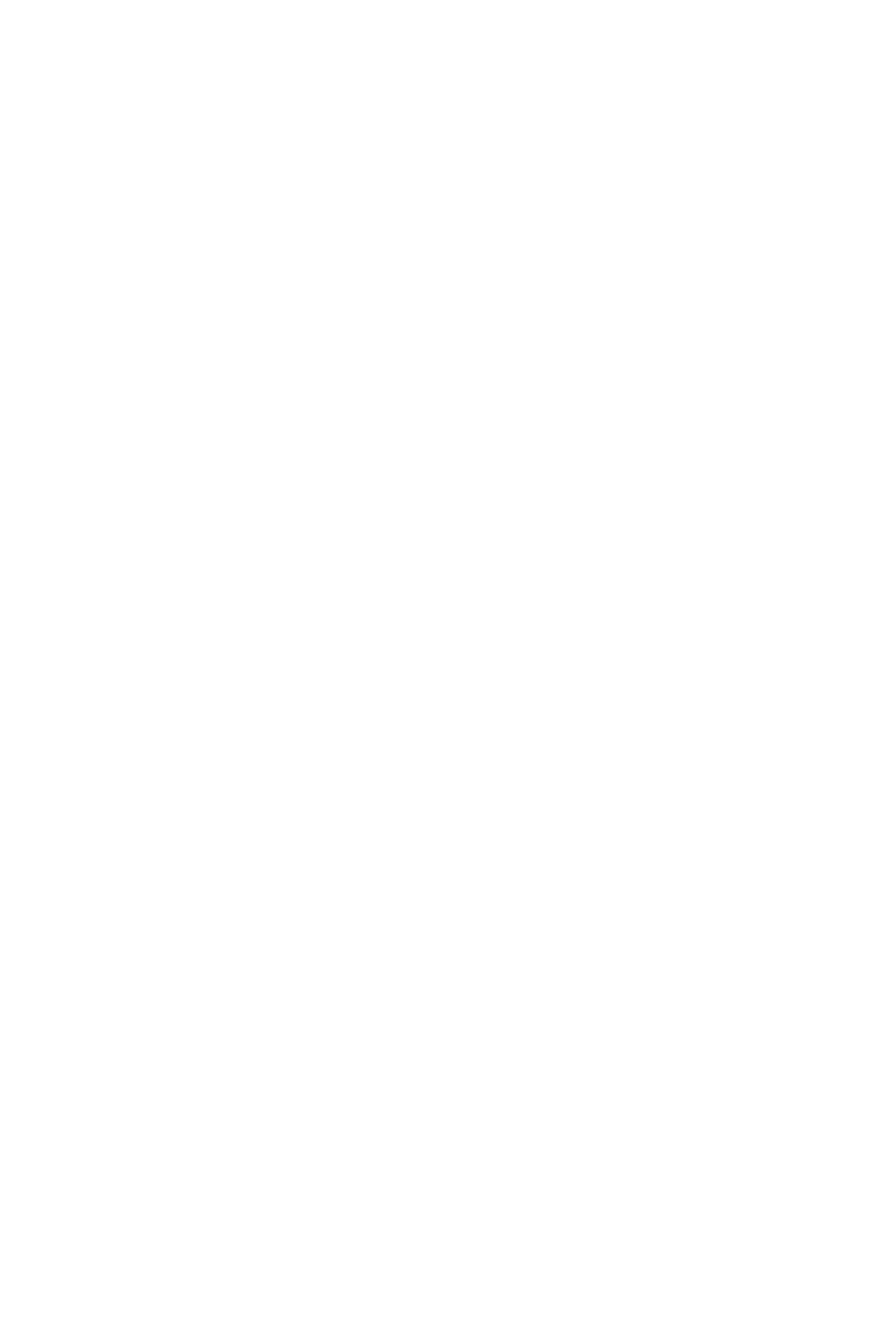# Understanding the Crowd

#### BY DARYL GUPPY

#### **In trading, there are three key questions:**

- **•** Is this a short-lived rally or a trend?
- **•** Is this really a trend change?
- **•** Is this price pullback in a rising trend an opportunity to join the trend, or a signal that the trend is ending?

Technical analysis indicators are generally designed to answer one<br>or more of these questions. The answers help us to select better<br>trading opportunities, and to trade them in the correct way. It is n<br>good trading a rally or more of these questions. The answers help us to select better trading opportunities, and to trade them in the correct way. It is no good trading a rally as a major trend change. It calls for different techniques, and we need a method to decide when the rally has ended and the downtrend resumed.

I use a Guppy Multiple Moving Average to help make these initial decisions. Once the best opportunity has been found, and the nature of the opportunity identified, I then turn to other tools to fine-tune the entry, define and manage the risk, and to manage the trade. The Guppy MMA relies on understanding the fractal repetition of relationships across multiple time frames. It helps us to understand the behavior of the two most important groups in the market — traders and investors.

When traders use two or more moving averages, their attention is usually focused on the point of the crossover. This is a distraction from the more important messages contained in moving average relationships. The Guppy MMA uses the moving averages to track the activity of traders and investors, and to understand the difference between price and value.

Value is what we believe a stock is worth. We make this decision based on our future expectations. Price is what we pay to buy the stock today. When everybody agrees on price and value there is no market. You can walk to the nearest Wal-Mart and see agreement on price and value in action. It is not very exciting and not very profitable if we want to buy an item and later sell it at a profit.

The financial market is driven by the difference between price and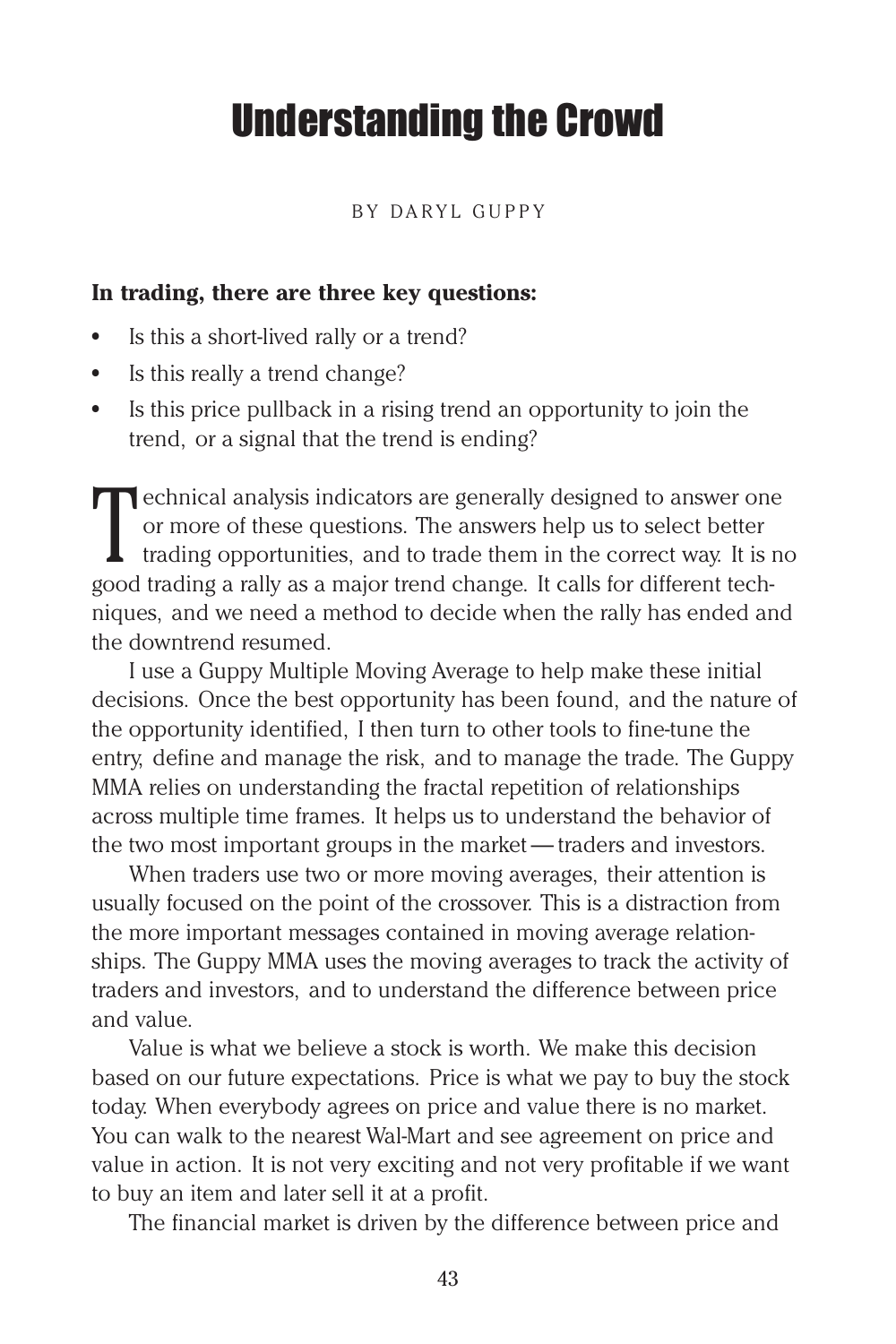value. When some traders see a stock selling at \$50 they believe it is under valued. They buy because they believe they can make a profit on the difference between the current price and the future value. When we expand this concept to the broader market we observe periods where there is relative agreement on value and price. The market moves sideways. At other times there is a wide disagreement on price and value so the market moves quickly.

Traders make these decisions more rapidly than investors. Traders are always probing to see if current price is good value. Traders lead the market. Investors follow. Traders cannot maintain their momentum unless investors follow, and the Guppy MMA highlights these relationships.

#### **Applying the Guppy MMA**

Before we apply the Guppy MMA, we start with an observation of the behavior of the group of short-term averages. These are 3, 5, 10, 12 and 15-day exponential moving averages. When these averages compress, they tell us that short-term traders are in agreement on price and value. Inevitably a few traders see an opportunity to make a dollar because they believe the market is incorrectly valued. They start buying. To get stock they have to outbid their competitors. This causes a separation, or spreading in the short-term group of averages. Other traders pick up on the price moves, and before long we see a wide separation of the shortterm group.

At its widest, this separation tells us that value has moved well away from price. You probably know the feeling. Desperate to buy a stock that is moving exactly as you anticipated, you end up chasing it to the top price of the day. Next morning you realize you have paid much more than you should have. When you, and other traders reach this conclusion, the selling starts, and the wide spread in the short-term group rapidly collapses. Compression is followed by expansion and followed again by compression. Agreement on value is followed by disagreement about value, and then followed by agreement about value.

Investors show the same relationships, and these are captured with the long term group of averages. These are 30, 35, 40, 45, 50 and 60 day exponential moving averages. The compression and expansion does not develop as quickly as with the short term group but the same behaviors are repeated on a longer time frame. When the long term group of averages spreads out it tells us that the trend is well supported.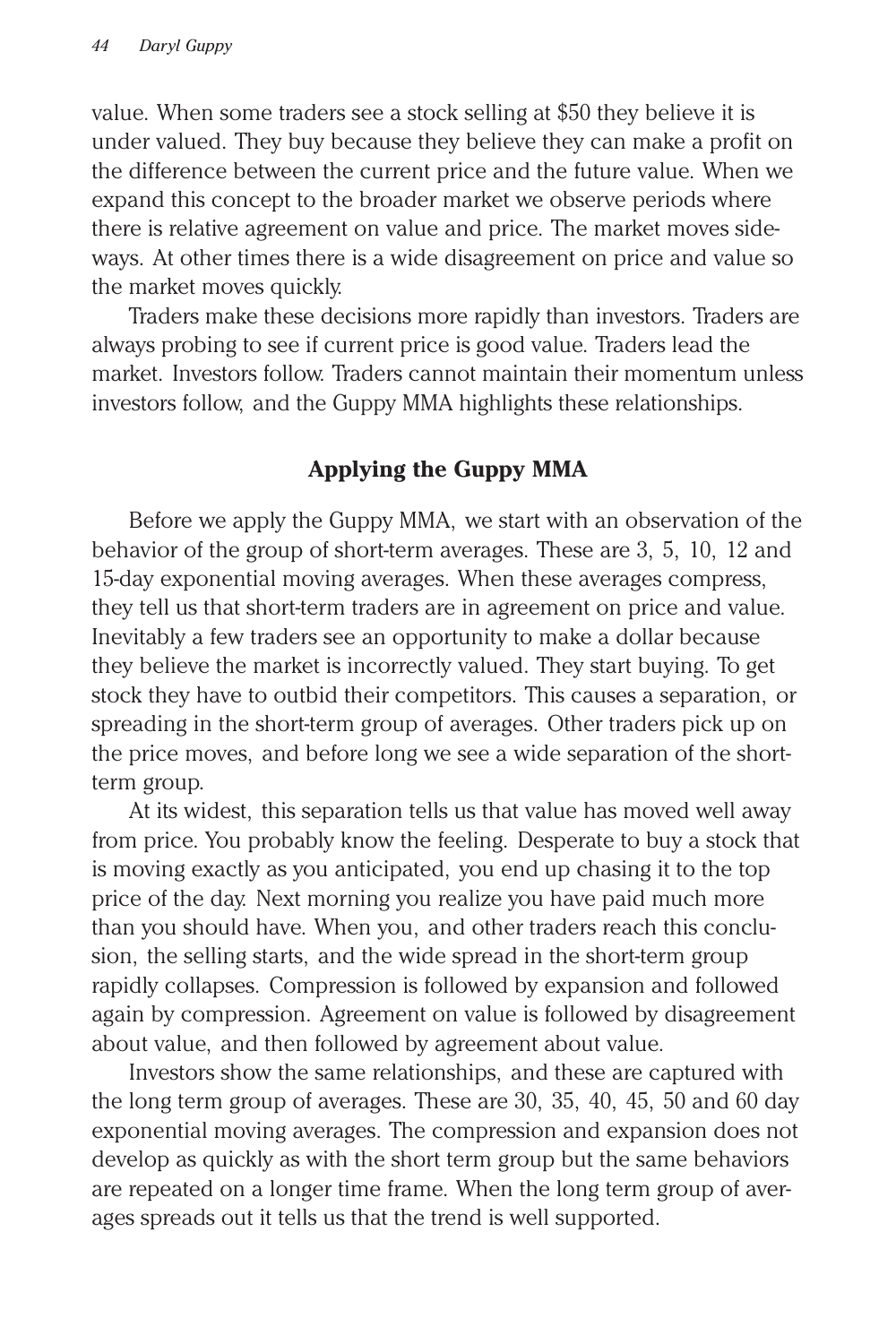Combine these two groups into a single display and we create a Guppy MMA. This is available as a standard Metastock template in the template menu list.

#### **There are four areas of importance in applying this indicator.**

- **•** The compression and expansion relationships in the short-term group of averages.
- The compression and expansion relationship in the long-term group of averages.
- **•** The relationship and degree of separation between the short-term group and the long-term group.
- **•** The crossover area and the nature of this crossover.

The accompanying chart shows how we use the Guppy MMA to identify the most appropriate trading opportunity. We start with the first trading question: Is this a short-lived rally or a trend?



Prices break above the downtrend line in area A on the bar chart. We confirm the probability of a rally by using the Guppy MMA.

The short-term group has compressed, but when the rally starts the long-term group is more widely spread. For this rally to succeed the traders have to convince the investors that this stock has a good future. We know this is more likely when the longterm group compresses and turns upwards. It would be unusual for traders to rapidly turn around investor sentiment when the long-term group is well spread apart. This is most likely a rally opportunity and has the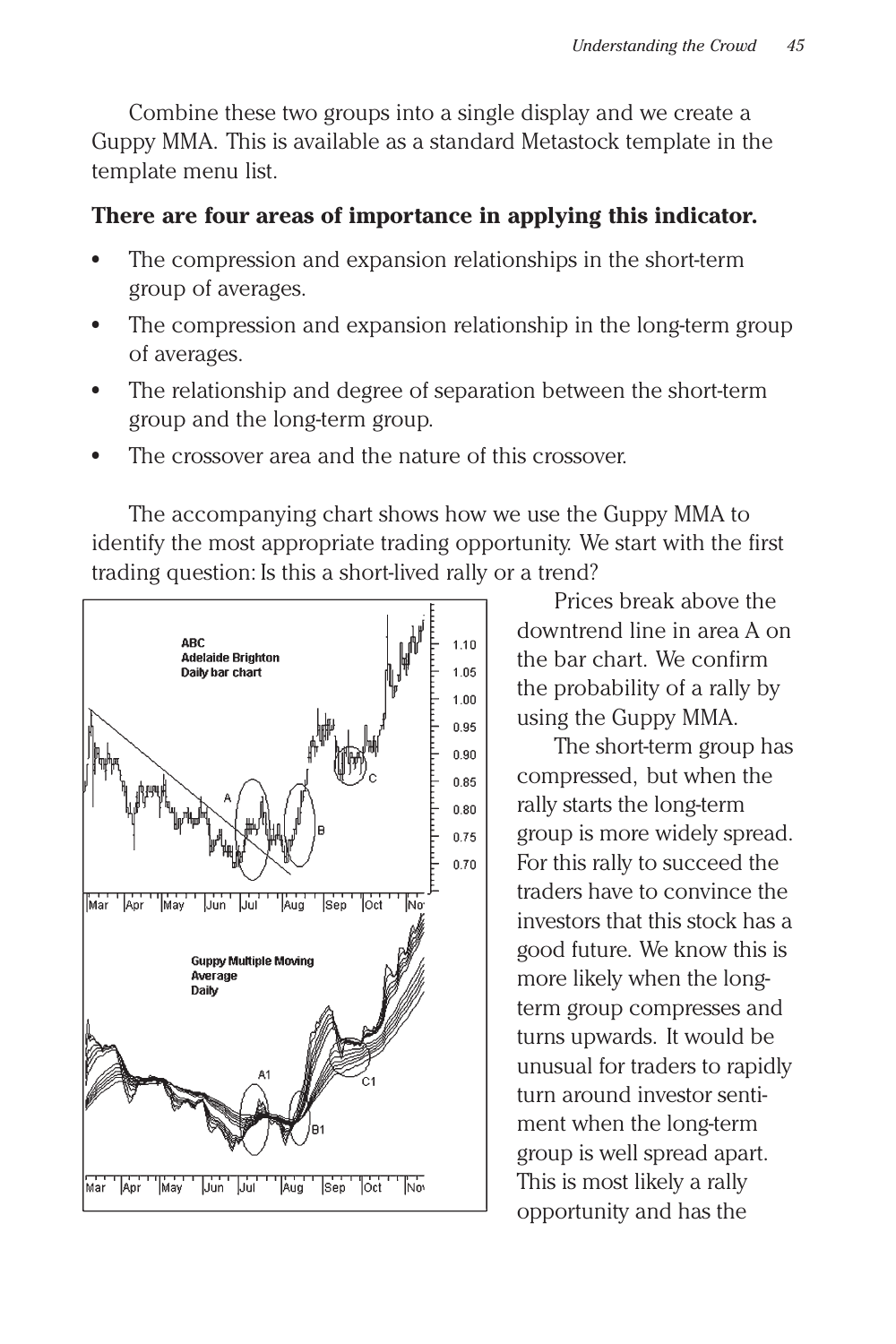potential to deliver an 11% profit. We might not be comfortable trading the rally, but we are interested in the developing potential for a trend change.

The Guppy MMA helps answer the second trading question: Is this really a trend change?

Prices rebound from the trend line and by the time they get to 77, we are interested. The relationship between the two groups of moving averages, shown in area B1, is now quite different. There is no holding the traders back. This group of averages is moving sharply upwards with no sign of faltering. There is a smooth expansion in this group suggesting steady buying support.

The investors are also taking notice of the latest price moves. The long-term group has remained compressed—agreeing on value — since the first rally. Now they compress further before also moving sharply upwards and expanding. This group contains a 30-day and a 60-day moving average, and we would expect these to lag behind price action if we were looking just at moving average crossovers. By understanding the developing relationship in this long-term group, traders quickly identify the developing investor support.

The crossover of the two groups on moving averages is on the upside and confirms this bullish trend change. However the relationship in area B1 is different from that in area A1, and this difference confirms a trend change. Relying on moving average crossovers alone does not give the trader sufficient information to make good decisions.

These relationships suggest there is a high probability that this is the start of a new and strong up trend, led by traders and supported by investors. This opportunity offers a 49% return.

Plucking up the courage to enter on a price pullback in a rising trend is made easy with the Guppy MMA. In area C, the initial trend momentum fails and prices collapse. The reaction of the long-term group of averages tells us this is a buying opportunity. The group is well separated and when prices fall as traders take profits, the investors step in to buy stock at cheaper than expected prices. The long-term group does not compress and continues to move upwards.

Traders who took early profits can buy back into the trend around 88, confident that the underlying trend is intact. Traders and investors who missed out on the initial trend break now have an opportunity to join the trend and collect a 30% return. It is the relationship between the long-term group of averages that confirms the trend strength. This relationship is not revealed if we use just a 10-day and 30-day moving average combination.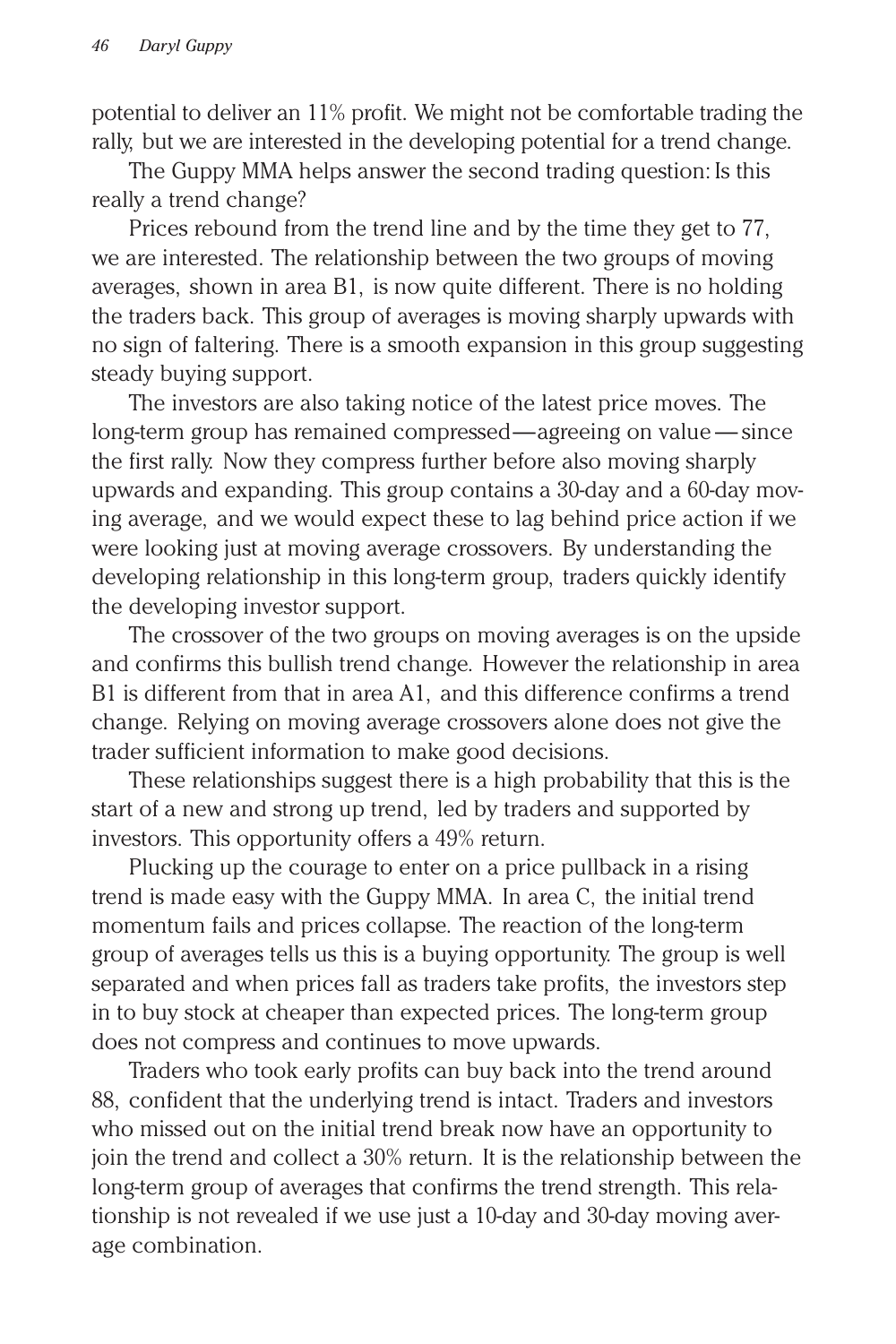Analysis on historical charts always looks good because we already know what has happened in the future. These notes are drawn from my analysis of this stock in real time. I opened a personal trade in area B and rode the trend using the Guppy MMA to deliver the exit signal. This is my primary tool for understanding the trend, the probability of a trend change, and the nature of trading opportunity.

Daryl Guppy is a private security and derivatives trader. He is the author of *Market Trading Tactics, Better Stock Trading* and *Chart Trading*. He publishes a weekly internet newsletter that highlights trading techniques. He speaks regularly on trading in Asia, the United Sates and Australia. He can be contacted via www.guppytraders.com.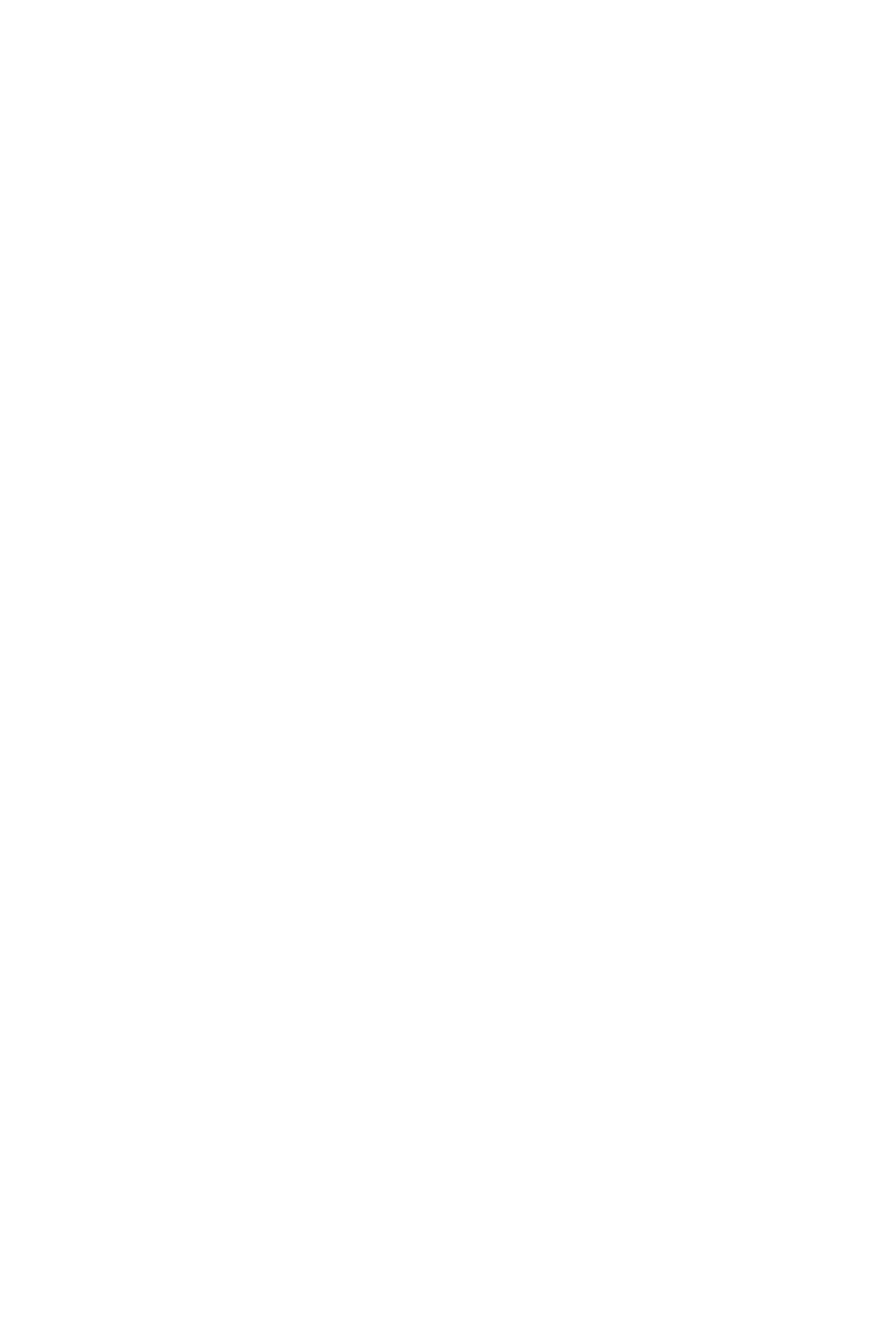# Bollinger Band Basics

#### BY JOHN BOLLINGER

Bollinger Bands are available on MetaStock and most charting software. They have become popular primarily because they answer a question every investor needs to know: Are prices high or low?

#### **What are Bollinger Bands?**

Bollinger Bands are curves drawn in and around the price structure on a chart that provide a relative definition of high and low. Prices near the upper band are high prices, while prices near the lower band are low.

The base of the bands is a moving average that is descriptive of the intermediate-term trend. This average is known as the middle band, and its default length is 20 periods. The width of the bands is determined by a measure of volatility, called standard deviation. The data for the volatility calculation is the same data that was used for the moving average. The upper and lower bands are drawn at a default distance of two standard deviations from the average.

#### THESE ARE THE STANDARD BOLLINGER BAND FORMULAS:

Upper band  $=$  Middle band  $+$  2 standard deviations

Middle band = 20-period moving average

Lower band  $=$  Middle band  $-2$  standard deviations

Learning how to use Bollinger Bands effectively cannot be fully explained in this article. However, the following rules serve as a good starting point.

## **15 Basic Rules for Using Bollinger Bands**

- 1. Bollinger Bands provide a relative definition of high and low.
- 2. That relative definition can be used to compare price action and indicator action to arrive at rigorous buy and sell decisions.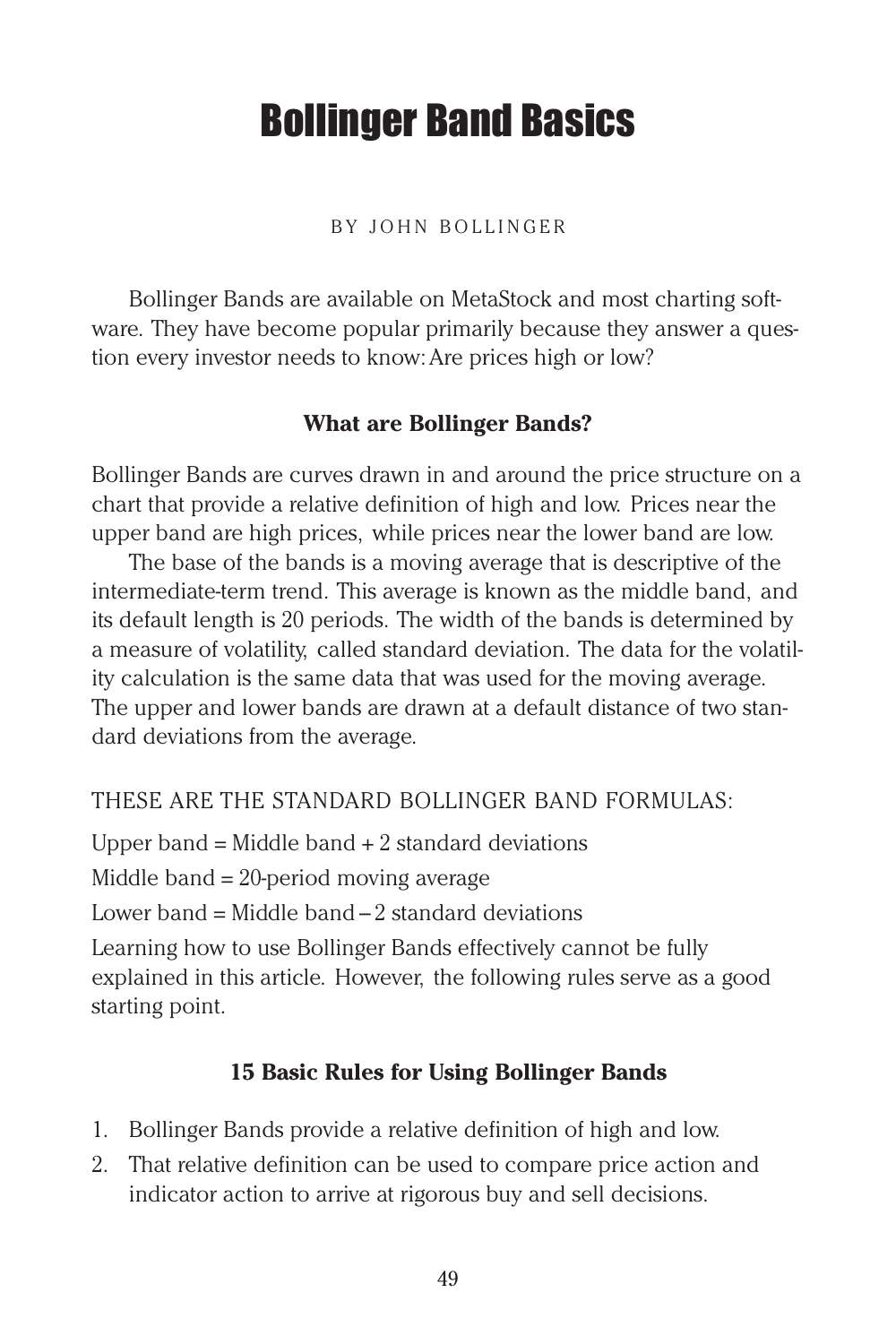- 3. Appropriate indicators can be derived from momentum, volume, sentiment, open interest, inter-market data, etc.
- 4. Volatility and trend already have been deployed in the construction of Bollinger Bands, so their use for confirmation of price action is not recommended.
- 5. The indicators used for confirmation should not be directly related to one another. Two indicators from the same category do not increase confirmation. Avoid colinearity.
- 6. Bollinger Bands can be used to clarify pure price patterns, such as M-type tops and W-type bottoms, momentum shifts, etc.
- 7. Price can and does walk up the upper Bollinger Band and down the lower Bollinger Band.
- 8. Closes outside the Bollinger Bands can be continuation signals, not reversal signals—as is demonstrated by the use of Bollinger Bands in some very successful volatility-breakout systems.
- 9. The default parameters of 20 periods for the moving average and standard deviation calculations, and the two standard deviations for the bandwidth are just that, defaults. The actual parameters needed for any given market/task may be different.
- 10. The average deployed should not be the best one for crossover signals. Rather, it should be descriptive of the intermediate-term trend.
- 11. If the average is lengthened, the number of standard deviations needs to be increased simultaneously; from 2 at 20 periods, to 2.1 at 50 periods. Likewise, if the average is shortened, the number of standard deviations should be reduced; from 2 at 20 periods, to 1.9 at 10 periods.
- 12. Bollinger Bands are based upon a simple moving average. This is because a simple moving average is used in the standard deviation calculation and we wish to be logically consistent.
- 13. Be careful about making statistical assumptions based on the use of the standard deviation calculation in the construction of the bands. The sample size in most deployments of Bollinger Bands is too small for statistical significance, and the distributions involved are rarely normal.
- 14. Indicators can be normalized with %b, eliminating fixed thresholds in the process.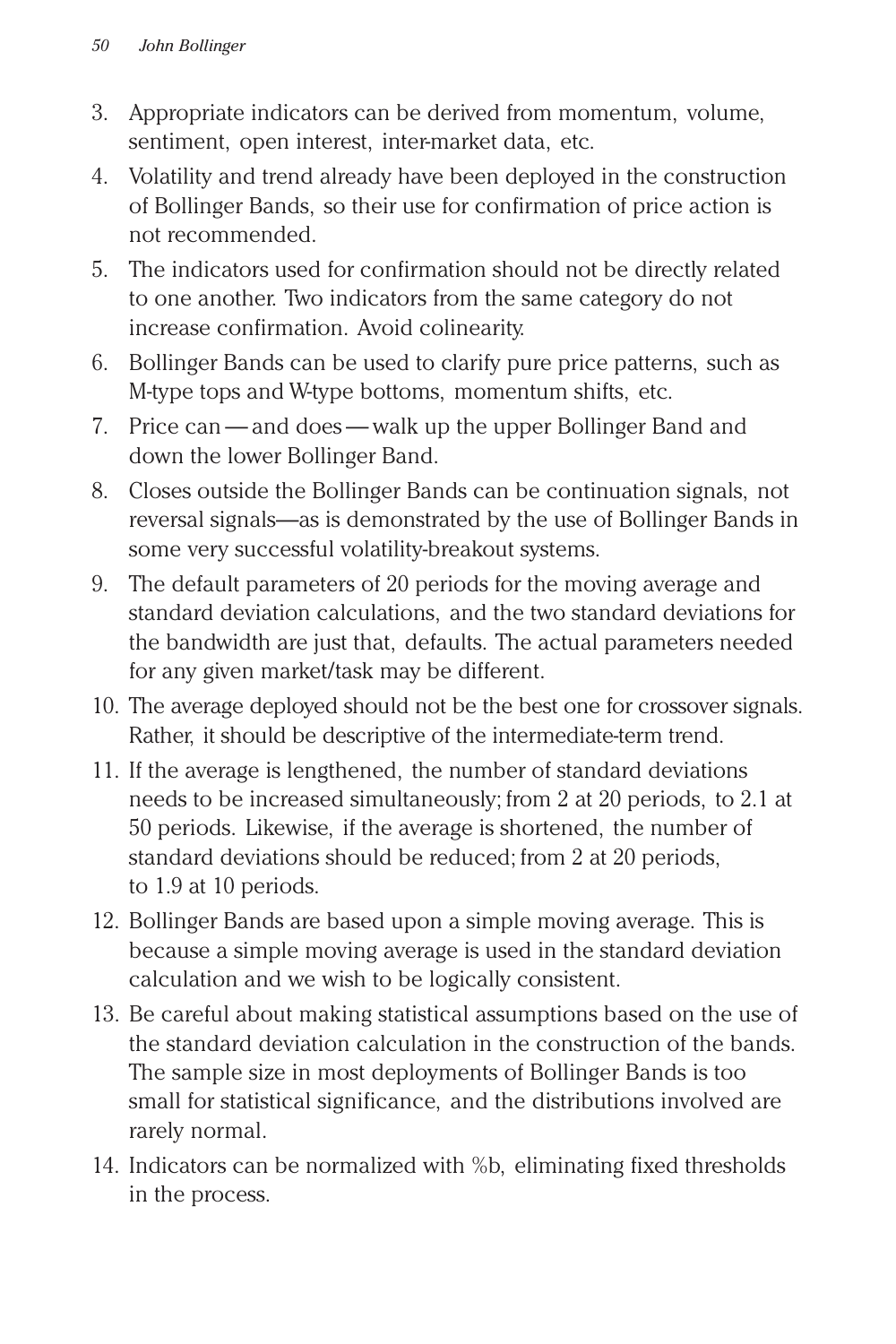15. Finally, tags of the bands are just that, tags, not signals. A tag of the upper Bollinger Band is NOT in-and-of-itself a sell signal. A tag of the lower Bollinger Band is NOT in-and-of-itself a buy signal.

These rules outline the basic guidelines for using Bollinger Bands. For a more comprehensive understanding of the bands, I suggest that you read *"Bollinger On Bollinger Bands"*. This book starts with the basics, builds to the complex and teaches the technical analysis process, including which indicators to use and how to read charts. It is available at www.BollingerBands.com.

John Bollinger, CFA, CMT is probably best known for his Bollinger Bands, which have been widely accepted and integrated into most of the analytical software currently in use. He is the president of Bollinger Capital Management, a money management firm, and publishes two newsletters, *The Capital Growth Letter* and *Group Power*. He has five financial websites: www.EquityTrader.com, www.FundsTrader.com, GroupPower.com, www.BollingerBands.com and www.BollingerOnBollingerBands.com.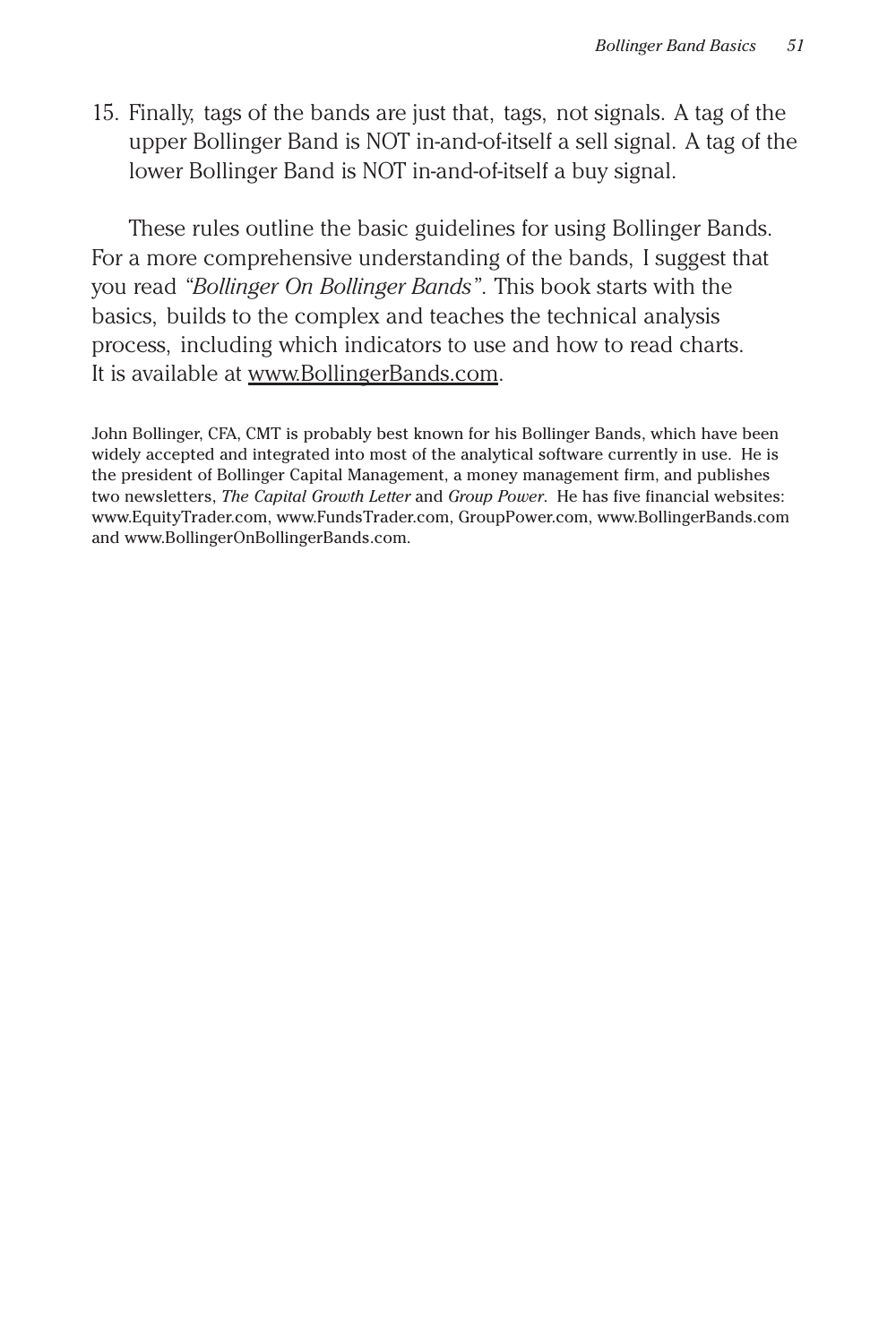# **Plug In the Power!**

One of the features that makes MetaStock so powerful is its ability to "plug-in" a variety of different trading systems & styles.

These plug-ins increase MetaStock's already powerful capabilities, allowing you to customize the software to your exact trading style. Plus, they allow you to explore new types and methods of analysis, some that are totally new and innovative.

Plug-in modules are becoming increasingly popular with traders these days. In fact, Technical Analysis of Stocks and Commodities Magazine created a new category for plug-ins in their Readers' Choice issue because of their growing popularity. And it was three MetaStock plug-in modules that took first, second, and third place.

You can choose from a wide array of trading solutions as a MetaStock user. And most of these plug-ins give you strong buy and sell signals for you to trade from.



# The complete list of MetaStock plug-ins:

Chart Pattern Recognition™-- Identify the most profitable chart patterns in just seconds, based on the many years of experience of John Murphy. Chart Pattern Recognition is so popular, it was voted the WINNER of Stocks and Commodities Magazine's Reader's Choice award for best plug-in in 2002. This category includes plug-ins for all products, not just MetaStock plug-ins.

Bollinger Band System<sup>TM</sup>-- This highly selective system is based on the very popular Bollinger Bands by John Bollinger. You'll know when to get into a trade, how long to let your profits run, and when to exit. Bollinger Band System was the 1st Runner Up of Stocks and Commodities Magazine's Reader's Choice award in the plug-in category for 2002.





Nison's Candlesticks Unleashed<sup>154</sup>-- Using candlesticks as a base, you'll receive signals indicating reversals in the market. Steve Nison was instrumental in helping us develop this plug-in. It was the Finalist of Stocks and Commodities Magazine's Reader's Choice award in the plug-in category for 2002.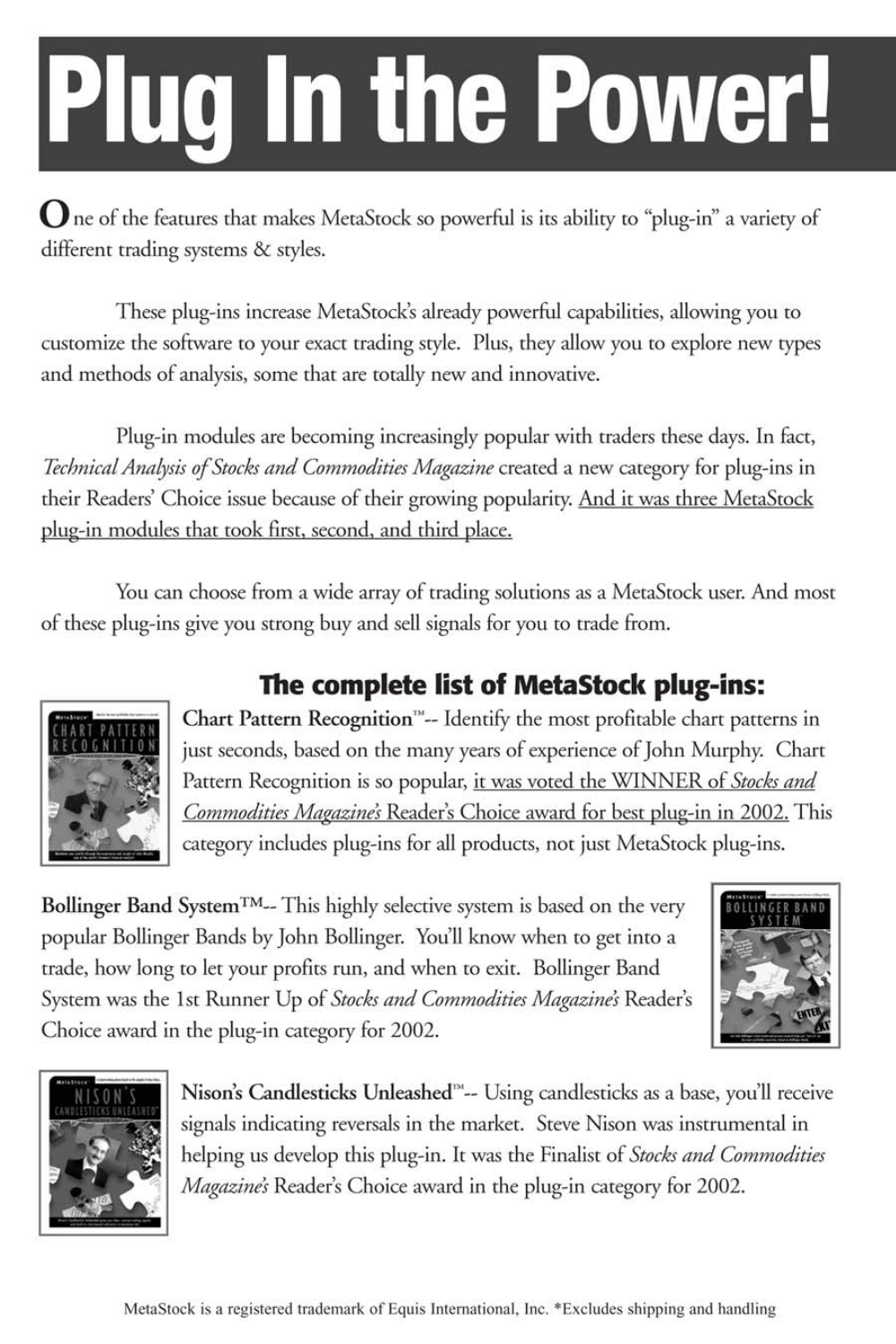# MetaStock's plug-ins can energize your analysis!



PowerPivots Plus<sup>74</sup>-- NEW! Identify, label, and evaluate the market's key support & resistance levels using 20 trading systems and seven indicators. Based on Fibonacci numbers.

Adaptive Trading Solutions™-- Get mathematically calculated confidence levels, in addition to daily buy and sell signals.





Performance Systems Plus™-- 54 trading systems and 70 explorations will be at your fingertips for you to make smarter trades.

# The time to act is now.

Now is an excellent time to build your MetaStock plug-in library. Why not take this opportunity and select a plug-in to see what works best for you? With the 30-day money-back guarantee on each and every plug-in, there is absolutely no risk to you.

Call between 7:00 a.m. and 5:00 p.m. (MST), with any questions you may have, or to order the plug in of your choice. The number to reach us is 1-800-775-9341, code SST.

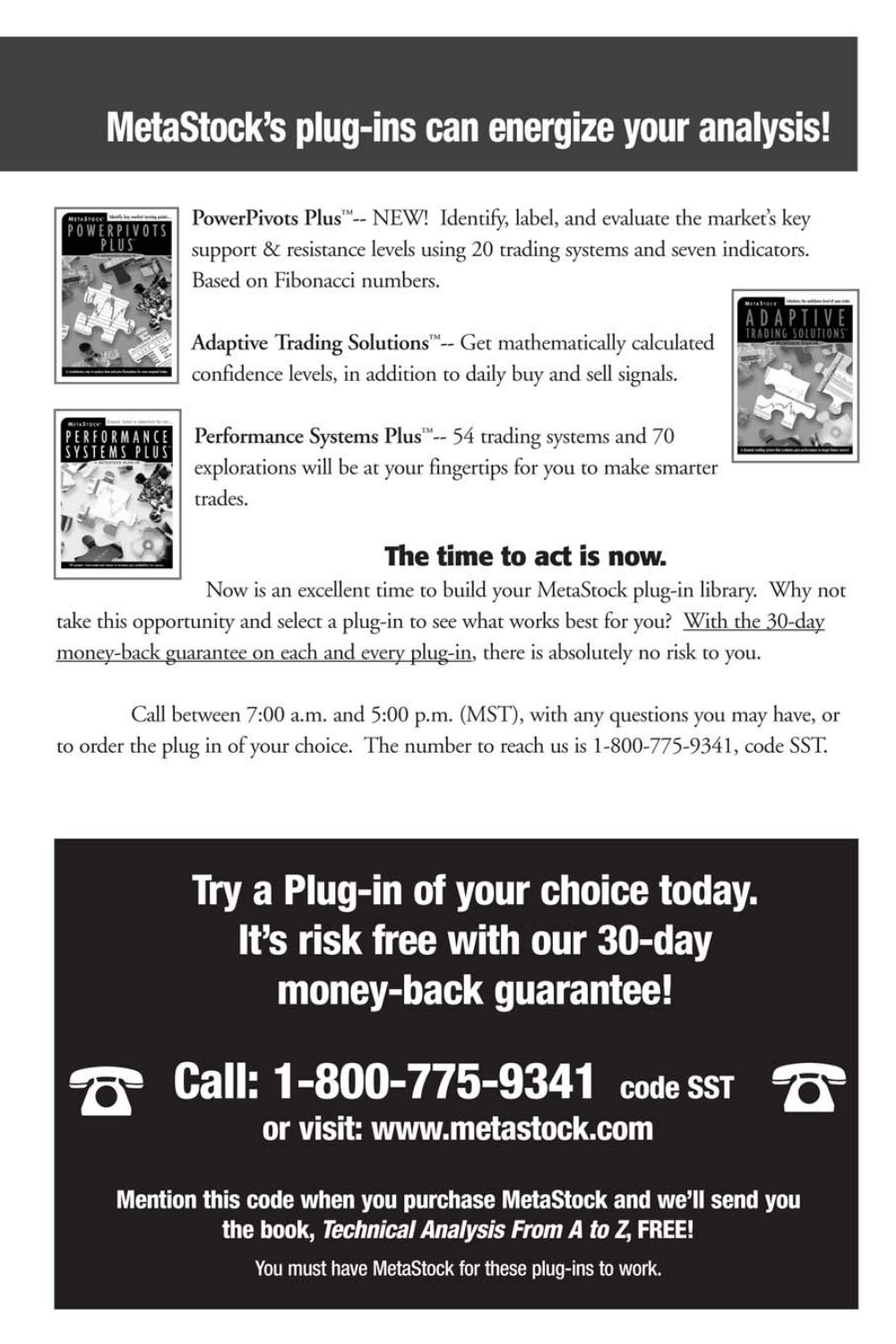# **MetaStock provides<br>amazing buy & sell** signals!

 $\mathbf K$  nowing when to buy and sell is often the most difficult part of trading. But with MetaStock you can improve your trading like never before.

That's because MetaStock gives you the strongest buy and sell signals available.

MetaStock even lets you know which securities you should be trading and what systems work best with them. But if you already have your favorite securities you like to trade, MetaStock helps you trade them better than any other program out there.

Just look at what MetaStock has to offer:

- Powerful multiple system testing  $\bullet$
- **Match systems with securities**  $\bullet$
- Expert advice and training
- An incredible arsenal of indicators
- Option analysis and graphing
- 10-time winner of Stocks & **Commoditites Magazine's Readers' Choice award for best analysis software**
- Easy to learn and use
- Professional support team

You will love MetaStock just like our customers that use it everyday to make better trades.

"If everything in life cost what MetaStock costs in relation to what I have earned from it, I would buy MetaStock once a day for the rest of my life."

> Dr. Edward Trieber, MetaStock user **New York City**

|                                             | <b>Enhanced System Tester - Test View Simulation LL</b> |             |         |            |                      |             |      |                                                                                                     |                   |                | $-10x$         |
|---------------------------------------------|---------------------------------------------------------|-------------|---------|------------|----------------------|-------------|------|-----------------------------------------------------------------------------------------------------|-------------------|----------------|----------------|
|                                             |                                                         |             |         |            |                      |             |      |                                                                                                     | III Group 45 foot |                | <b>2 Hotel</b> |
|                                             |                                                         |             |         |            | Summary              |             |      |                                                                                                     |                   |                |                |
|                                             |                                                         |             |         |            |                      |             |      |                                                                                                     |                   |                | Ξ              |
|                                             | 150,000                                                 |             |         |            |                      |             |      |                                                                                                     |                   |                |                |
|                                             | 100,000                                                 |             |         |            |                      |             |      |                                                                                                     |                   |                |                |
|                                             |                                                         |             |         |            |                      |             |      |                                                                                                     |                   |                |                |
|                                             | <b>50,000</b>                                           |             |         |            |                      |             |      |                                                                                                     |                   |                |                |
|                                             |                                                         |             |         |            |                      |             |      |                                                                                                     |                   |                |                |
|                                             |                                                         |             |         |            |                      |             |      |                                                                                                     |                   |                |                |
|                                             |                                                         |             |         |            |                      |             |      | 62 552 10 28 6 58 145 7 4 17 56 63 46 3 39 88 36 44 92 24 71 25 87 73 68 70 80 41 89 96 40 23 50 34 |                   | $\overline{1}$ |                |
|                                             |                                                         |             |         |            |                      |             |      |                                                                                                     |                   |                |                |
|                                             |                                                         |             |         |            | PS Short-RSI Results |             |      |                                                                                                     |                   |                |                |
| <b>ID</b>                                   | Security                                                | Symbol      | Period. | Date Range | <b>Net Foots</b>     | % Gan   Tra |      | Trade Profit [   Avg.    Status                                                                     |                   |                | $\overline{ }$ |
| $\overline{\phantom{a}}$<br>62              | Mercury Siteracti                                       | MERO        | Dalv    | 2/3/1999   | \$158056.98          | 316.17%     | 43   | 32/11                                                                                               | 0.98              | Completed.     |                |
| 54                                          | <b>KLA-Tencor Corp</b>                                  | KLAC        | Daly    | 2/3/1999   | \$140040.45          | 290.08%     | 40   | 30/10                                                                                               | 0.82              | Completed.     |                |
| $\begin{array}{c} \hline \end{array}$<br>21 | Comverse Techn                                          | ONT         | Daly    | 2/3/1999   | \$119316.14          | 236.63%     | 46   | 29/17                                                                                               | 1.25              | Completed.     |                |
| ×<br>55                                     | Menghin Techno                                          | <b>NO</b> P | Dalv    | 2/2/1999   | 199552.74            | 199, 11%    | 47   | 4275                                                                                                | 0.92              | Concleted.     |                |
| ×<br>66                                     | Maxim Integrate                                         | MICON       | Daily   | 2/3/1999   | \$59555.98           | 179.17%     | 46   | 32/14                                                                                               | 1.17              | Completed.     |                |
| $\blacksquare$<br>ż                         | Adobe Systems L.                                        | ADBE        | Daly    | 2/3/1999   | \$00543.21           | 161.09%     | 43   | 31/12                                                                                               | 1.00              | Completed.     |                |
| 67<br>×                                     | Novelka Systems                                         | NVL5        | Daly    | 2/3/1999   | \$68821.13           | 137.64%     | 41   | 27/14                                                                                               | 1.21              | Conpleted.     |                |
| $\begin{array}{c} \hline \end{array}$<br>30 | obay Inc.                                               | <b>FRAY</b> | Daly    | 2/3/1999   | \$67699.31           | 135.38%     | 26   | 19/10                                                                                               | 1.20              | Completed.     |                |
| ▣<br>13                                     | <b>BEA Systems Inc.</b>                                 | <b>BEAS</b> | Daly    | 2/3/1999   | \$66771.34           | 133.54%     | 41   | 26/15                                                                                               | 1.08              | Concleted.     |                |
| 94<br>Ξ                                     | - Kilmo: Inc.                                           | 38700       | Daly    | 2/2/1999   | \$63431.35           | 126.06%     | 39   | 25/14                                                                                               | 1.06              | Conpleted.     |                |
|                                             |                                                         |             |         |            |                      |             |      |                                                                                                     |                   |                |                |
|                                             |                                                         |             |         |            |                      |             | Vina |                                                                                                     | Plat on Chart     | Discord        |                |
|                                             |                                                         |             |         |            |                      | <br>        |      |                                                                                                     |                   |                |                |

MetaStock's detailed reports give you the information you need to make smart trades.

MetaStock is the most reliable, flexible, and easy-to-use analysis software you can find. It even comes with a 30-day money-back quarantee.

Call today and put the Secrets of Successful Traders to use with MetaStock!



MetaStock is a registered trademark of Equis International, Inc. \*Excludes shipping and handling